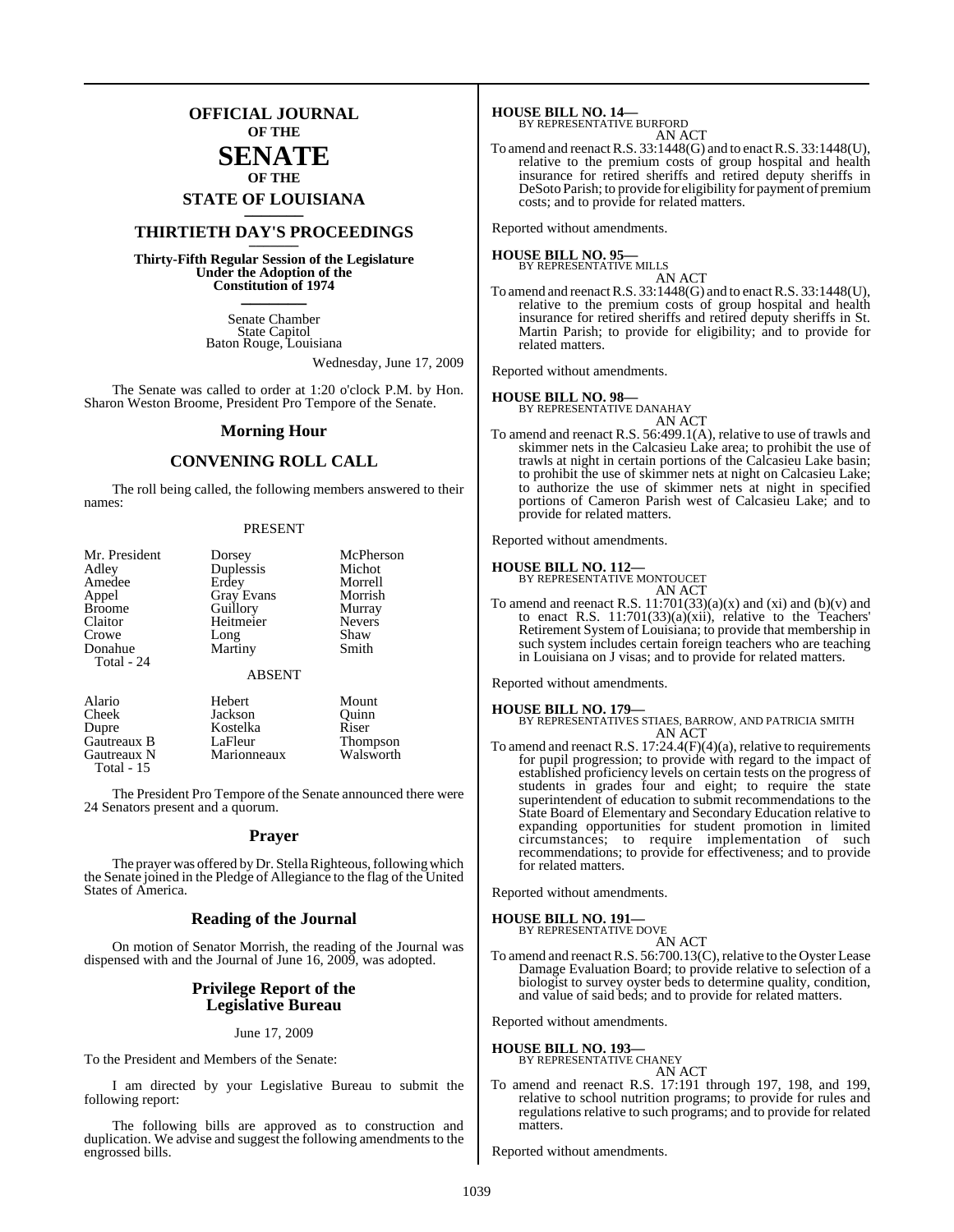## **Page 2 SENATE 30th DAY'S PROCEEDINGS**

June 17, 2009

**HOUSE BILL NO. 246—**

BY REPRESENTATIVES MCVEA, RICHARDSON, AND WHITE AN ACT

To enact R.S. 39:562(P), relative to the issuance of bonds; to provide an increase in the bonded debt limit of certain school districts for specified purposes; to provide guidelines, conditions, and limitations relative to such debt; to provide an effective date; and to provide for related matters.

Reported without amendments.

## **HOUSE BILL NO. 319—** BY REPRESENTATIVE WILLMOTT

AN ACT

To enact R.S. 17:81(Q) and 3996(B)(21), relative to instruction to students in public secondary schools concerning the state's safe haven relinquishments law; to provide applicability; to provide guidelines for such instruction; to provide an effective date; and to provide for related matters.

Reported without amendments.

**HOUSE BILL NO. 350—** BY REPRESENTATIVE TEMPLET AN ACT

To amend and reenact R.S. 33:1975(C)(2) and R.S. 40:1392(C)(2), relative to toll tags; to provide for the cost and purchase of toll tags for free passage on the Crescent City Connection Bridge; and to provide for related matters.

Reported without amendments.

### **HOUSE BILL NO. 354—**

BY REPRESENTATIVE GIROD JACKSON AND SENATOR MURRAY AN ACT

To amend and reenact R.S. 38:2225.2.1(A), relative to public contracts; to extend the time relative to the utilization of designbuild contracts under certain circumstances; to authorize other public entities to utilize the design-build method under certain circumstances; and to provide for related matters.

Reported without amendments.

### **HOUSE BILL NO. 390—**

BY REPRESENTATIVE HENDERSON AN ACT

To enact R.S. 40:5.3.1, relative to molluscan shellfish sanitation requirements; to authorize the Department of Health and Hospitals to grant exemptions from certain of the molluscan shellfish sanitation requirements; and to provide for related matters.

Reported without amendments.

HOUSE BILL NO. 400—<br>BY REPRESENTATIVES WILLIAMS, ARNOLD, AUSTIN BADON, BOBBY BADON, BALDONE, BARRAS, BARROW, BILLIOT, BURFORD,<br>HENRY BURNS, TIM BURNS, BURRELL, CARMODY, CARTER,<br>CONNICK, CORTEZ, DIXON, DOWNS, ELLINGTON, FOI

AN ACT

To amend and reenact R.S. 17:17.1(A)(1) and to enact R.S. 17:17.1(D), relative to required physical activity for students; to require public schools to provide at least thirty minutes of physical activity each school day for students in grades seven and eight; to provide for the establishment of school health advisory councils; to provide for council purposes, membership, and compensation; to provide for effectiveness; and to provide for related matters.

Reported without amendments.

### **HOUSE BILL NO. 402—**

BY REPRESENTATIVE TIM BURNS AN ACT

To amend and reenact Sections 1(A), 2(C), and 4(3) of Act No. 164 of the 1984 Regular Session of the Legislature and to enact Sections 2(G) and 4.1 of Act No. 164 of the 1984 Regular Session of the Legislature, relative to the Municipal Police Employees Civil Service in the city of Mandeville; to provide that the position of chief of police shall not be in the classified service; to provide relative to the right of selection, appointment, supervision, and discharge for such position; to provide relative to the Municipal Police Employees Civil Service Board; to provide relative to the appointment, terms, and duties and responsibilities of board members; to provide relative to the political activities of board members and certain employees of the city; and to provide for related matters.

Reported without amendments.

### **HOUSE BILL NO. 421—**

BY REPRESENTATIVE DOERGE

AN ACT To amend and reenact R.S.  $11:1481(1)(a)(iii)(aa)$ , relative to the Louisiana Assessors' Retirement Fund; to provide relative to required remittances due the fund; to provide relative to collection procedures for such required remittances; to provide an effective date; and to provide for related matters.

Reported without amendments.

### **HOUSE BILL NO. 425—**

BY REPRESENTATIVE DOERGE

- AN ACT
- To amend and reenact R.S. 47:302.15, 322.47, and 332.53, relative to special treasury funds created for disposition of certain state sales taxes on hotel occupancy in Webster Parish; to provide for the use and deposit of monies into the Webster Parish Convention and Visitors Commission Fund; to change the name of the Webster Parish Convention and Visitors Bureau Fund to the Webster Parish Convention and Visitors Commission Fund; to provide for the use, deposit, and transfers of monies in the Webster Parish Convention and Visitors Bureau Fund; to provide an effective date; and to provide for related matters.

Reported without amendments.

### **HOUSE BILL NO. 478—**

BY REPRESENTATIVE HARRISON

AN ACT To amend and reenact R.S. 10:9-309(1), 311(b), 501(a)(3), 515(i), and 516(a)(3), and R.S. 34:851.20(M)(1) and (3), 852.1, 852.2(2), (3), and (7) through (17), 852.3(A), 852.4(A) and (B)(2), (3), and (6), 852.5, 852.6, 852.7(A)(4) and (B), 852.8,  $852.10$ ,  $852.11(B)$  and (C),  $852.12$ ,  $852.14(A)$  and (C),  $852.15$ , 852.16(A), (D) through (H), and (I)(1) and (3), 852.17, and 852.20 and to enact R.S. 10:9-504(5) and R.S. 34:851.20(M)(4) and (5), 852.2(18), and 852.23, relative to titling; to provide for titling and registering of certain vessels and outboard motors; and to provide for perfection of security interests in certain motors; to provide for effectiveness of certain financing statements; to provide for definitions; to provide for certificates of title; to provide for form and content of application for title and certificate of title; to provide for duplicate titles; to provide for exemptions; to provide for manufacturers and dealers; to provide for transfer of and interest in outboard motors; to provide for liens; to provide for rules and regulations; and to provide for related matters.

Reported without amendments.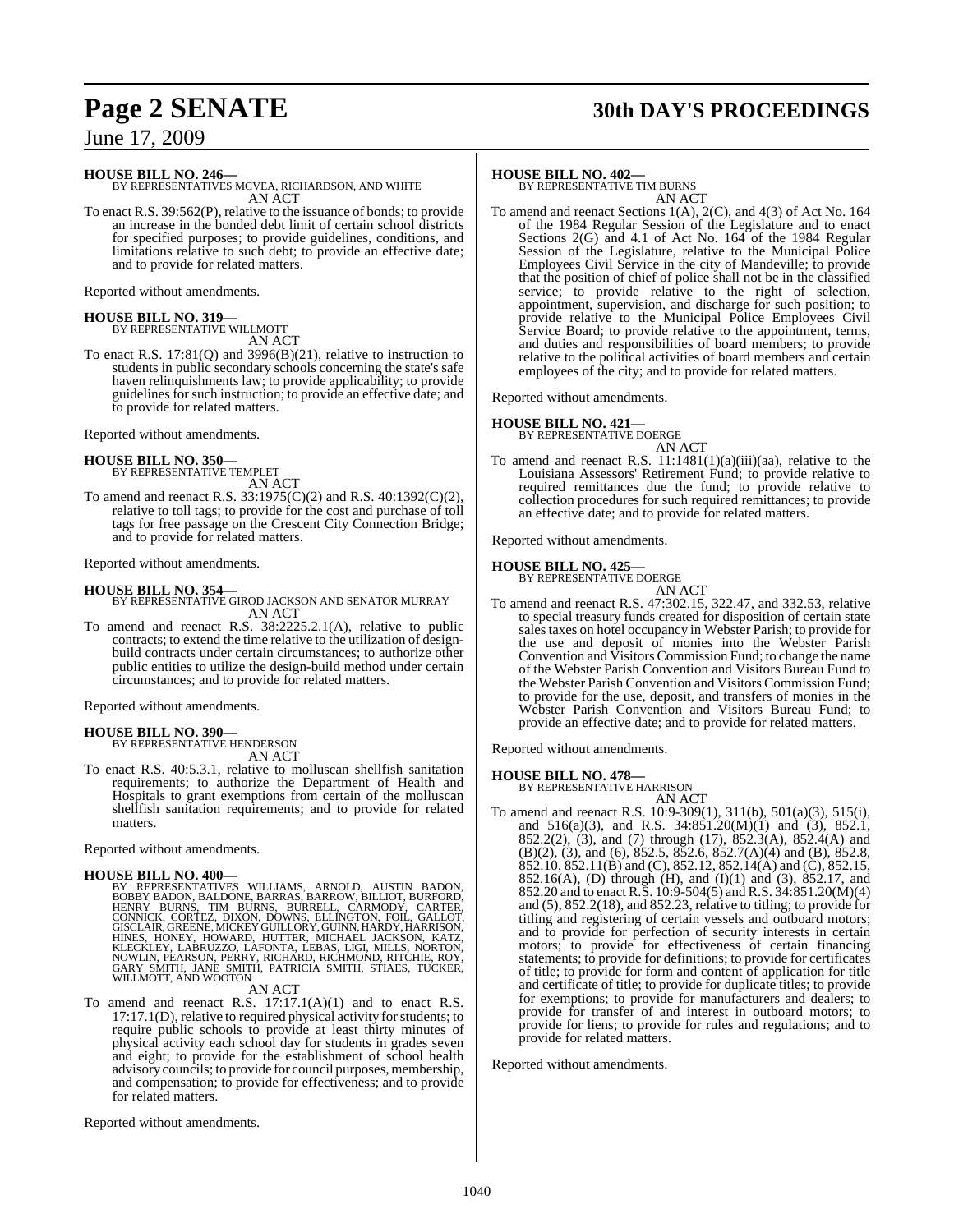## **30th DAY'S PROCEEDINGS Page 3 SENATE**

### **HOUSE BILL NO. 481—** BY REPRESENTATIVE ST. GERMAIN

AN ACT

To amend and reenact R.S. 33:2181(A) and (B), relative to the investigation of fire employees; to provide definitions; to provide minium standards for investigations; and to provide for related matters.

Reported without amendments.

## **HOUSE BILL NO. 500—** BY REPRESENTATIVE BALDONE

AN ACT

To amend and reenact R. S. 38:291(U)(1) and 329(J)(introductory paragraph) and to repeal R.S. 38:329(H), relative to the Terrebonne Levee and Conservation District, to provide for millages collected in Terrebonne Parish; to revert certain land in the possession of the Atchafalaya Basin Levee District for certain purposes to the Terrebonne Levee and Conservation District; to repeal certain required distribution amounts; and to provide for related matters.

Reported without amendments.

### **HOUSE BILL NO. 501—** BY REPRESENTATIVE HOFFMANN

AN ACT

To enact R.S. 33:2491.4, relative to municipal fire and police civil service; to provide relative to the establishment and maintenance of promotional employment lists for the various classes of positions in the classified police service in the city of West Monroe; to provide relative to the period of time a name may remain on any such list; to provide relative to tests to determine the eligibility of applicants for entry upon any such list; and to provide for related matters.

Reported without amendments.

### **HOUSE BILL NO. 516—**

- BY REPRESENTATIVES WILLIAMS, ELLINGTON, FANNIN, ELBERT<br>GUILLORY, HAZEL, LIGI, MCVEA, MORRIS, PEARSON, SMILEY, GARY<br>SMITH, PATRICIA SMITH, AND STIAES AN ACT
- To enact Subpart Q-1, to be comprised of R.S. 39:100.121, and Q-2, to be comprised of R.S. 39:100.125, of Part II-A of Chapter 1 of Subtitle I of Title 39 of the Louisiana Revised Statutes of 1950, relative to state funds; to establish the Center of Excellence for Autism Spectrum Disorder Fund as a special treasury fund; to provide for deposit, use, and investment of monies in the fund; to establish the Walking the Walk for Our Kids Fund as a special treasury fund; to provide for deposit, use, and investment of monies in the fund; to provide for an effective date; and to provide for related matters.

Reported without amendments.

### **HOUSE BILL NO. 531—**

BY REPRESENTATIVES HENRY AND LABRUZZO AN ACT

To enact R.S. 17:236.3, relative to the eligibility of students in stateapproved home study programs to participate in interscholastic athleticsin public elementary and secondary schools; to provide applicability; to provide guidelines and conditions for participation; to provide limitations; to provide effectiveness; to provide an effective date; and to provide for related matters.

Reported without amendments.

### **HOUSE BILL NO. 535—**

BY REPRESENTATIVE WILLIAMS AN ACT

To amend and reenact R.S. 36:801.5(B) and to enact Part IV-C of Chapter 9 of Title 17 of the Louisiana Revised Statutes of 1950, to be comprised of R.S. 17:2048.52, and R.S. 36:651(AA)(3), relative to creating the Simulation Medical Training and Education Council for Louisiana; to provide for its purpose; to

# June 17, 2009

provide for membership; to provide for governance of the council; to provide for staffing and facilities; to provide for compensation; to provide for reporting requirements; to place the council within the Louisiana Health Works Commission and the Department of Education; and to provide for related matters.

Reported without amendments.

**HOUSE BILL NO. 540—** BY REPRESENTATIVES BOBBY BADON AND MONTOUCET AND SENATOR B. GAUTREAUX

AN ACT To amend and reenact R.S. 11:103(B)(3)(introductory paragraph) and (e)(introductory paragraph) and (i)(aa) and to enact R.S. 11:103(B)(3)(e)(i)(cc), relative to the Firefighters' Retirement System; to provide with respect to extending the period of amortizing actuarial gains and losses; to provide an effective date; and to provide for related matters.

Reported without amendments.

### **HOUSE BILL NO. 542—**

BY REPRESENTATIVE LABRUZZO AN ACT

To enact R.S. 56:642(C), relative to certain commercial licenses and permits issued by the Department of Wildlife and Fisheries; to provide for payment methods; to provide for rules and regulations; and to provide for related matters.

Reported without amendments.

### **HOUSE BILL NO. 546—** BY REPRESENTATIVE PERRY

AN ACT

To enact R.S. 41:727.1, relative to the transfer of certain sixteenth section lands by the Vermilion Parish School Board; to authorize the school board to sell certain specified sixteenth section properties; to provide relative to proceeds of the sales; and to provide for related matters.

Reported without amendments.

### **HOUSE BILL NO. 557—**

BY REPRESENTATIVE HOWARD AN ACT

To amend and reenact R.S. 47:302.37(B), relative to the Sabine Parish Tourism Improvement Fund; to change the name of the recipient of the monies in the fund to the Sabine Parish Tourist and Recreation Commission; to provide for an effective date; and to provide for related matters.

Reported without amendments.

### **HOUSE BILL NO. 568—**

BY REPRESENTATIVE HUTTER AN ACT

To enact R.S. 17:3129.9 through 3129.15 and R.S. 36:651(BB) and 801.5(C), relative to public postsecondary education institutions; to provide for a comprehensive system of articulation and transfer of credit between and among public education institutions; to provide for the creation of a statewide articulation and transfer council and its membership, powers, and duties; to provide for a statewide articulation agreement; to provide for a common core curriculum; to provide relative to the length of degree programs; to provide for the transfer of specified courses and associate degrees; to provide relative to admission of transfer students to four-year colleges and universities; to provide forimplementation timelines; to provide for reporting requirements; to provide for program rules; to provide for effectiveness; and to provide for related matters.

Reported without amendments.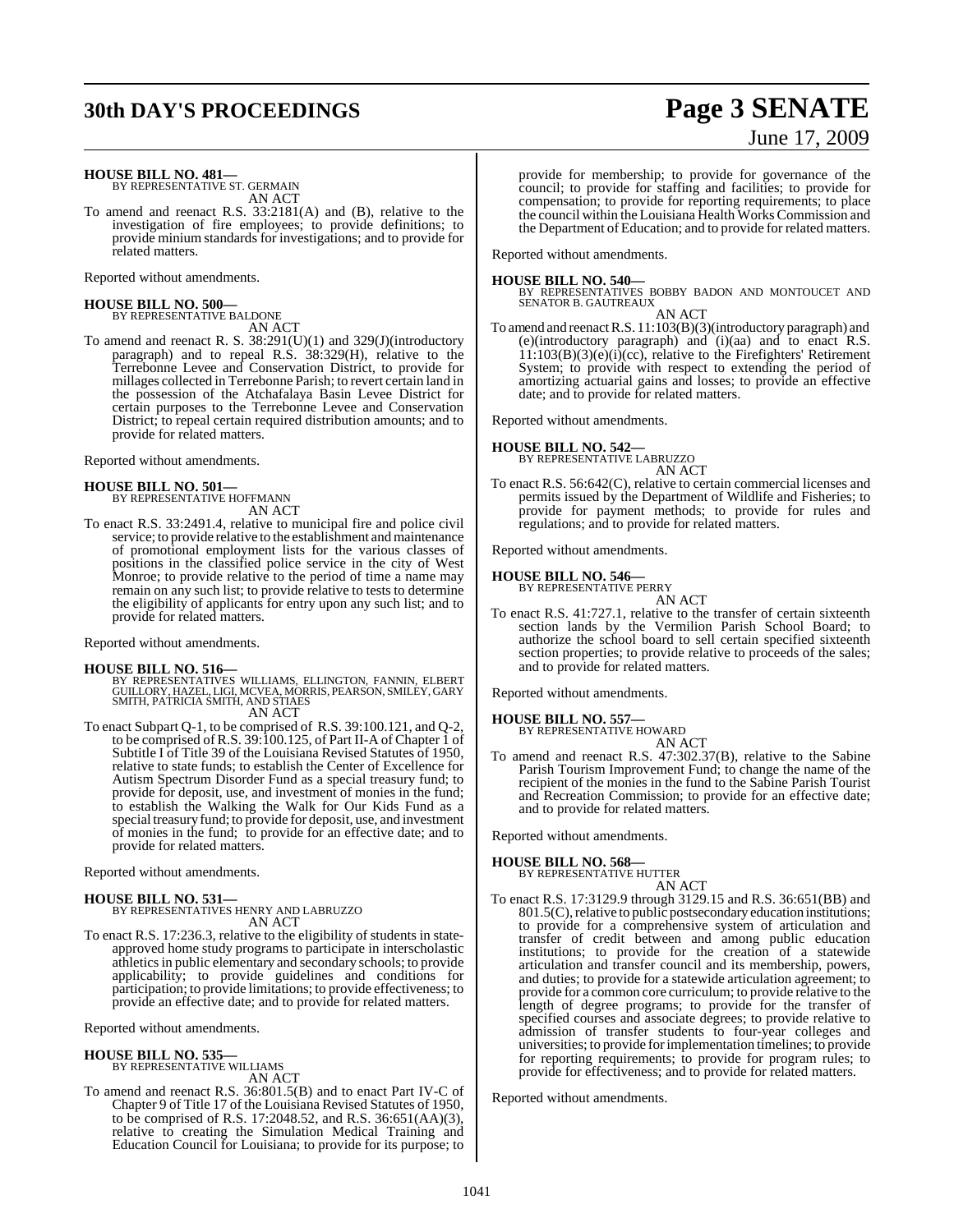# **Page 4 SENATE 30th DAY'S PROCEEDINGS**

### June 17, 2009

### **HOUSE BILL NO. 582—** BY REPRESENTATIVE BURRELL

AN ACT

To amend and reenact R.S. 33:2740.38(B), relative to the Shreveport Downtown Development District; to change the boundaries of the district; and to provide for related matters.

Reported without amendments.

### **HOUSE BILL NO. 587—**

BY REPRESENTATIVES HARRISON AND BALDONE AN ACT

To amend and reenact R.S. 56:424.1(A) and 433.1(A) and (B), and to enact R.S. 56:433.2, relative to the Oyster Seed Ground Vessel Permit; to repeal the requirements which must be met to qualify for the permit; to provide penalties; and to provide for related matters.

Reported with amendments.

### **LEGISLATIVE BUREAU AMENDMENTS**

Amendments proposed by Legislative Bureau to Reengrossed House Bill No. 587 by Representative Harrison

### AMENDMENT NO. 1

On page 2, line 24, following "shall" and before "for" change "only be eligible for a permit" to "be eligible for a permit only"

### **HOUSE BILL NO. 590—**

BY REPRESENTATIVES BARROW AND PATRICIA SMITH AN ACT

To amend and reenact R.S. 17:238, relative to the placement in school and education of certain children; to require the governing authority of each public elementary and secondary school to enact a policy ensuring that children in foster care may remain enrolled in certain schools; to require that such governing authorities and the Department of Social Services provide transportation to and from school for certain children in foster care under certain circumstances; to provide for an effective date; and to provide for related matters.

Reported with amendments.

### **LEGISLATIVE BUREAU AMENDMENTS**

Amendments proposed by Legislative Bureau to Engrossed House Bill No. 590 by Representative Barrow

### AMENDMENT NO. 1

In Senate Committee Amendment No. 3, proposed by the Senate Committee on Education, and adopted by the Senate on June 16, 2009, line 10, change "Chapter 17" to "Chapter 7"

## **HOUSE BILL NO. 622—** BY REPRESENTATIVE WILLMOTT

AN ACT

To amend and reenact R.S. 33:4762(A) and (C), relative to the removal of dangerous structures; to provide for the type of notice required prior to the removal of dangerous structures by certain political subdivisions; to provide additional procedures for notice in cases of grave public emergency; to provide for applicability and effectiveness in certain parishes; and to provide for related matters.

Reported without amendments.

**HOUSE BILL NO. 637—** BY REPRESENTATIVES PONTI AND ARNOLD AN ACT

To amend and reenact R.S. 40:1730.53(2), (5)(a) and (d), and (6), 1730.60, 1730.62(B) and (C)(introductory paragraph), and 1730.65(C)(1) and to enact R.S. 40:1730.53(5)(e),  $(7)$ ,  $(8)$ , and (9), 1730.63(C), 1730.67, and 1730.68, relative to the Industrialized Building Act; to provide for changes to definitions; to provide for new definitions; to provide for

# inspections by the fire marshal; to provide for exemptions for

decals or insignia; to provide for fees; to provide for the Industrialized Building Program Fund; and to provide for related matters.

Reported without amendments.

**HOUSE BILL NO. 644—** BY REPRESENTATIVES TALBOT, LABRUZZO, LIGI, LOPINTO, AND WILLMOTT AND SENATORS APPEL, MARTINY, AND MORRELL AN ACT

To enact R.S. 33:1236(49)(f), relative to Jefferson Parish; to provide for the enforcement of local building and property law and ordinance violations by adding judgments for such violations to the ad valorem tax rolls of the parish or municipalities therein; to provide for the adoption of ordinances and procedures for adding judgments to the ad valorem tax rolls; to provide for collection and enforcement of said judgments; to provide for a designated proper party defendant in actions to contest the levy; to provide for the continued enforceability of such judgments; and to provide for related matters.

Reported without amendments.

**HOUSE BILL NO. 652—** BY REPRESENTATIVE NORTON

AN ACT

To amend and reenact R.S. 48:35, relative to the Department of Transportation and Development; to provide with respect to the adoption of minimum safety guidelines by the Department of Transportation and Development for highway design, maintenance, and construction; and to provide for related matters.

Reported without amendments.

### **HOUSE BILL NO. 661—** BY REPRESENTATIVE MORRIS

AN ACT To enact R.S. 19:2(12) and Chapter 11 of Title 30 of the Louisiana Revised Statutes of 1950, to be comprised of R.S. 30:1101 through 1111, relative to the storage of carbon dioxide; to provide for expropriation; to provide for the duties and powers of the commissioner of conservation; to provide for definitions; to provide for public hearings; to provide for enforcement; to provide for compliance orders; to provide for penalties; to provide for certificates of public convenience and necessity; to provide for certificates of completion; to provide for liability; to provide for the Geologic Storage Trust Fund; to provide for fees; to provide for uses of the fund; to provide for accounting and reports of the fund; to provide for site-specific trust accounts; and to provide for related matters.

Reported without amendments.

### **HOUSE BILL NO. 666—**

BY REPRESENTATIVE HENRY AN ACT

To amend and reenact R.S.  $32:387(H)(1)(c)$  and  $(J)(1)$  and  $(2)(a)$ , relative to permits for transportation of sealed containers; to provide for a single-trip permit for a sealed ocean container to be issued for the container rather than the transport vehicle; to require certain information on the permit application form; to provide for transfer of the permit to another vehicle under certain circumstances; and to provide for related matters.

Reported without amendments.

## **HOUSE BILL NO. 670—** BY REPRESENTATIVE ERNST

AN ACT To amend and reenactR.S. 40:600.62(2) and (3), 600.63, 600.65, and 600.67, relative to The Road Home Program and The Road Home Corporation; to provide relative to the purpose of the corporation; to provide relative to the sale of property by the corporation; to provide for audit of the corporation by the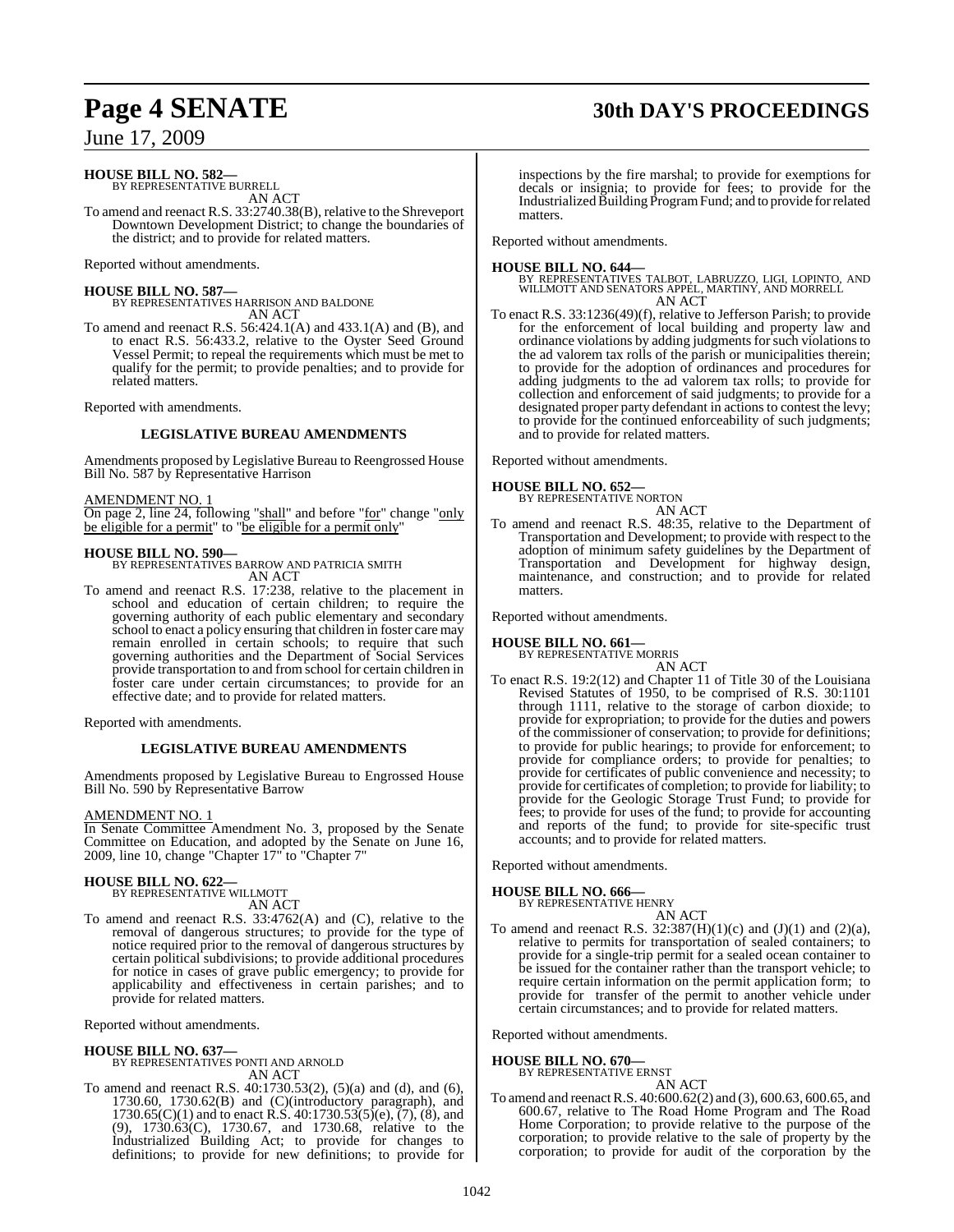## **30th DAY'S PROCEEDINGS Page 5 SENATE**

# June 17, 2009

legislative auditor; to provide relative to the nature of the corporation with respect to the state and its subdivisions; and to provide for related matters.

Reported without amendments.

### **HOUSE BILL NO. 719—**

BY REPRESENTATIVES CHANEY, AUSTIN BADON, HENRY BURNS, CONNICK, HENRY, HOFFMANN, LIGI, SIMON, AND TUCKER AN ACT

To amend and reenact R.S. 39:1514(A)(1)(introductory paragraph) and 1798.6(A)(2), to enact R.S.  $39:1514(D)$ , and to repeal R.S.  $39:1514(A)(1)(a)$  and (e), relative to multiyear contracts; to extend the allowable period for multiyear contracts; to repeal certain exceptions; to provide for certain contracts between the Office Facilities Corporation and various state agencies to effectuate leases or subleases of certain properties; to require certain prior approvals; to provide for an effective date; and to provide for related matters.

Reported without amendments.

### **HOUSE BILL NO. 731—**

- BY REPRESENTATIVES DOWNS, ARMES, AUBERT, HENRY BURNS,<br>TIM BURNS, CARMODY, CARTER, CHAMPAGNE, CONNICK, CORTEZ,<br>DIXON, DOVE, FOIL, HARDY, HOFFMANN, LITTLE, PERRY, PUGH,<br>RITCHIE, ROBIDEAUX, SIMON, SMILEY, JANE SMITH, PATRICIA
	- AN ACT
- To amend and reenact R.S. 14:92.2(A)(2)(c) and R.S. 17:221(A)(1) and (2) and Children's Code Article 728(4) and to enact R.S.  $14:92.2(B)(4)$  and R.S.  $17:233(B)(1)(d)(iii)$  and (iv), all relative to the habitual absence and tardiness of students from school; to provide relative to the crime of improper supervision of a minor as it relates to habitually absent or tardy students; to provide penalties and minimum conditions of probation for certain violations by parents or legal custodians of such students including fines, school or community service, attendance in parenting classes and family counseling programs, and the suspension of certain licenses; to provide relative to multiple offenses committed by parents or legal guardians; to provide relative to definitions; and to provide for related matters.

Reported without amendments.

**HOUSE BILL NO. 741—**<br>BY REPRESENTATIVES AUSTIN BADON, ARMES, BALDONE, BILLIOT,<br>HENRY BURNS, TIM BURNS, CARTER, CHAMPAGNE, CHANDLER,<br>CONNICK, CORTEZ, DOVE, DOWNS, FOIL, GISCLAIR, MICKEY<br>GUILLORY, HARDY, HINES, HOFFMANN, KA

### AN ACT

To amend and reenact R.S. 17:81.9(A), (B), and (C) and to enact R.S. 17:81.9(L) and 430, relative to hiring procedures for public school employees; to provide relative to procedures and requirements for the disclosure of information regarding certain instances of sexual misconduct, abuse, and neglect committed by applicants for public school employment; to provide that violation of such disclosure requirements by any such applicant shall be a misdemeanor offense; to provide for penalties; to require applicants to sign certain statements prior to being hired; to provide for exceptions; to provide for definitions; and to provide for related matters.

Reported without amendments.

## **HOUSE BILL NO. 767—** BY REPRESENTATIVES WILLIAMS AND SIMON

AN ACT

To amend and reenact R.S. 17:197.1(B)(2), relative to school nutrition; to provide relative to beverages offered for sale to students in public high schools; to provide for effectiveness; and to provide for related matters.

Reported without amendments.

### **HOUSE BILL NO. 775—**

BY REPRESENTATIVE GUINN AN ACT

To amend and reenact R.S. 49:953(C) and R.S. 56:6(10), relative to the rulemaking authority of the Department of Wildlife and Fisheries; to provide for petitions by an interested person; to provided for authority to adopt rules and regulations; and to provide for related matters.

Reported without amendments.

**HOUSE BILL NO. 787—**<br>BY REPRESENTATIVES BALDONE, AUBERT, BILLIOT, HENRY BURNS,<br>DIXON, DOVE, GUINN, HOWARD, AND WOOTON AND SENATORS<br>DUPRE AND MORRISH

AN ACT

To amend and reenact R.S. 38:301.1, relative to coastal area levee districts and parish governing authorities; to provide for certain levee districts and local parish governments to submit elevation reports; to provide for the name change of the office of public works, hurricane flood protection, and intermodal transportation; to provide for the authority to establish adequate drainage, flood control, and water resource development; to provide authority to enter into contracts or other agreements; and to provide for related matters.

Reported without amendments.

- **HOUSE BILL NO. 794—**<br>BY REPRESENTATIVES TUCKER, BALDONE, BILLIOT, BROSSETT, TIM<br>BURNS, CARMODY, CARTER, CORTEZ, DIXON, DOVE, DOWNS,<br>FANNIN, FOIL, GISCLAIR, GREENE, HARRISON, HENDERSON, HENRY,<br>HINES, ROSALIND JONES, KATZ, AN ACT
- To enact R.S. 17:3138 and R.S. 36:651(N), relative to a comprehensive reviewof postsecondary education in Louisiana; to provide for the creation of the Postsecondary Education ReviewCommission and to provide forits composition, powers, duties, compensation, staffing and support, and funding; to require the commission to conduct a review of postsecondary education in the state and to provide for the scope of the review and a report thereon; and to provide for related matters.

Reported without amendments.

### **HOUSE BILL NO. 796—** BY REPRESENTATIVES PETERSON, HARDY, AND GARY SMITH

AN ACT To amend and reenact R.S.  $38:330.1(B)(1)(a)$ ,  $(C)(1)(a)$ (introductory paragraph), (i), (ii), and (iii),  $(2)(a)$ ,  $(G)$ , and  $(K)(3)$ , relative to the Southeast Flood Protection Authority East and West; to remove territorial jurisdiction under the Authority Board East; to reduce the number of members of the Authority Board East; to provide for members' qualifications; to provide relative to the membership of the nominating committee; to provide relative to the duties of the nominating committee; to provide relative to a board member's fiduciary duty to the board; to provide an exception for certain public employees to serve as members on either board; and to provide for related matters.

Reported with amendments.

### **LEGISLATIVE BUREAU AMENDMENTS**

Amendments proposed by Legislative Bureau to Reengrossed House Bill No. 796 by Representative Peterson

### AMENDMENT NO. 1

In Senate Committee Amendment No. 4, proposed by the Senate Committee on Transportation, Highways and Public Works, and adopted by the Senate on June 16, 2009, line 26, change "minium" to "minimum"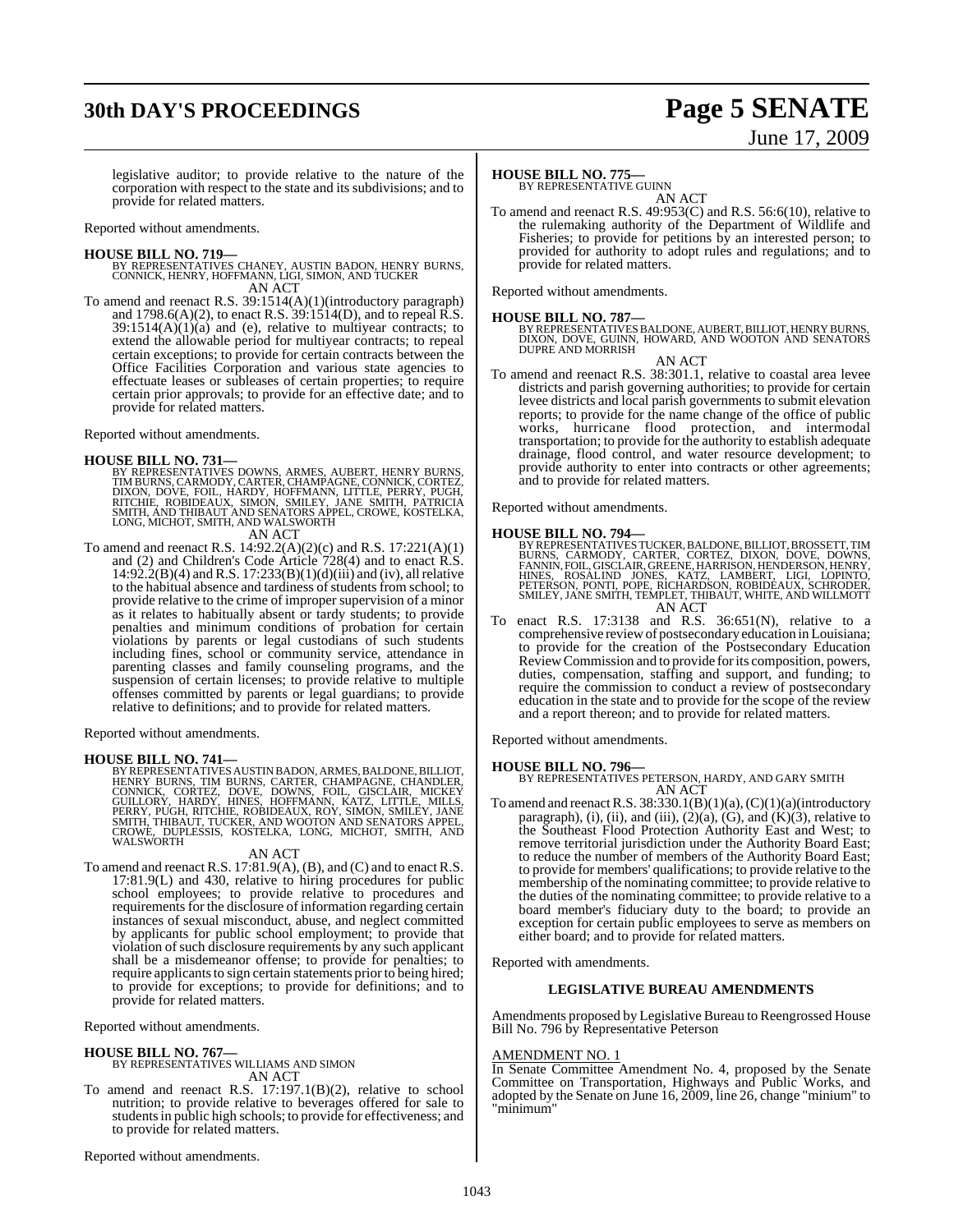### AMENDMENT NO. 2

In Senate Committee Amendment No. 4, proposed by the Senate Committee on Transportation, Highways and Public Works, and adopted by the Senate on June 16, 2009, line 28, change "posses" to "possess"

### AMENDMENT NO. 3

In Senate Committee Amendment No. 4, proposed by the Senate Committee on Transportation, Highways and Public Works, and adopted by the Senate on June 16, 2009, line 29, following "either" and before "(i)" insert "Item"

**HOUSE BILL NO. 833—**<br>BY REPRESENTATIVES DOVE, BOBBY BADON, BILLIOT, HENRY<br>BURNS, CHAMPAGNE, FOIL, HENDERSON, LAMBERT, LANDRY,<br>LITTLE, MONTOUCET, AND MORRIS AND SENATORS DUPRE AND<br>MORRISH

AN ACT

To amend and reenact R.S.  $36:4(Z)$ ,  $351(C)(1)$ ,  $358(B)$ ,  $501(B)$  and  $(C)(1)$ , 502(A) and (B), and 508.3(A), (B), (C), (F), and (G), R.S. 38:81, 100(introductory paragraph), 101(A) and (B), 102, 103(A) and (B), 106(A)(1) and (2)(introductory paragraph) and (B), 107(A), 108, and 109, R.S. 49:214.1 and 214.2, R.S.  $56:421(B)$ (introductory paragraph) and (1), (C), and (E)(4), 424(H), 425(E), 427.1(C), 432.1(A), (B)(introductory paragraph) and  $(1)(a)$ ,  $(2)$ ,  $(3)$ , and  $(4)$ ,  $(C)(introducing$ paragraph) and  $(1)$ ,  $(D)(1)$ , and  $432.2$ , to enact R.S.  $35:410$ , R.S. 49:214.3.1, 214.4.1 and 214.4.2, 214.5.1 through 214.5.8, and 214.6.1 through 214.6.11, andR.S. 56:421(B)(13), and to repeal R.S. 36:4(J), R.S. 38:84, Chapter 3-A of Title 38 of the Louisiana Revised Statutes of 1950, comprised of R.S. 38:241 through 251, Subpart A of Part II of Chapter 2 of Title 49 of the Louisiana Revised Statutes of 1950, comprised of R.S. 49:213.1 through 213.12, and 49:214.3 through 214.16, relative to hurricane protection, flood control, and coastal restoration; to create the Office of Coastal Protection and Restoration in the office of the governor; to consolidate functions relative to hurricane protection, flood control, and coastal restoration under the authority of that office; to provide relative to the powers, duties, functions, and responsibilities of that office; provides for the interrelations between the governor's executive assistant for coastal activities, the Coastal Protection and Restoration Authority, the Governor's Advisory Commission on Coastal Protection, Restoration, and Conservation, and the Office of Coastal Protection and Restoration. and to provide for related matters.

Reported with amendments.

### **LEGISLATIVE BUREAU AMENDMENTS**

Amendments proposed by Legislative Bureau to Re-Reengrossed House Bill No. 833 by Representative Dove

### AMENDMENT NO. 1

In Senate Committee Amendment No. 13, proposed by the Senate Committee on Natural Resources, and adopted by the Senate on June 16, 2009, on page 2, line 4, at the end of the line, insert ""and on line 21, change "are hereby repealed in their" to "is hereby repealed in its<sup>'</sup>

### AMENDMENT NO. 2

On page 28, lines 6 and 9, following "the" and before "appointments" insert "two"

### AMENDMENT NO. 3

On page 41, lines 25 and 28, following "Subsection B" insert "of this Section"

### AMENDMENT NO. 4

On page 47, line 10, following "of the" and before "master plan" delete "comprehensive"

## **Page 6 SENATE 30th DAY'S PROCEEDINGS**

### AMENDMENT NO. 5

On page 49, line 20, following "authority of" change "R.S.  $49:214.5.2(A)(8)''$  to "R.S.  $49:214.5.2(A)(7)'''$ 

### AMENDMENT NO. 6

On page 58, line 13, following "may" delete the remainder of the line, and insert "be used only as provided in this Section. The"

### AMENDMENT NO. 7

On page 60, line 4, following "may" and before "as" change "only be used" to "be used only"

### AMENDMENT NO. 8

On page 62, line 12, following "432.1(A)" and before ", $(2)$ , $(3)$ " change "(B)(1)(a)" to "(B)(introductory paragraph) and  $(1)(a)$ "

### **HOUSE BILL NO. 853—** BY REPRESENTATIVE ROBIDEAUX

AN ACT To authorize and provide for the transfer, sale, exchange, or lease of certain state real property in Lafayette Parish to any governmental entity or nonprofit corporation property described herein; and to provide for related matters.

Reported with amendments.

### **LEGISLATIVE BUREAU AMENDMENTS**

Amendments proposed by Legislative Bureau to Reengrossed House Bill No. 853 by Representative Robideaux

### AMENDMENT NO. 1

On page 1, line 8, following "convey" change "sale" to "sell"

### AMENDMENT NO. 2 On page 1, line 18, following "and" delete "/or"

#### **HOUSE BILL NO. 883—** BY REPRESENTATIVE PERRY AN ACT

To repeal Part VI of Chapter 3 of Title 25 of the Louisiana Revised Statutes of 1950, comprised of R.S. 25:295 through 295.3, relative to the Vermilion Parish Law Library Commission; to repeal such commission and the powers, rights, and duties of such commission; to provide for the transfer of any assets or liabilities of the commission; and to provide for related matters.

Reported without amendments.

Respectfully submitted, ROB MARIONNEAUX Chairman

### **Adoption of Legislative Bureau Report**

On motion of Senator Marionneaux, the Legislative Bureau amendments were adopted and the Bills and Joint Resolutions were read by title and passed to a third reading.

### **Message from the House**

### **CONCURRING IN SENATE CONCURRENT RESOLUTIONS**

June 16, 2009

To the Honorable President and Members of the Senate:

I am directed to inform your honorable body that the House of Representatives has finally concurred in the following Senate Concurrent Resolutions: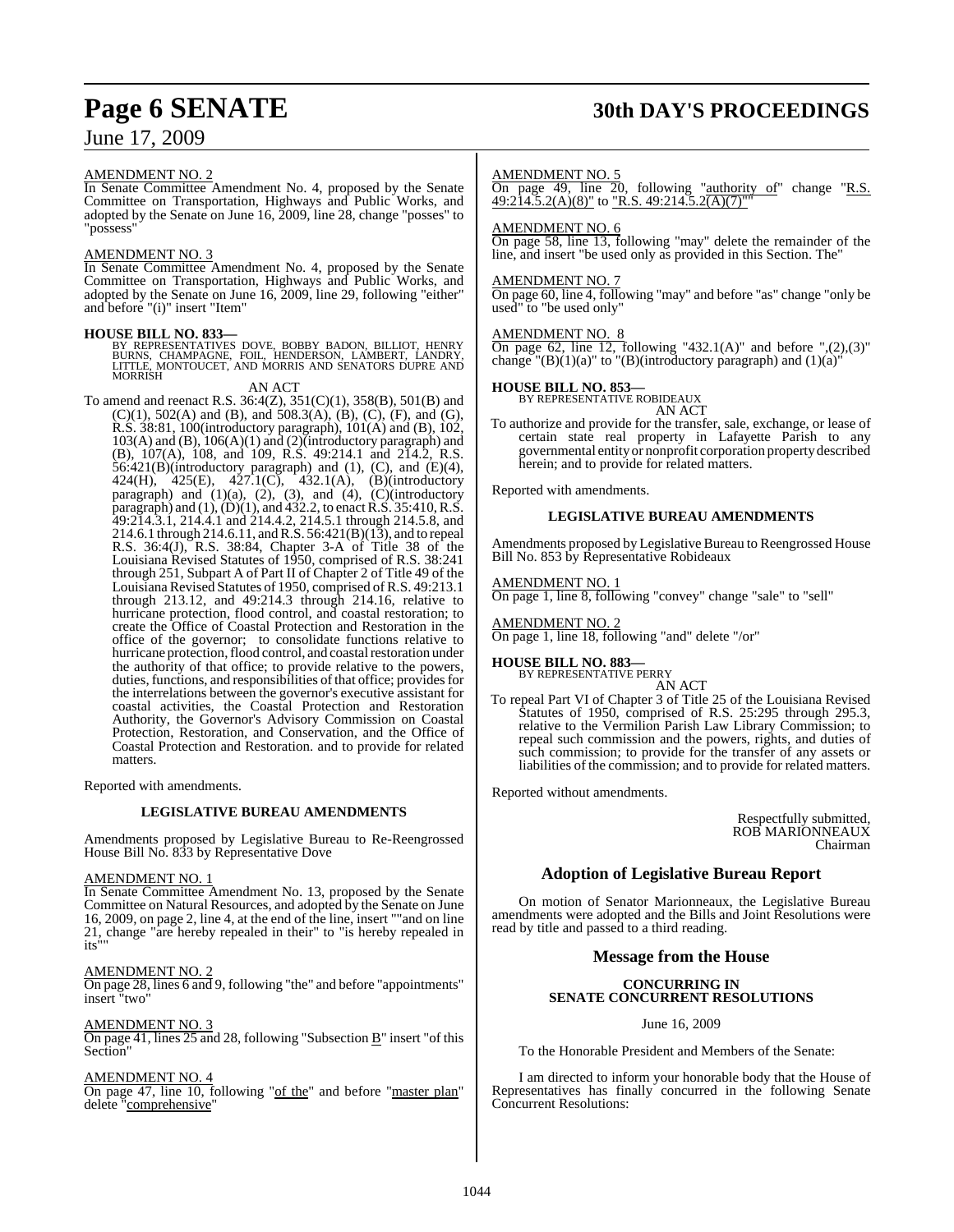## **30th DAY'S PROCEEDINGS Page 7 SENATE**

# June 17, 2009

### **SENATE CONCURRENT RESOLUTION NO. 132—**

BY SENATORS MICHOT AND SHAW AND REPRESENTATIVE **ROBIDEAUX** A CONCURRENT RESOLUTION

To declare the year 2010 as "The Year of the Song."

Reported without amendments.

#### **SENATE CONCURRENT RESOLUTION NO. 133—** BY SENATOR BROOME

A CONCURRENT RESOLUTION

To commend the Urban Restoration Enhancement Corporation for the North Baton Rouge Youth Development Program and to recognize the participants of the 2009 program.

Reported without amendments.

# **SENATE CONCURRENT RESOLUTION NO. 134—**<br>BY SENATORS QUINN, CHAISSON AND GRAY EVANS<br>A CONCURRENT RESOLUTION

To create and provide for the John J. Hainkel, Jr., Home and Rehabilitation Center Study Commission to study changing the governance structure of the center and to make recommendations; to study the advisability of reorganizing the governance of the facility, and to make recommendations to the legislature for continued operation of the center as a public model, long-term care facility by submitting a report on the findings of the study to the House Committee on Health and Welfare, the Senate Committee on Health and Welfare, and the governor no later than March 1, 2010.

Reported without amendments.

Respectfully submitted, ALFRED W. SPEER Clerk of the House of Representatives

### **Message from the House**

### **DISAGREEMENT TO HOUSE BILL**

June 16, 2009

To the Honorable President and Members of the Senate:

I am directed to inform your honorable body that the House of Representatives has refused to concur in the proposed Senate Amendment(s) to House Bill No. 600 by Representative Johnson, and ask the President to appoint on the part of the Senate a committee to confer with a like committee from the House on the disagreement.

> Respectfully submitted, ALFRED W. SPEER Clerk of the House of Representatives

### **Message from the House**

### **DISAGREEMENT TO HOUSE BILL**

June 16, 2009

To the Honorable President and Members of the Senate:

I am directed to inform your honorable body that the House of Representatives has refused to concur in the proposed Senate Amendment(s) to House Bill No. 76 by Representative Willmott, and ask the President to appoint on the part of the Senate a committee to confer with a like committee from the House on the disagreement.

> Respectfully submitted, ALFRED W. SPEER Clerk of the House of Representatives

### **Introduction of Senate Resolutions**

Senator Shaw asked for and obtained a suspension of the rules to read Senate Resolutions a first and second time.

### **SENATE RESOLUTION NO. 111—**

BY SENATORS SHAW, MICHOT AND THOMPSON A RESOLUTION

To designate June 18, 2009 as "Louisiana Music Day."

On motion of Senator Shaw the resolution was read by title and adopted.

### **SENATE RESOLUTION NO. 112—**

BY SENATOR BROOME A RESOLUTION

To commend Ashleigh Clare-Kearney on capturing two individual national titles in vault and floor as a member of the Louisiana State University gymnastics team.

On motion of Senator Broome the resolution was read by title and adopted.

### **Introduction of Senate Concurrent Resolutions**

Senator Broome asked for and obtained a suspension of the rules to read Senate Concurrent Resolutions a first and second time.

#### **SENATE CONCURRENT RESOLUTION NO. 135—** BY SENATOR BROOME

A CONCURRENT RESOLUTION To express the sincere condolences of the Legislature of Louisiana upon the death of Johnny L. Thomas, Sr.

The resolution was read by title. Senator Broome moved to adopt the Senate Concurrent Resolution.

### **ROLL CALL**

The roll was called with the following result:

#### YEAS

| Mr. President<br>Amedee<br>Appel<br><b>Broome</b><br>Cheek<br>Crowe<br>Donahue<br>Dorsey<br>Duplessis<br>Total - $26$ | Dupre<br>Erdey<br><b>Gray Evans</b><br>Guillory<br>Hebert<br>Heitmeier<br>Jackson<br>Long<br>Martiny<br><b>NAYS</b> | McPherson<br>Michot<br>Morrell<br>Morrish<br>Murray<br><b>Nevers</b><br>Shaw<br>Smith |
|-----------------------------------------------------------------------------------------------------------------------|---------------------------------------------------------------------------------------------------------------------|---------------------------------------------------------------------------------------|
| Total - 0                                                                                                             | <b>ABSENT</b>                                                                                                       |                                                                                       |
| Adley<br>Alario<br>Claitor<br>Gautreaux B<br>Gautreaux N<br>Total - 13                                                | Kostelka<br>LaFleur<br>Marionneaux<br>Mount<br>Ouinn                                                                | Riser<br><b>Thompson</b><br>Walsworth                                                 |

The Chair declared the Senate adopted the Senate Concurrent Resolution and ordered it sent to the House.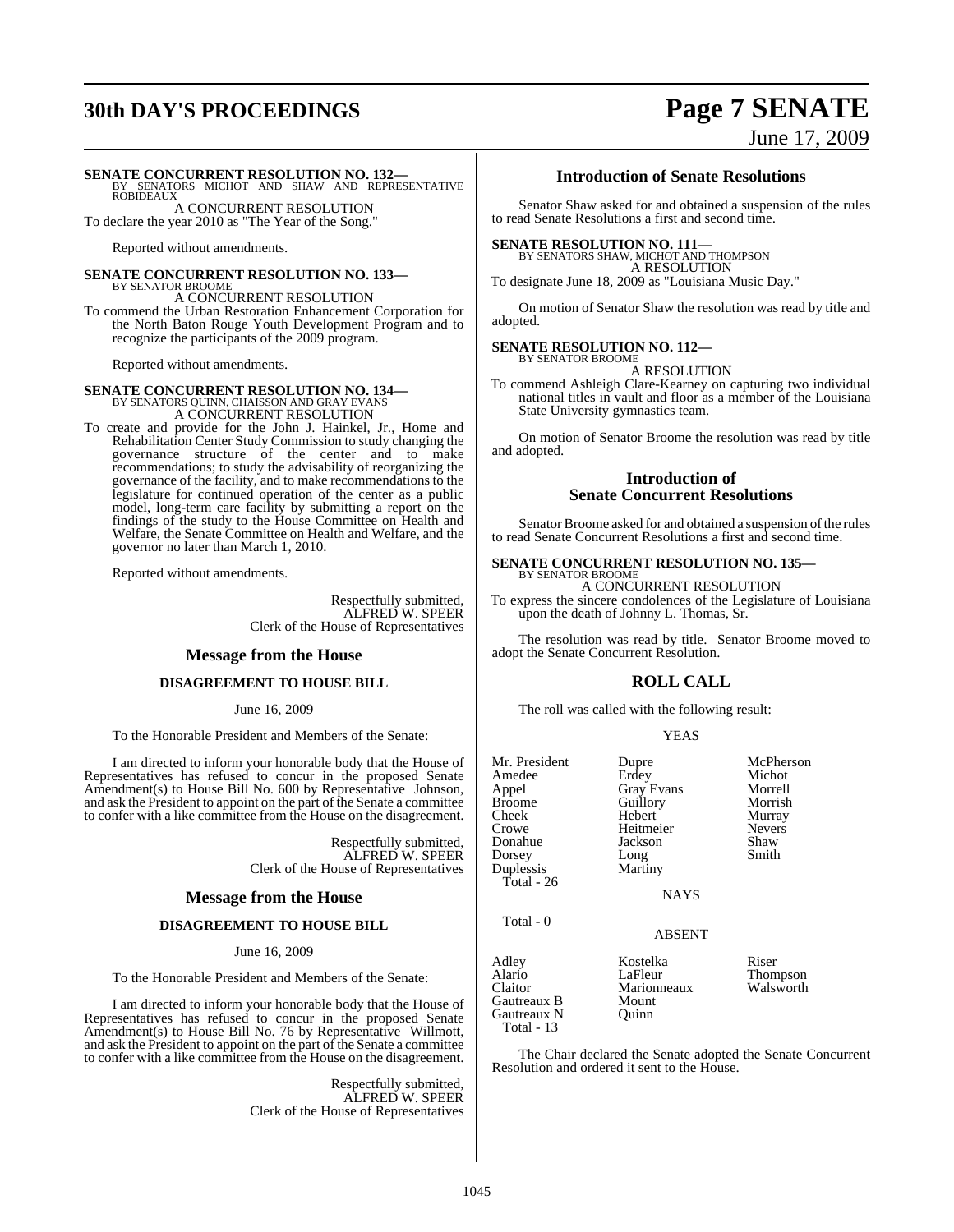### **Page 8 SENATE 30th DAY'S PROCEEDINGS**

June 17, 2009

### **Message from the House**

**ASKING CONCURRENCE IN HOUSE CONCURRENT RESOLUTIONS**

June 16, 2009

To the Honorable President and Members of the Senate:

I am directed to inform your honorable body that the House of Representatives has finally passed and asks your concurrence in the following House Concurrent Resolutions:

## **HOUSE CONCURRENT RESOLUTION NO. 111—** BY REPRESENTATIVE HUTTER

A CONCURRENT RESOLUTION

To urge and request the Department of Transportation and Development to conduct a safety study of the Intracoastal Waterway LA 47 Bridge located in Orleans Parish and to report study findings and recommendations to the House Committee on Transportation, Highways and Public Works prior to the convening of the 2010 Regular Session.

## **HOUSE CONCURRENT RESOLUTION NO. 83—** BY REPRESENTATIVE SIMON

A CONCURRENT RESOLUTION

To urge and request all parish tax assessors of Louisiana to develop a written notification system to inform the citizens of this state of the availability of the special assessment levels for ad valorem taxes on their homestead as authorized by Article VII, Section  $18(G)(1)$  of the Constitution of Louisiana.

### **HOUSE CONCURRENT RESOLUTION NO. 99—** BY REPRESENTATIVE MCVEA

A CONCURRENT RESOLUTION

To urge and request the Department of Culture, Recreation and Tourism to study methods of raising additional revenue through state historic sites.

## **HOUSE CONCURRENT RESOLUTION NO. 162—** BY REPRESENTATIVE PETERSON

A CONCURRENT RESOLUTION

To urge and request the division of administration to develop, conduct, and otherwise provide for an education and training programto train agency officials concerning performance-based budgeting practices.

## **HOUSE CONCURRENT RESOLUTION NO. 169—** BY REPRESENTATIVE CONNICK

A CONCURRENT RESOLUTION

To direct the Louisiana State Law Institute to study the feasibility of incorporating into Louisiana consumer credit and consumer protection laws, as may be applicable, the federal Credit Card Accountability and Disclosure Act of 2009, and to make specific recommendations for revisions to Louisiana laws in order to adopt the act in this state.

# **HOUSE CONCURRENT RESOLUTION NO. 37—** BY REPRESENTATIVE PATRICIA SMITH A CONCURRENT RESOLUTION

To urge and request each city, parish, and other local public school board to select a high school student from its school district to serve as a student representative on the school board in an informative, advisory, and nonvoting capacity.

#### **HOUSE CONCURRENT RESOLUTION NO. 68—** BY REPRESENTATIVE DIXON

A CONCURRENT RESOLUTION

To urge and request the State Board of Elementary and Secondary Education to study standards it uses to approve alternative education programs as such standards relate to providing sufficient counseling services and appropriate security and to submit a written report of its findings, including any recommendations for legislation relative to the issue, to the House Committee on Education and the Senate Committee on

Education not later than sixty days prior to the beginning of the 2010 Regular Session.

### **HOUSE CONCURRENT RESOLUTION NO. 128—** BY REPRESENTATIVE HARDY

A CONCURRENT RESOLUTION

To urge and request the House Committee on House and Governmental Affairs and the Senate Committee on Senate and Governmental Affairs to meet and function as a joint committee to study possible strategies, methods, and policiesto discourage the mishandling, misuse, and misappropriation of public funds and procedures to recover public funds which may have been mishandled, misused, or misappropriated.

### **HOUSE CONCURRENT RESOLUTION NO. 131—** BY REPRESENTATIVE PATRICIA SMITH AND SENATOR BROOME A CONCURRENT RESOLUTION

To urge and request the State Board of Elementary and Secondary Education to develop and adopt policies detailing all of the options and intervention strategies available to schools that are in danger of being taken over by the state and placed under the jurisdiction of the Recovery School District and to submit a written report on the status of such policies.

**HOUSE CONCURRENT RESOLUTION NO. 151—** BY REPRESENTATIVES PATRICIA SMITH AND DIXON AND SENATOR **BROOME** 

### A CONCURRENT RESOLUTION

To urge and request the State Board of Elementary and Secondary Education to study the feasibility and advisability of returning certain schools that have been transferred to the jurisdiction of the Recovery School District to the local school systems from which they were transferred under certain circumstances and to submit a written report on study findings and recommendations.

### **HOUSE CONCURRENT RESOLUTION NO. 163—** BY REPRESENTATIVE HARRISON

A CONCURRENT RESOLUTION

To authorize and request the secretaries of the Department of Health and Hospitals and the Department of Social Services to study the consolidation of the two departments into one department and to present a plan for such consolidation and related information to the legislature.

## **HOUSE CONCURRENT RESOLUTION NO. 108—** BY REPRESENTATIVE GISCLAIR

A CONCURRENT RESOLUTION

To urge and request the Department of Transportation and Development to reduce the speed limit of vehicles traveling on Louisiana Highway 3235 in Lafourche Parish.

# **HOUSE CONCURRENT RESOLUTION NO. 170—** BY REPRESENTATIVES CONNICK, MILLS, AND TIM BURNS A CONCURRENT RESOLUTION

To direct the Louisiana State Law Institute to study and report on the feasibility and possible consequences of raising the homestead exemption fromseizure provided byR.S. 20:1 and the feasibility and possible consequences of prohibiting creditors from enforcing certain judgments, specifically those based on unsecured credit card debt, through the seizure of a homestead.

## **HOUSE CONCURRENT RESOLUTION NO. 53—** BY REPRESENTATIVE HUTTER

A CONCURRENT RESOLUTION

To urge and request the State Board of Elementary and Secondary Education to develop and implement an age-appropriate unit on hurricane awareness for students in each grade in all city, parish, and other local public school systems.

## **HOUSE CONCURRENT RESOLUTION NO. 54—** BY REPRESENTATIVE HUTTER

A CONCURRENT RESOLUTION

To urge and request the state Department of Education to compile statistics for each city, parish, and other local public school system relative to where teachers employed by each system who became certified in 1999 or thereafter received their bachelor's degrees and to submit a written report of findings to the House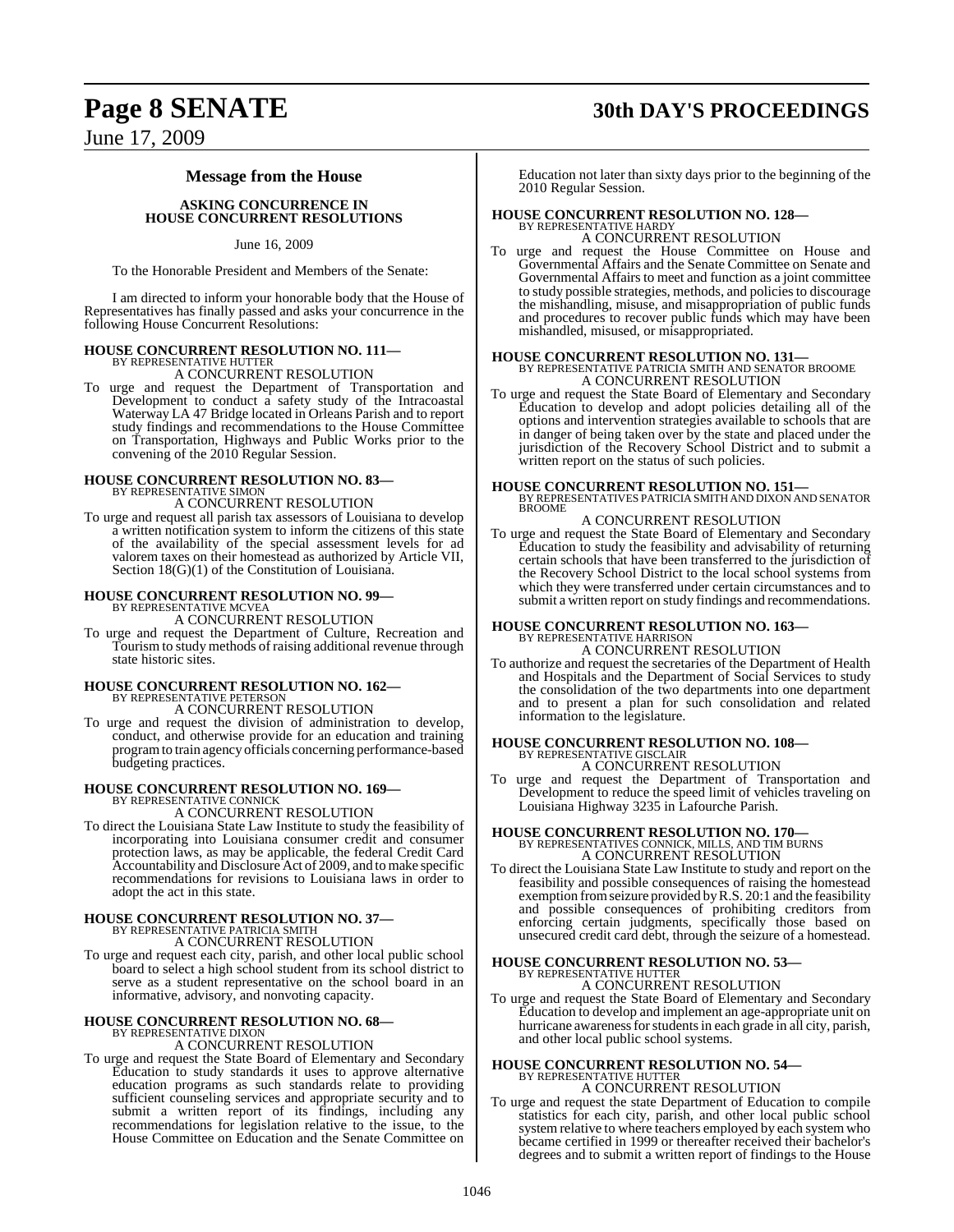## **30th DAY'S PROCEEDINGS Page 9 SENATE**

# June 17, 2009

Committee on Education and the Senate Committee on Education not later than sixty days prior to the beginning of the 2010 Regular Session of the Legislature.

## **HOUSE CONCURRENT RESOLUTION NO. 101—** BY REPRESENTATIVE SIMON

### A CONCURRENT RESOLUTION

To urge and request the public postsecondary education management boards and the governing authorities of certain independent colleges and universities to ensure that the institutions under their respective jurisdictions that offer a graduate program in architecture include in such program instruction on certain design principles.

# **HOUSE CONCURRENT RESOLUTION NO. 154—** BY REPRESENTATIVE TUCKER A CONCURRENT RESOLUTION

To urge and request the House Committee on Health and Welfare and the Senate Committee on Health and Welfare to meet and function as a joint committee to study the complaint handling procedures of all health care boards and commissions, including how complaints are received, investigated, and adjudicated.

- **HOUSE CONCURRENT RESOLUTION NO. 164—** BY REPRESENTATIVES PATRICIA SMITH, ARMES, AUSTIN BADON, CARMODY, CHANDLER, CHANEY, DOWNS, HOFFMANN, AND LEGER A CONCURRENT RESOLUTION
- To urge and request the State Board of Elementary and Secondary Education to conduct an in-depth study of the financial burden on localschoolsystemsimposed by the rising costs of providing for health care benefits for school system retirees, particularly for school systems losing student population to the Recovery School District or for other reasons such as natural disasters, to recommend solutions for meeting this substantial responsibility and to submit a written report of its findings and recommendations, including any recommendations for legislation relative to the issue, to the House Committee on Education and the Senate Committee on Education not later than sixty days prior to the beginning of the 2010 Regular Session of the Legislature.

### **HOUSE CONCURRENT RESOLUTION NO. 165—** BY REPRESENTATIVE DIXON

A CONCURRENT RESOLUTION

To urge and request the State Board of Elementary and Secondary Education to develop, adopt, and implement a policy, as part of the school and district accountability system, to provide for an alternate method of assessing the overall performance of certain types of public schools and to submit a written report on the status of such policy implementation.

### **HOUSE CONCURRENT RESOLUTION NO. 168—** BY REPRESENTATIVE LEGER

A CONCURRENT RESOLUTION

To urge and request the State Board of Elementary and Secondary Education to create a task force to study and review the recommendations in its study in response to House Resolution No. 155 of the 2008 Regular Session of the Legislature and to submit a report of its findings and recommendations to the House Committee on Education and the Senate Committee on Education by not later than January 31, 2010.

### **HOUSE CONCURRENT RESOLUTION NO. 189—** BY REPRESENTATIVE LOPINTO

A CONCURRENT RESOLUTION

To amend and readopt Joint Rule No.  $4(B)(1)$ ,  $(4)$ ,  $(5)$ , and  $(6)$  of the Joint Rules of the Senate and House of Representatives and to adopt Joint Rule No.  $4(B)(7)$  of the Joint Rules of the Senate and House of Representatives, relative to fiscal notes; to authorize the executive director of House Legislative Services and the administrator of Senate Legislative Services to request a fiscal note at prefiling or introduction; to authorize any member of the legislature to request a fiscal note on any measure in the possession of his house of the legislature; and to provide for related matters.

### **HOUSE CONCURRENT RESOLUTION NO. 84—** BY REPRESENTATIVE LABRUZZO A CONCURRENT RESOLUTION

To urge and request the House and Senate committees on governmental affairs, in consultation with the Department of Social Services, to study the feasibility of implementing a daycare facility in the state capitol complex.

# **HOUSE CONCURRENT RESOLUTION NO. 117—** BY REPRESENTATIVE MILLS AND SENATOR HEBERT A CONCURRENT RESOLUTION

To designate the town of Henderson as the Gateway to the Atchafalaya Basin and designates a portion of Louisiana Highway 352 as the Atchafalaya Basin Parkway.

#### **HOUSE CONCURRENT RESOLUTION NO. 147—** BY REPRESENTATIVE SIMON A CONCURRENT RESOLUTION

To direct all local governing authorities and public emergency service providers to cease assessing accident response fees or any similar assessment against persons utilizing emergency services and to express intent of the legislature that such fees

## **HOUSE CONCURRENT RESOLUTION NO. 218—** BY REPRESENTATIVE RICHARD

and assessments are contrary to state law.

A CONCURRENT RESOLUTION

To authorize and request the Louisiana State Law Institute to study and propose a revised codification of Title 33 of the Louisiana Revised Statutes of 1950.

# **HOUSE CONCURRENT RESOLUTION NO. 219—** BY REPRESENTATIVE CARMODY AND SENATOR CHEEK A CONCURRENT RESOLUTION

To commend and congratulate Ethan Traveny Skaggs of Caddo Parish Magnet High School, son of Raymond and Michelle Skaggs, upon his selection as an alternate representative of Louisiana at the Hugh O'Brian World Leadership Congress in Washington, D.C.

**HOUSE CONCURRENT RESOLUTION NO. 220—** BY REPRESENTATIVES HONEY, BARROW, AND PATRICIA SMITH A CONCURRENT RESOLUTION

To commend and salute Coach Roger Cador upon his twenty-fifth year at the helm of the Southern University baseball program.

### **HOUSE CONCURRENT RESOLUTION NO. 223—** BY REPRESENTATIVE GISCLAIR A CONCURRENT RESOLUTION

To commend Trevor Joseph Eymard of South Lafourche High School upon his selection as a representative of south Louisiana at the Hugh O'Brian World Leadership Congressin Washington, D.C.

### **HOUSE CONCURRENT RESOLUTION NO. 224—** BY REPRESENTATIVE SMILEY A CONCURRENT RESOLUTION

To urge and request the commissioner of administration to study options to reduce the number of state employees contained in the General Appropriation Act and Ancillary Appropriation Act and to report recommendations of reductions from the study to the Joint Legislative Committee on the Budget in conjunction with submission of the Executive Budget for Fiscal Year 2010- 2011.

> Respectfully submitted, ALFRED W. SPEER Clerk of the House of Representatives

### **House Concurrent Resolutions**

Senator B. Gautreaux asked for and obtained a suspension of the rules to read House Concurrent Resolutions a first and second time.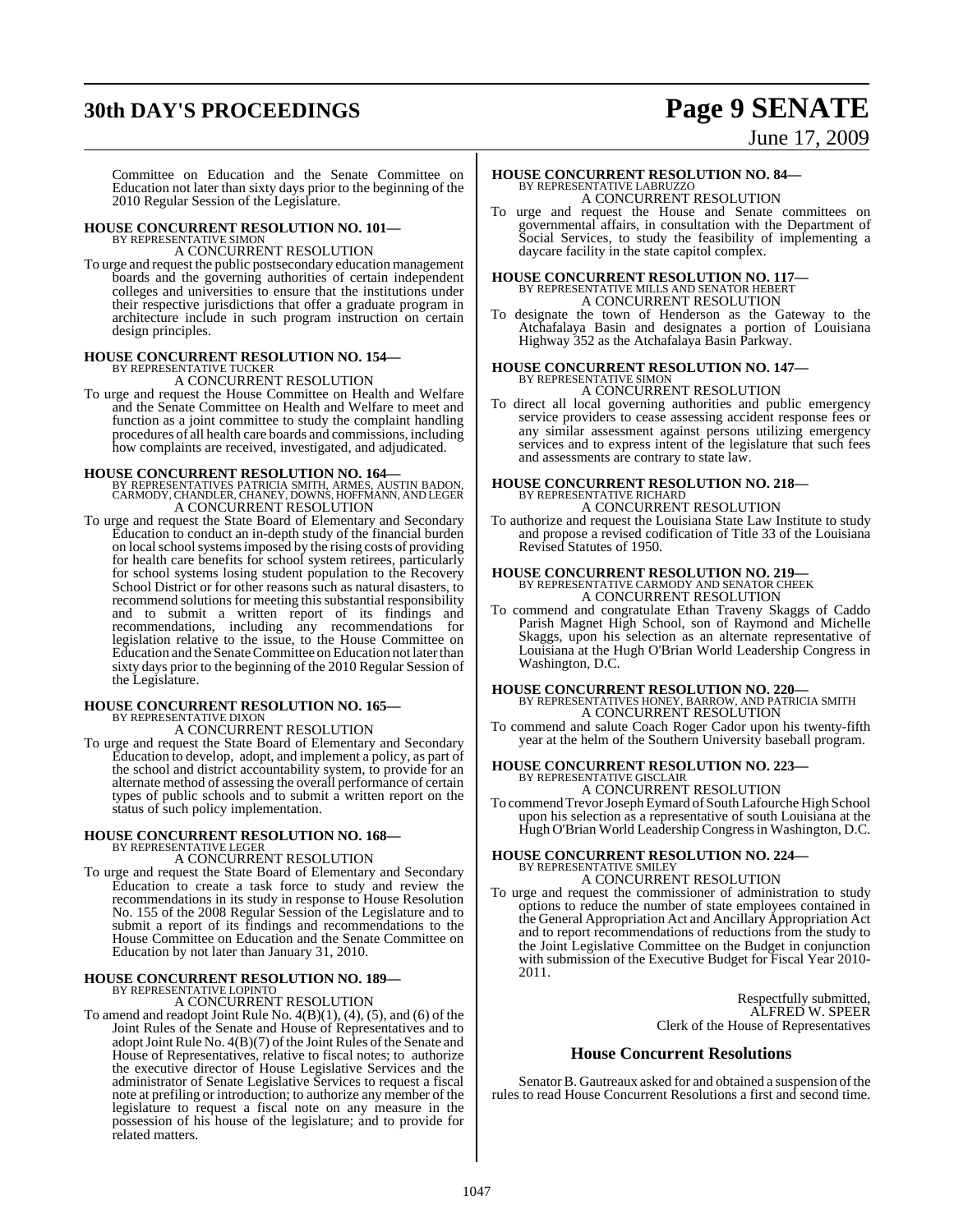## **Page 10 SENATE 30th DAY'S PROCEEDINGS**

### June 17, 2009

### **HOUSE CONCURRENT RESOLUTION NO. 37—**

BY REPRESENTATIVE PATRICIA SMITH A CONCURRENT RESOLUTION

To urge and request each city, parish, and other local public school board to select a high school student from its school district to serve as a student representative on the school board in an informative, advisory, and nonvoting capacity.

The resolution was read by title and referred by the President to the Committee on Education.

## **HOUSE CONCURRENT RESOLUTION NO. 53—** BY REPRESENTATIVE HUTTER

A CONCURRENT RESOLUTION

To urge and request the State Board of Elementary and Secondary Education to develop and implement an age-appropriate unit on hurricane awareness for students in each grade in all city, parish, and other local public school systems.

The resolution was read by title and referred by the President to the Committee on Education.

### **HOUSE CONCURRENT RESOLUTION NO. 54—** BY REPRESENTATIVE HUTTER

A CONCURRENT RESOLUTION

To urge and request the state Department of Education to compile statistics for each city, parish, and other local public school system relative to where teachers employed by each system who became certified in 1999 or thereafter received their bachelor's degrees and to submit a written report of findings to the House Committee on Education and the Senate Committee on Education not later than sixty days prior to the beginning of the 2010 Regular Session of the Legislature.

The resolution was read by title and referred by the President to the Committee on Education.

#### **HOUSE CONCURRENT RESOLUTION NO. 68—** BY REPRESENTATIVE DIXON

A CONCURRENT RESOLUTION

To urge and request the State Board of Elementary and Secondary Education to study standards it uses to approve alternative education programs as such standards relate to providing sufficient counseling services and appropriate security and to submit a written report of its findings, including any recommendations for legislation relative to the issue, to the House Committee on Education and the Senate Committee on Education not later than sixty days prior to the beginning of the 2010 Regular Session.

The resolution was read by title and referred by the President to the Committee on Education.

### **HOUSE CONCURRENT RESOLUTION NO. 83—** BY REPRESENTATIVE SIMON

A CONCURRENT RESOLUTION

To urge and request all parish tax assessors of Louisiana to develop a written notification system to inform the citizens of this state of the availability of the special assessment levels for ad valorem taxes on their homestead as authorized by Article VII, Section  $18(G)(1)$  of the Constitution of Louisiana.

The resolution was read by title and referred by the President to the Committee on Revenue and Fiscal Affairs.

#### **HOUSE CONCURRENT RESOLUTION NO. 84—** BY REPRESENTATIVE LABRUZZO

A CONCURRENT RESOLUTION

To urge and request the House and Senate committees on governmental affairs, in consultation with the Department of Social Services, to study the feasibility of implementing a daycare facility in the state capitol complex.

The resolution was read by title and referred by the President to the Committee on Senate and Governmental Affairs.

### **HOUSE CONCURRENT RESOLUTION NO. 99—** BY REPRESENTATIVE MCVEA A CONCURRENT RESOLUTION

To urge and request the Department of Culture, Recreation and Tourism to study methods of raising additional revenue through state historic sites.

The resolution was read by title and referred by the President to the Committee on Education.

## **HOUSE CONCURRENT RESOLUTION NO. 101—** BY REPRESENTATIVE SIMON

A CONCURRENT RESOLUTION

To urge and request the public postsecondary education management boards and the governing authorities of certain independent colleges and universities to ensure that the institutions under their respective jurisdictions that offer a graduate program in architecture include in such program instruction on certain design principles.

The resolution was read by title and referred by the President to the Committee on Education.

# **HOUSE CONCURRENT RESOLUTION NO. 108—** BY REPRESENTATIVE GISCLAIR A CONCURRENT RESOLUTION

To urge and request the Department of Transportation and Development to reduce the speed limit of vehicles traveling on Louisiana Highway 3235 in Lafourche Parish.

The resolution was read by title and referred by the President to the Committee on Transportation, Highways and Public Works.

## **HOUSE CONCURRENT RESOLUTION NO. 111—** BY REPRESENTATIVE HUTTER

A CONCURRENT RESOLUTION

To urge and request the Department of Transportation and Development to conduct a safety study of the Intracoastal Waterway LA 47 Bridge located in Orleans Parish and to report study findings and recommendations to the House Committee on Transportation, Highways and Public Works prior to the convening of the 2010 Regular Session.

The was read by title and referred by the President to the Committee on Transportation, Highways and Public Works.

## **HOUSE CONCURRENT RESOLUTION NO. 117—** BY REPRESENTATIVE MILLS AND SENATOR HEBERT

A CONCURRENT RESOLUTION

To designate the town of Henderson as the Gateway to the Atchafalaya Basin and designates a portion of Louisiana Highway 352 as the Atchafalaya Basin Parkway.

The resolution was read by title and referred by the President to the Committee on Local and Municipal Affairs.

### **HOUSE CONCURRENT RESOLUTION NO. 128—** BY REPRESENTATIVE HARDY

mishandled, misused, or misappropriated.

A CONCURRENT RESOLUTION To urge and request the House Committee on House and Governmental Affairs and the Senate Committee on Senate and Governmental Affairs to meet and function as a joint committee to study possible strategies, methods, and policies to discourage the mishandling, misuse, and misappropriation of public funds

and procedures to recover public funds which may have been

The resolution was read by title and referred by the President to the Committee on Senate and Governmental Affairs.

### **HOUSE CONCURRENT RESOLUTION NO. 131—** BY REPRESENTATIVE PATRICIA SMITH AND SENATOR BROOME A CONCURRENT RESOLUTION

To urge and request the State Board of Elementary and Secondary Education to develop and adopt policies detailing all of the options and intervention strategies available to schools that are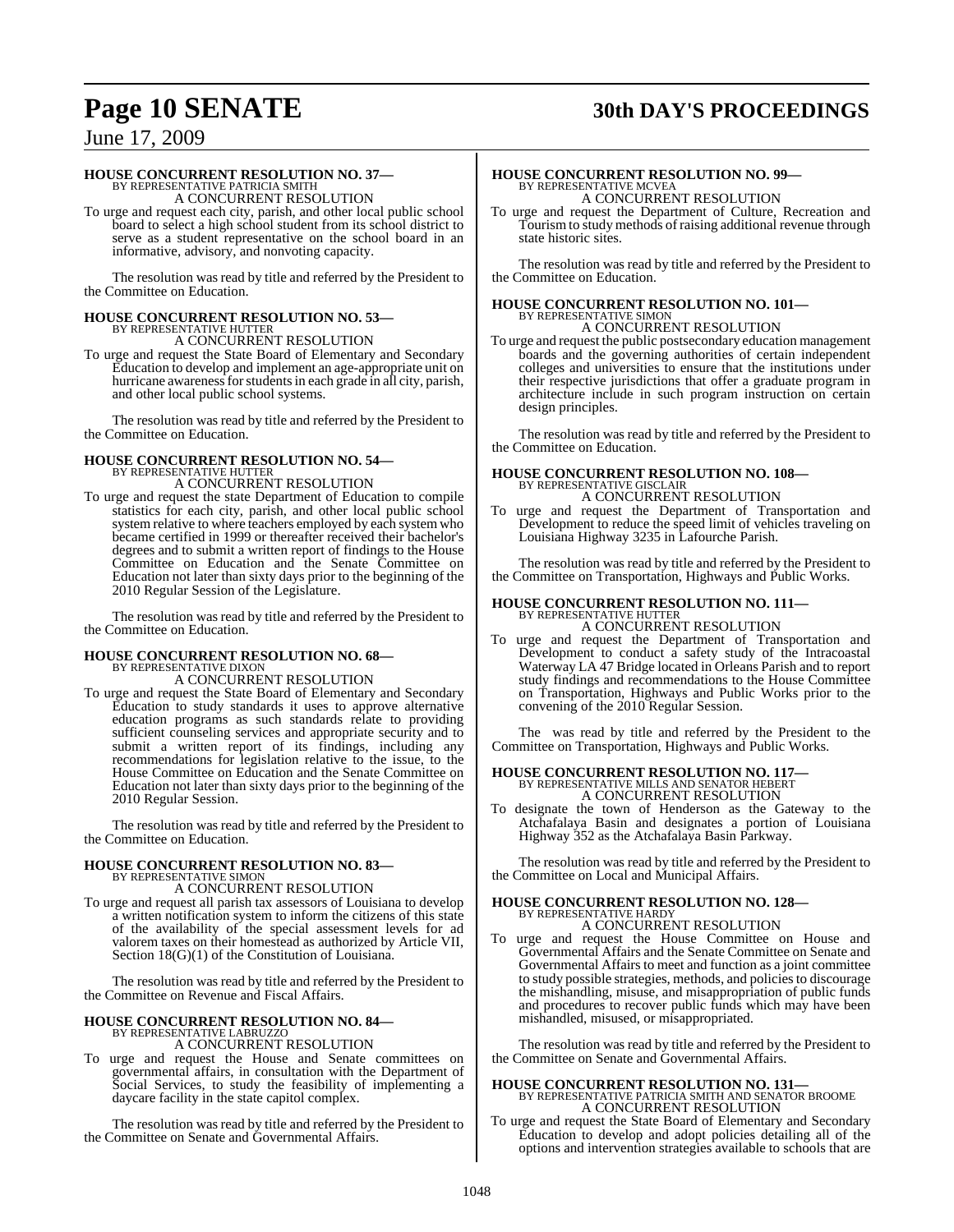## **30th DAY'S PROCEEDINGS Page 11 SENATE**

# June 17, 2009

in danger of being taken over by the state and placed under the jurisdiction of the Recovery School District and to submit a written report on the status of such policies.

The resolution was read by title and referred by the President to the Committee on Education.

### **HOUSE CONCURRENT RESOLUTION NO. 147—** BY REPRESENTATIVE SIMON A CONCURRENT RESOLUTION

To direct all local governing authorities and public emergency service providers to cease assessing accident response fees or any similar assessment against persons utilizing emergency services and to express intent of the legislature that such fees and assessments are contrary to state law.

The resolution was read by title and referred by the President to the Committee on Local and Municipal Affairs.

### **HOUSE CONCURRENT RESOLUTION NO. 151—** BY REPRESENTATIVES PATRICIA SMITH AND DIXON AND SENATOR

BROOME

### A CONCURRENT RESOLUTION

To urge and request the State Board of Elementary and Secondary Education to study the feasibility and advisability of returning certain schools that have been transferred to the jurisdiction of the Recovery School District to the local school systems from which they were transferred under certain circumstances and to submit a written report on study findings and recommendations.

The resolution was read by title and referred by the President to the Committee on Education.

# **HOUSE CONCURRENT RESOLUTION NO. 154—** BY REPRESENTATIVE TUCKER A CONCURRENT RESOLUTION

To urge and request the House Committee on Health and Welfare and the Senate Committee on Health and Welfare to meet and function as a joint committee to study the complaint handling procedures of all health care boards and commissions, including how complaints are received, investigated, and adjudicated.

The resolution was read by title and referred by the President to the Committee on Health and Welfare.

## **HOUSE CONCURRENT RESOLUTION NO. 162—** BY REPRESENTATIVE PETERSON

A CONCURRENT RESOLUTION

To urge and request the division of administration to develop, conduct, and otherwise provide for an education and training programto train agency officials concerning performance-based budgeting practices.

The resolution was read by title and referred by the President to the Committee on Finance.

### **HOUSE CONCURRENT RESOLUTION NO. 163—** BY REPRESENTATIVE HARRISON A CONCURRENT RESOLUTION

To authorize and request the secretaries of the Department of Health and Hospitals and the Department of Social Services to study the consolidation of the two departments into one department and to present a plan for such consolidation and related information to the legislature.

The resolution was read by title and referred by the President to the Committee on Health and Welfare.

- **HOUSE CONCURRENT RESOLUTION NO. 164—** BY REPRESENTATIVES PATRICIA SMITH, ARMES, AUSTIN BADON, CARMODY, CHANDLER, CHANEY, DOWNS, HOFFMANN, AND LEGER A CONCURRENT RESOLUTION
- To urge and request the State Board of Elementary and Secondary Education to conduct an in-depth study of the financial burden on local school systems imposed by the rising costs of providing for health care benefits for school system retirees, particularly

for school systems losing student population to the Recovery School District or for other reasons such as natural disasters, to recommend solutions for meeting this substantial responsibility and to submit a written report of its findings and recommendations, including any recommendations for legislation relative to the issue, to the House Committee on Education and the Senate Committee on Education not later than sixty days prior to the beginning of the 2010 Regular Session of the Legislature.

The resolution was read by title and referred by the President to the Committee on Education.

#### **HOUSE CONCURRENT RESOLUTION NO. 165—** BY REPRESENTATIVE DIXON

A CONCURRENT RESOLUTION

To urge and request the State Board of Elementary and Secondary Education to develop, adopt, and implement a policy, as part of the school and district accountability system, to provide for an alternate method of assessing the overall performance of certain types of public schools and to submit a written report on the status of such policy implementation.

The resolution was read by title and referred by the President to the Committee on Education.

### **HOUSE CONCURRENT RESOLUTION NO. 168—** BY REPRESENTATIVE LEGER A CONCURRENT RESOLUTION

To urge and request the State Board of Elementary and Secondary Education to create a task force to study and review the recommendations in its study in response to House Resolution No. 155 of the 2008 Regular Session of the Legislature and to submit a report of its findings and recommendations to the House Committee on Education and the Senate Committee on Education by not later than January 31, 2010.

The resolution was read by title and referred by the President to the Committee on Education.

### **HOUSE CONCURRENT RESOLUTION NO. 169—** BY REPRESENTATIVE CONNICK A CONCURRENT RESOLUTION

To direct the Louisiana State Law Institute to study the feasibility of incorporating into Louisiana consumer credit and consumer protection laws, as may be applicable, the federal Credit Card Accountability and Disclosure Act of 2009, and tomake specific recommendations for revisions to Louisiana laws in order to adopt the act in this state.

The resolution was read by title and referred by the President to the Committee on Commerce, Consumer Protection, and International Affairs.

### **HOUSE CONCURRENT RESOLUTION NO. 170—** BY REPRESENTATIVES CONNICK, MILLS, AND TIM BURNS A CONCURRENT RESOLUTION

To direct the Louisiana State Law Institute to study and report on the feasibility and possible consequences of raising the homestead exemption fromseizure provided byR.S. 20:1 and the feasibility and possible consequences of prohibiting creditors from enforcing certain judgments, specifically those based on unsecured credit card debt, through the seizure of a homestead.

The resolution was read by title and referred by the President to the Committee on Revenue and Fiscal Affairs.

#### **HOUSE CONCURRENT RESOLUTION NO. 189—** BY REPRESENTATIVE LOPINTO

A CONCURRENT RESOLUTION

To amend and readopt Joint Rule No. 4(B)(1), (4), (5), and (6) of the Joint Rules of the Senate and House of Representatives and to adopt Joint Rule No. 4(B)(7) of the Joint Rules of the Senate and House of Representatives, relative to fiscal notes; to authorize the executive director of House Legislative Services and the administrator of Senate Legislative Services to request a fiscal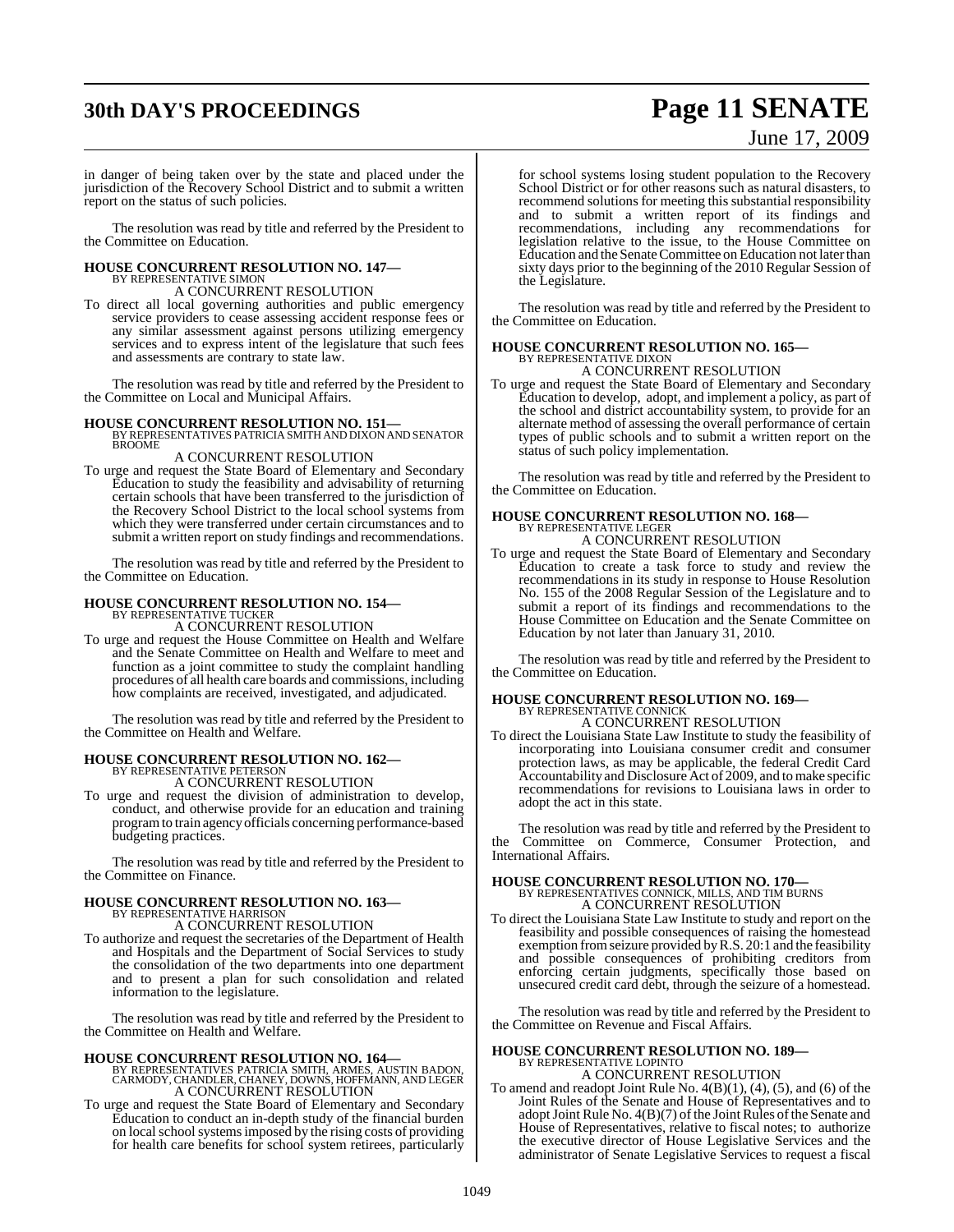## **Page 12 SENATE 30th DAY'S PROCEEDINGS**

### June 17, 2009

note at prefiling or introduction; to authorize any member of the legislature to request a fiscal note on any measure in the possession of his house of the legislature; and to provide for related matters.

The resolution was read by title and referred by the President to the Committee on Senate and Governmental Affairs.

### **HOUSE CONCURRENT RESOLUTION NO. 218—** BY REPRESENTATIVE RICHARD A CONCURRENT RESOLUTION

To authorize and request the Louisiana State Law Institute to study and propose a revised codification of Title 33 of the Louisiana Revised Statutes of 1950.

The resolution was read by title and referred by the President to the Committee on Local and Municipal Affairs.

### **HOUSE CONCURRENT RESOLUTION NO. 219—** BY REPRESENTATIVE CARMODY AND SENATOR CHEEK A CONCURRENT RESOLUTION

To commend and congratulate Ethan Traveny Skaggs of Caddo Parish Magnet High School, son of Raymond and Michelle Skaggs, upon his selection as an alternate representative of Louisiana at the Hugh O'Brian World Leadership Congress in Washington, D.C.

The resolution was read by title. Senator Cheek moved to concur in the House Concurrent Resolution.

### **ROLL CALL**

The roll was called with the following result:

### YEAS

| Mr. President<br>Adley<br>Amedee<br>Appel<br><b>Broome</b><br>Cheek<br>Claitor<br>Crowe<br>Dorsey<br>Duplessis<br>Total - 29 | Dupre<br>Erdey<br>Gautreaux B<br><b>Gray Evans</b><br>Guillory<br>Hebert<br>Heitmeier<br>Jackson<br>LaFleur<br>Martiny<br><b>NAYS</b> | McPherson<br>Michot<br>Morrell<br>Morrish<br>Murray<br><b>Nevers</b><br>Ouinn<br>Shaw<br>Smith |
|------------------------------------------------------------------------------------------------------------------------------|---------------------------------------------------------------------------------------------------------------------------------------|------------------------------------------------------------------------------------------------|
| Total - 0                                                                                                                    | <b>ABSENT</b>                                                                                                                         |                                                                                                |
| Alario<br>Donahue<br>Gautreaux N<br>Kostelka                                                                                 | Long<br>Marionneaux<br>Mount<br>Riser                                                                                                 | <b>Thompson</b><br>Walsworth                                                                   |

The Chair declared the Senate had concurred in the House Concurrent Resolution and ordered it returned to the House.

#### **HOUSE CONCURRENT RESOLUTION NO. 220—** BY REPRESENTATIVES HONEY, BARROW, AND PATRICIA SMITH A CONCURRENT RESOLUTION

Kostelka Total - 10

To commend and salute Coach Roger Cador upon his twenty-fifth year at the helm of the Southern University baseball program.

The resolution was read by title. Senator Broome moved to concur in the House Concurrent Resolution.

### **ROLL CALL**

The roll was called with the following result:

YEAS

| Mr. President | Dupre         | Michot        |
|---------------|---------------|---------------|
| Adley         | Erdey         | Morrell       |
| Amedee        | Gautreaux B   | Morrish       |
| Appel         | Gray Evans    | Mount         |
| <b>Broome</b> | Guillory      | Murray        |
| Cheek         | Hebert        | <b>Nevers</b> |
| Claitor       | Heitmeier     | Ouinn         |
| Crowe         | Jackson       | Shaw          |
| Donahue       | LaFleur       | Smith         |
| Dorsey        | Martiny       |               |
| Duplessis     | McPherson     |               |
| Total - 31    |               |               |
|               | <b>NAYS</b>   |               |
| Total - 0     |               |               |
|               | <b>ABSENT</b> |               |
| Alario        | Long          | Thompson      |

Gautreaux N<br>Kostelka **Nationalis**<br>Riser

Kostelka Total - 8

| Thompson  |
|-----------|
| Walsworth |

The Chair declared the Senate had concurred in the House Concurrent Resolution and ordered it returned to the House.

### **HOUSE CONCURRENT RESOLUTION NO. 223—**

BY REPRESENTATIVE GISCLAIR A CONCURRENT RESOLUTION

To commend Trevor Joseph Eymard of South Lafourche High School upon his selection as a representative of south Louisiana at the Hugh O'Brian World Leadership Congressin Washington, D.C.

The resolution was read by title. Senator Dupre moved to concur in the House Concurrent Resolution.

### **ROLL CALL**

The roll was called with the following result:

### YEAS

| Mr. President | Dupre             | Martiny         |
|---------------|-------------------|-----------------|
| Adley         | Erdey             | McPherson       |
| Amedee        | Gautreaux B       | Michot          |
| Appel         | Gautreaux N       | Morrell         |
| <b>Broome</b> | <b>Gray Evans</b> | Morrish         |
| Cheek         | Guillory          | Mount           |
| Claitor       | Hebert            | Murray          |
| Crowe         | Heitmeier         | <b>Nevers</b>   |
| Donahue       | Jackson           | Ouinn           |
| Dorsey        | LaFleur           | Shaw            |
| Duplessis     | Long              | Smith           |
| Total $-33$   |                   |                 |
|               | <b>NAYS</b>       |                 |
|               |                   |                 |
| Total - 0     |                   |                 |
|               | <b>ABSENT</b>     |                 |
| Alario        | Marionneaux       | <b>Thompson</b> |
| Kostelka      | Riser             | Walsworth       |
| Total - 6     |                   |                 |
|               |                   |                 |

The Chair declared the Senate had concurred in the House Concurrent Resolution and ordered it returned to the House.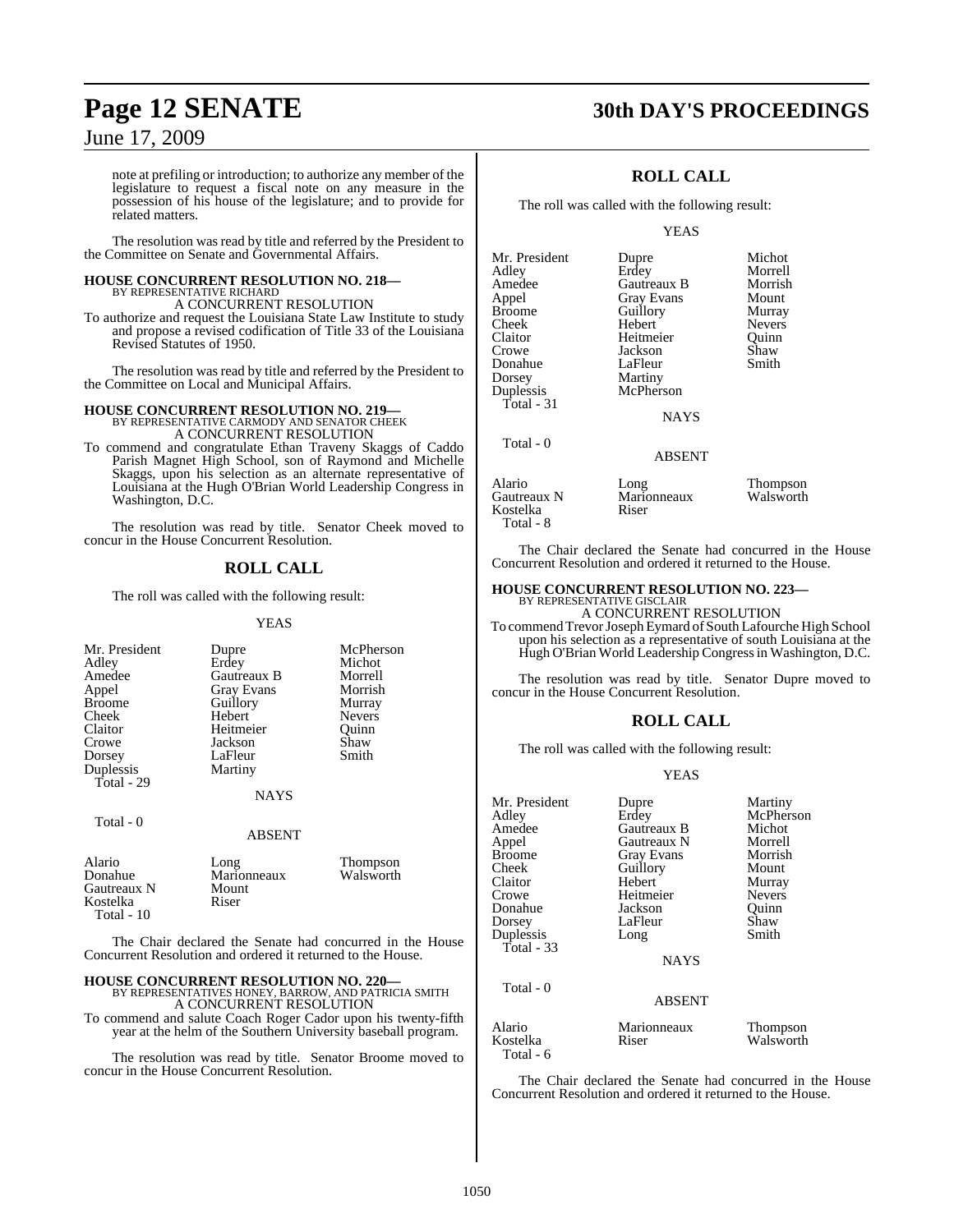## **30th DAY'S PROCEEDINGS Page 13 SENATE**

### **HOUSE CONCURRENT RESOLUTION NO. 224—**

BY REPRESENTATIVE SMILEY A CONCURRENT RESOLUTION

To urge and request the commissioner of administration to study options to reduce the number of state employees contained in the General Appropriation Act and Ancillary Appropriation Act and to report recommendations of reductions from the study to the Joint Legislative Committee on the Budget in conjunction with submission of the Executive Budget for Fiscal Year 2010- 2011.

The resolution was read by title. Senator Amedee moved to concur in the House Concurrent Resolution.

### **ROLL CALL**

The roll was called with the following result:

### YEAS

| Mr. President<br>Adley<br>Amedee<br>Appel<br><b>Broome</b><br>Cheek<br>Claitor<br>Crowe<br>Dorsey<br>Duplessis<br>Dupre<br>Total $-32$ | Erdey<br>Gautreaux B<br>Gautreaux N<br><b>Gray Evans</b><br>Guillory<br>Hebert<br>Heitmeier<br>Jackson<br>LaFleur<br>Long<br>Martiny | McPherson<br>Michot<br>Morrell<br>Morrish<br>Mount<br>Murray<br><b>Nevers</b><br>Ouinn<br>Shaw<br>Smith |
|----------------------------------------------------------------------------------------------------------------------------------------|--------------------------------------------------------------------------------------------------------------------------------------|---------------------------------------------------------------------------------------------------------|
|                                                                                                                                        | <b>NAYS</b>                                                                                                                          |                                                                                                         |
| Total - 0                                                                                                                              | <b>ABSENT</b>                                                                                                                        |                                                                                                         |

| Alario    | Marionneaux     | Walsworth |
|-----------|-----------------|-----------|
| Donahue   | Riser           |           |
| Kostelka  | <b>Thompson</b> |           |
| Total - 7 |                 |           |

The Chair declared the Senate had concurred in the House Concurrent Resolution and ordered it returned to the House.

### **Reports of Committees**

The following reports of committees were received and read:

### **REPORT OF COMMITTEE ON**

### **REVENUE AND FISCAL AFFAIRS**

Senator Robert M. Marionneaux, Jr., Chairman on behalf of the Committee on Revenue and Fiscal Affairs, submitted the following report:

### June 16, 2009

To the President and Members of the Senate:

I am directed by your Committee on Revenue and Fiscal Affairs to submit the following report:

**HOUSE BILL NO. 3—** BY REPRESENTATIVE GREENE

AN ACT

To enact the Omnibus Bond Authorization Act of 2009, relative to the implementation of a five-year capital improvement program;

# June 17, 2009

to provide for the repeal of certain prior bond authorizations; to provide for new bond authorizations; to provide for authorization and sale of such bonds by the State Bond Commission; and to provide for related matters.

Reported favorably.

HOUSE BILL NO. 110—<br>BY REPRESENTATIVES JANE SMITH, ABRAMSON, ANDERS, ARMES, ARNOLD, BALDONE, BILLIOT, BURFORD, HENRY BURNS, TIM<br>BURNS, BURRELL, CARMODY, CARTER, CHAMPAGNE, CONNICK,<br>CORTEZ, DANAHAY, DOERGE, DOVE, DOWNS, ELL AN ACT

To enact R.S. 47:6035 and to repeal R.S. 47:38 and 287.757 and R.S. 51:2458(2), relative to individual income and corporate income tax credits; to increase the tax credit for the cost of qualified clean-burning motor vehicle fuel property; to increase the tax credit for the purchase of a motor vehicle with qualified cleanburning motor vehicle fuel property installed by the vehicle's manufacturer; to provide relative to certain definitions; to provide for the refund of the tax credit under certain circumstances; to authorize the promulgation of rules and regulations under certain circumstances; to authorize a qualified employer who receives a rebate in the Louisiana Quality Jobs Program to also claim the tax credit for the conversion of vehicles to alternative fuel usage; to provide for an effective date; and to provide for related matters.

Reported favorably.

**HOUSE BILL NO. 251—** BY REPRESENTATIVES GREENE, BALDONE, BARRAS, HENRY, HOFFMANN, HONEY, RICHARD, RICHMOND, RITCHIE, AND JANE **SMITH** 

#### AN ACT

To amend and reenact R.S. 47:301(16)(g), relative to sales and use tax on factory built homes; to clarify references to manufactured, mobile, modular, and factory built homes; to provide for an effective date; and to provide for related matters.

Reported favorably.

**HOUSE BILL NO. 307—** BY REPRESENTATIVE GREENE AN ACT

To amend and reenact R.S. 47:305(D)(1)(n), relative to the sales and use tax; to provide relative to the state sales and use tax exemption on food sold for preparation and consumption in the home; to provide relative to certain limitations; to provide for an effective date; and to provide for related matters.

Reported favorably.

#### **HOUSE BILL NO. 338—** BY REPRESENTATIVE GREENE

AN ACT

To amend and reenact R.S. 47:293(9)(a)(xvi), 297.10(A), 297.11, and 297.12(A)(introductory paragraph) and (B)(1), relative to individual income tax deductions; to provide for eligibility for deductions for tuition and other educational expenses related to elementary and secondary education; to provide with respect to eligible expenses; and to provide for related matters.

Reported favorably.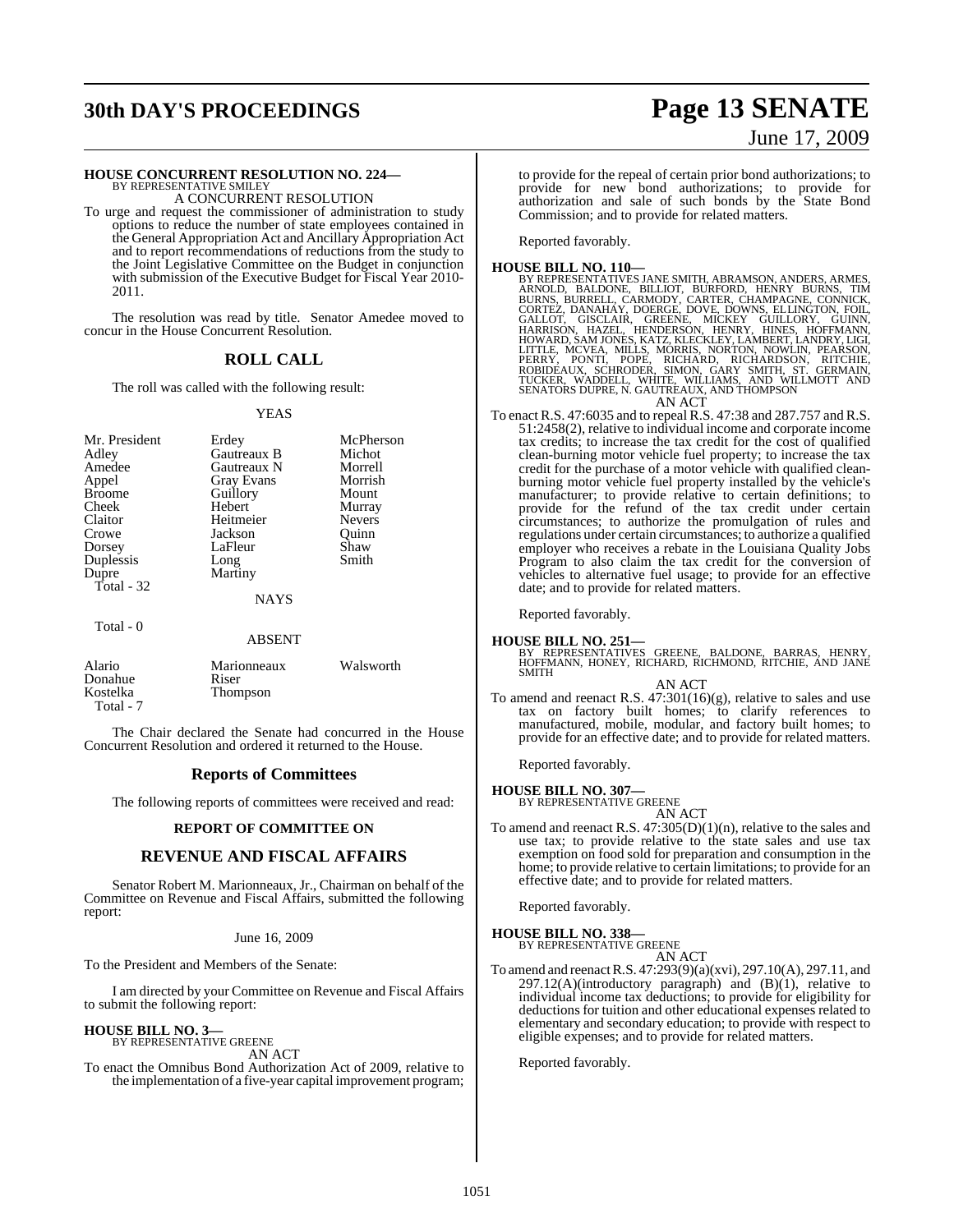## **Page 14 SENATE 30th DAY'S PROCEEDINGS**

### June 17, 2009

**HOUSE BILL NO. 473—** BY REPRESENTATIVES LITTLE, BALDONE, HENRY, HOFFMANN, HONEY, NOWLIN, PERRY, RICHARD, RICHMOND, RITCHIE, AND JANE SMITH

AN ACT

To enact R.S.  $47:305.62$  and  $321(H)(3)$ , relative to the sales and use tax; to authorize a state sales and use tax exemption for certain commercial farm irrigation equipment; to provide for the effectiveness and applicability of the state sales and use tax exemption; to provide for an effective date; and to provide for related matters.

Reported favorably.

### **HOUSE BILL NO. 578—**

BY REPRESENTATIVES RICHMOND, ABRAMSON, ARNOLD.<br>BALDONE, BARRAS, BARROW, BILLIOT, BURRELL, DANAHAY,<br>DIXON,GALLOT,HARDY,HENDERSON,HINES,HOFFMANN,HONEY, GIROD JACKSON, MICHAEL JACKSON, ROSALIND JONES, LAFONTA, MILLS, NOWLIN, PERRY, RITCHIE, JANE SMITH, PATRICIA SMITH, STIAES, AND WILLIAMS

AN ACT

To amend and reenact R.S. 47:297(K) and (O) and 287.752, to enact R.S. 47:287.786, and to repeal R.S. 47:287.748, relative to state income tax credits to reduce recidivism of persons released from custody in Louisiana; to provide for and increase the individual and corporation income tax credits for the employment of certain persons convicted of certain crimes; and to provide for related matters.

Reported favorably.

### **HOUSE BILL NO. 753—**

BY REPRESENTATIVE RICHMOND AN ACT

To amend and reenact R.S. 47:6016(B)(1)(c) and (E), relative to the new markets tax credit; to increase the maximum amount of qualified low-income community investments that may be issued by a single business; to provide for the allocation of tax credits; to provide for an effective date; and to provide for related matters.

Reported with amendments.

#### **HOUSE BILL NO. 868— (Substitute for HouseBill No. 484 by Representative Little)** BY REPRESENTATIVE LITTLE

AN ACT

To amend and reenact R.S. 47:1515.3(A), (B), and (C), relative to timber severance taxes; to provide relative to the authority of the Department of Revenue and the Department of Agriculture and Forestry to enter into agreements to collect timber severance taxes; to authorize the commissioner of the Department of Agriculture and Forestry to appoint a director under certain circumstances; and to provide for related matters.

Reported with amendments.

Respectfully submitted, ROBERT M. MARIONNEAUX, JR. Chairman

### **REPORT OF COMMITTEE ON**

### **COMMERCE, CONSUMER PROTECTION AND INTERNATIONAL AFFAIRS**

Senator Ann D. Duplessis, Chairman on behalf of the Committee on Commerce, Consumer Protection and International Affairs, submitted the following report:

June 17, 2009

To the President and Members of the Senate:

I am directed by your Committee on Commerce, Consumer Protection and International Affairs to submit the following report:

### **HOUSE BILL NO. 66—**

BY REPRESENTATIVE GUINN AN ACT

To repeal R.S. 37:3112(B)(2) and 3115.1, relative to continuing education of auctioneers; to repeal the requirement that licensed auctioneers take six hours of continuing education annually.

Reported favorably.

#### **HOUSE BILL NO. 276—** BY REPRESENTATIVE FANNIN

AN ACT

To amend and reenact R.S. 40:1730.26(2), relative to the state uniform construction code; to provide for oversight by the legislature with regards to the updated state uniform construction code; and to provide for related matters.

Reported with amendments.

**HOUSE BILL NO. 541—** BY REPRESENTATIVES MICKEY GUILLORY AND WOOTON AN ACT

To amend and reenact R.S. 21:52, relative to guide dogs; to provide for the access of guide dogs in training to public areas; to provide for trainers of guide dogs; and to provide for related matters.

Reported favorably.

Respectfully submitted, ANN D. DUPLESSIS Chairman

### **REPORT OF COMMITTEE ON**

### **HEALTH AND WELFARE**

Senator Willie L. Mount, Chairman on behalf of the Committee on Health and Welfare, submitted the following report:

June 17, 2009

To the President and Members of the Senate:

I am directed by your Committee on Health and Welfare to submit the following report:

### **HOUSE BILL NO. 687—**

BY REPRESENTATIVES PEARSON AND TUCKER AN ACT

To enact R.S. 37:796, 796.1, and 796.2, relative to the practice of dentistry; to authorize the Louisiana State Board of Dentistry to adopt rules to provide for the issuance of a permit to dentists who wish to provide dental services at locations other than the dental office; to provide for the adoption of rules to establish criteria and standards for providing dental services at locations other than the dental office; to provide for time periods for the adoption of the rules; to require that dentists providing dental services at locations other than the dental office shall be licensed to practice dentistry in Louisiana; to provide for minimum coverage of malpractice insurance; to provide for the removal of board members for the failure to timely adopt rules; and to provide for related matters.

Reported with amendments.

**HOUSE BILL NO. 772—**<br>BY REPRESENTATIVES WILLMOTT, BALDONE, BILLIOT, HENRY<br>BURNS, CHANDLER, DANAHAY, DOERGE, GISCLAIR, GUINN,<br>HARRISON, HAZEL, HILL, HOFFMANN, HOWARD, SAM JONES, KATZ, LEBAS, POPE, RICHARD, JANE SMITH, ST. GERMAIN, TUCKER, AND WADDELL

AN ACT

To amend and reenact R.S. 40:1300.1, 1300.2(2) and (4), 1300.3(A), 1300.4(B) and (C), and 1300.5(A) and (B) and to enact R.S. 40:1300.2(5) and (6), 1300.5(C) through (H), and 1300.5.1,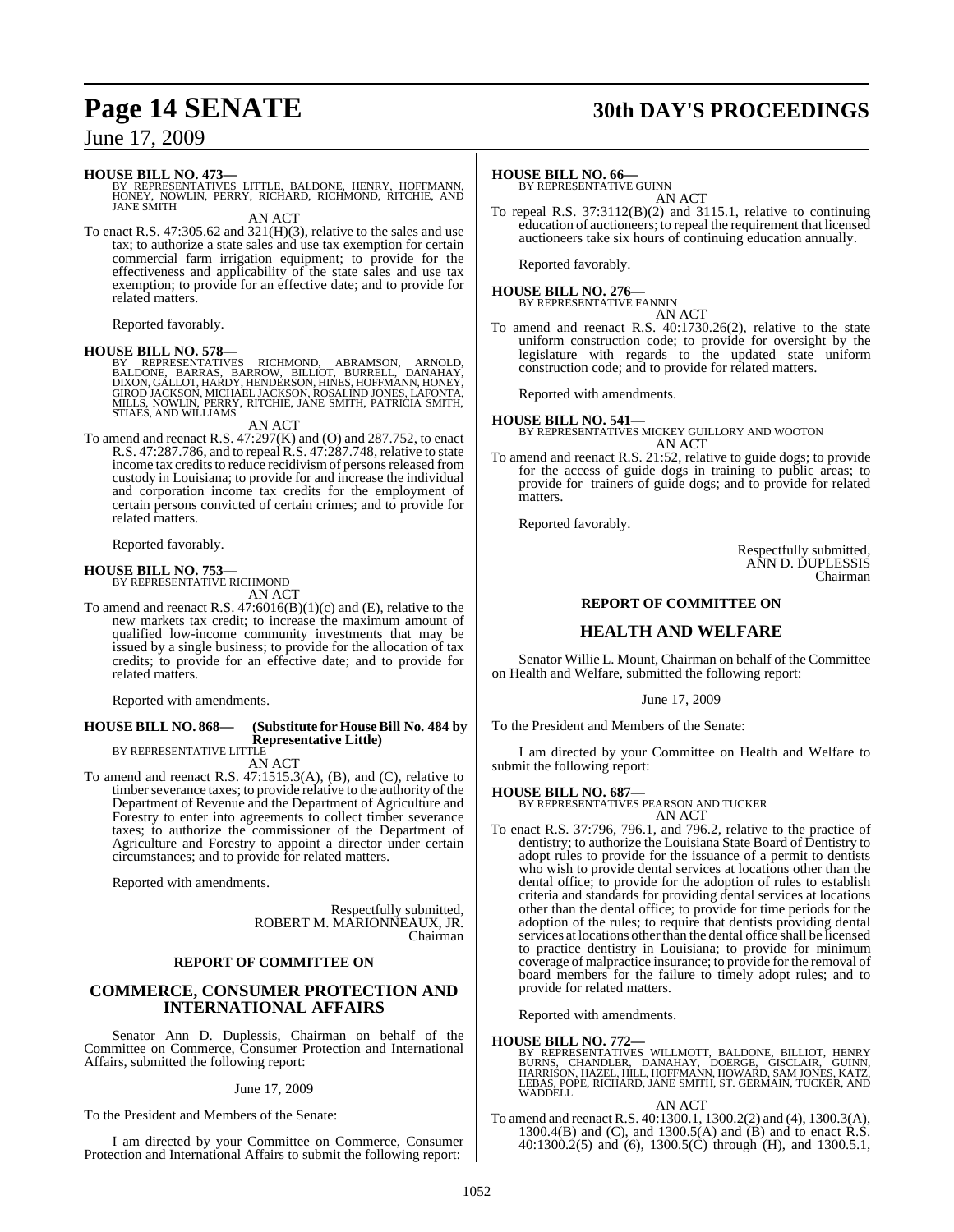## **30th DAY'S PROCEEDINGS Page 15 SENATE**

#### relative to the Health Professional Development Program; to provide for scholarships to medical or dental students who are from rural or urban underserved areas; to restrict scholarship funds to those students who are willing to practice in rural or urban underserved areas; to provide for definitions; to create the Scholarship Awards Committee; to create the Nursing Scholarship Program; and to provide for related matters.

Reported with amendments.

### **HOUSE BILL NO. 806—** BY REPRESENTATIVE KATZ

AN ACT

To amend and reenact R.S.  $44:4.1(B)(21)$  and to enact R.S. 37:2501(8), (9), (10), (11), and (12) and 2505.1, relative to the Board of Examiners of Nursing Facility Administrators; to provide for definitions; to authorize the board to obtain criminal history record information; to restrict the release of confidential information; and to provide for related matters.

Reported favorably.

### **HOUSE BILL NO. 905— (Substitute for HouseBill No. 838 by Representative Landry)**

BY REPRESENTATIVE LANDRY AN ACT

To enact R.S. 46:1414.1, relative to child care facilities; to mandate the disclosure of recordation on the state central registry for owners, operators, current or prospective employees, and volunteers in child care facilities licensed by the department; to require any such persons to sign certain statements prior to and during employment, volunteering, ownership, or operation of or in a child care facility licensed by the department; to provide that falsification of such statements shall be a misdemeanor offense; to provide for penalties; to provide for a process of appeal; and to provide for related matters.

Reported favorably.

Respectfully submitted, WILLIE L. MOUNT Chairman

### **REPORT OF COMMITTEE ON**

### **SENATE AND GOVERNMENTAL AFFAIRS**

Senator Robert W. Kostelka, Chairman on behalf of the Committee on Senate and Governmental Affairs, submitted the following report:

### June 17, 2009

To the President and Members of the Senate:

I am directed by your Committee on Senate and Governmental Affairs to submit the following report:

**HOUSE CONCURRENT RESOLUTION NO. 1—**<br>BY REPRESENTATIVES FOIL, BARRAS, BURFORD, HENRY BURNS, CARMODY, CARTER, CHAMPAGNE, CONNICK, CORTEZ, CROMER,<br>DANAHAY, HARRISON, HENDERSON, HENRY, LANDRY, LEGER, LIGI,<br>LOPINTO, NOWLIN, PE

### A CONCURRENT RESOLUTION

To create and establish the Constitutional Convention Study Commission to undertake all necessary study to examine the feasibility and advisability of calling a convention to revise the Constitution of Louisiana and, if a convention is found to be feasible and advisable, to make recommendations to the legislature for calling such a convention.

Reported with amendments.

### June 17, 2009

**HOUSE CONCURRENT RESOLUTION NO. 3**<br>BY REPRESENTATIVES PONTI, BARRAS, BURFORD, HENRY BURNS, CARMODY, CARTER, CHAMPAGNE, CHANEY, CONNICK, CORTEZ,<br>DANAHAY, FOIL, GALLOT, HARRISON, HAZEL, HENRY, HOWARD,<br>LANDRY, LEGER, LIGI, L WILLMOTT

### A CONCURRENT RESOLUTION

To direct state agencies to maximize efficiency, minimize waste, and save taxpayer dollars, to be prepared to address their efforts in this regard at sunset review hearings and other legislative proceedings, and to deliver an annual report to the House and Senate governmental affairs committees and to direct state agency staff members responsible for monitoring legislation affecting their respective agencies to take immediate notice of this Resolution so that action can begin accordingly.

Reported with amendments.

#### **HOUSE CONCURRENT RESOLUTION NO. 89—** BY REPRESENTATIVE BARROW A CONCURRENT RESOLUTION

To urge and request all civil service systems in the state to utilize electronic testing procedures for applicants for classified positions and to report to the legislature by February 1, 2010, on progress towards implementing such procedures.

Reported favorably.

### **HOUSE CONCURRENT RESOLUTION NO. 90—** BY REPRESENTATIVE BILLIOT A CONCURRENT RESOLUTION

To adopt Joint Rule No. 21 of the Joint Rules of the Senate and House of Representatives to provide for electronic notification of instruments referred to committees.

Reported favorably.

### **HOUSE CONCURRENT RESOLUTION NO. 100—** BY REPRESENTATIVE DIXON A CONCURRENT RESOLUTION

To urge and request the Department of State Civil Service to study and the State Civil Service Commission to consider imposing time limits within which an appointing authority must conduct an investigation of an employee and take disciplinary action against the employee or lose the right to do so.

Reported favorably.

### **HOUSE CONCURRENT RESOLUTION NO. 202—** BY REPRESENTATIVE WILLIAMS

A CONCURRENT RESOLUTION

To urge and request the division of administration to study the feasibility of consolidating state office space in Shreveport into a central downtown location.

Reported favorably.

### **HOUSE BILL NO. 88—**

BY REPRESENTATIVE MCVEA AN ACT

- 
- To amend and reenact R.S. 42:63(A)(3), relative to dual officeholding and dual employment; to authorize an employee of the United States government to serve as a part-time elected official; to provide for definitions; to provide exceptions; and to provide for related matters.

Reported favorably.

### **HOUSE BILL NO. 194—** BY REPRESENTATIVE DIXON

AN ACT

To amend and reenact R.S. 18:135(A), relative to registration of voters; to provide relative to the close of registration records; to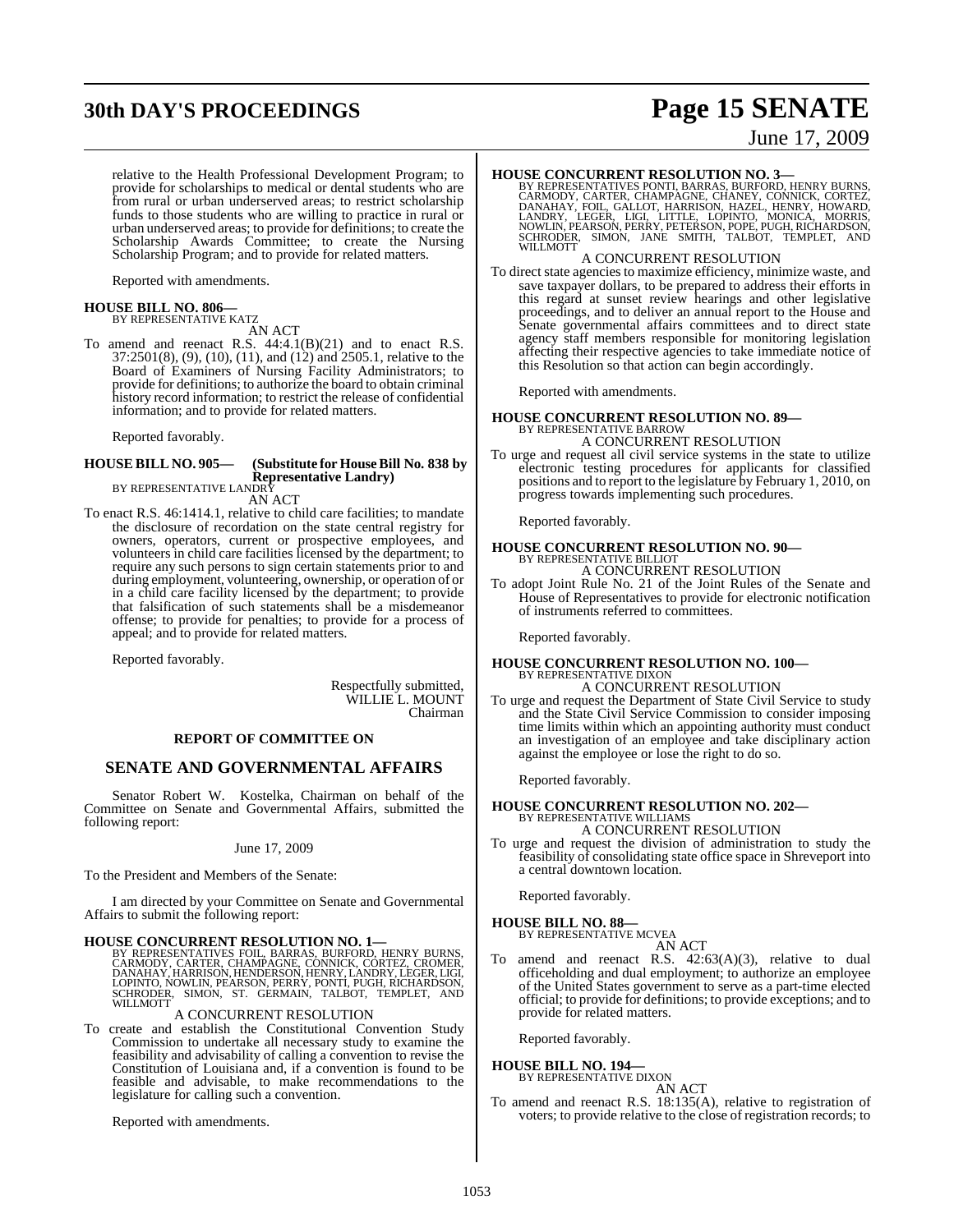## **Page 16 SENATE 30th DAY'S PROCEEDINGS**

### June 17, 2009

provide relative to application for registration and changes in a registration; to provide for definitions; and to provide forrelated matters.

Reported favorably.

## **HOUSE BILL NO. 420—** BY REPRESENTATIVE RICHARD

AN ACT To amend and reenact R.S. 18:59(A), 103(A), 109, 115(A)(1) and (F)(2)(d), 151(B), 152(C)(1), 175, 196(A)(1), 423(E), 427(A), 428(A), (B), and (C), 431(B)(5), 433(A)(3), (B)(4), (G)(1) and (2)(introductory paragraph), (H)(1)(introductory paragraph), (I), and (J),  $465(E)(1)$ ,  $562(A)(2)$ ,  $566.2(C)$ ,  $1253(E)$ ,  $1254(A)$  and (C), 1255(A), 1272(A), 1275.1(B), 1275.8, 1306(A)(2) and (3) and (B)(1), 1307(B)(2), 1308(C), 1309(A)(3), (B)(1), (C), (D)(1), (E)(2), (I), and (J), 1315(C)(2) and (3)(a), 1363(A),  $1373, 1400.3(D), 1505.1(D),$  and  $1505.2(H)(6)(a)(introductiony)$ paragraph),  $(Q)(3)(a)(ii)$ , and  $(R)(3)(a)(ii)$ , to enact R.S. 18:1253(F), 1254(E), 1309(K), and 1363(H), and to repeal R.S. 18:433(A)(2) and 1372, relative to the Louisiana Election Code; to revise the system of laws comprising the Louisiana Election Code; to provide relative to deputy registrars of voters; to provide relative to the registration of voters; to provide relative to changes in registrations; to provide relative to records used for the conduct of the registrar's office; to provide relative to the duties of registrars; to provide relative to reports and lists produced by the Department of State; to provide relative to the inactive list of voters; to provide relative to allocation of voting machines for precincts; to provide relative to parish boards of election supervisors; to provide relative to watchers; to provide relative to law enforcement officers; to provide relative to courses of instruction conducted by the clerk; to provide relative to election commissioners; to provide relative to nominating petitions; to provide relative to procedures and requirements for voting; to provide relative to provisional voting; to provide relative to nominations for candidates for presidential electors; to provide relative to application for voting and voting absentee by mail; to provide relative to early voting; to provide relative to election expenses; to provide relative to congressional elections; to provide relative to early voting commissioners; to provide relative to challenges of absentee by mail and early voting ballots; to provide relative to the preparation and testing of voting machines; and to provide for related matters.

Reported favorably.

#### **HOUSE BILL NO. 507—** BY REPRESENTATIVE PUGH

### AN ACT

To amend and reenact R.S. 3:3010 and R.S. 18:3(C), 107(B), (C), and (D),  $110(A)(3)$ ,  $112$ ,  $151(A)$  and (C),  $152(A)(1)$ (introductory paragraph), (a), and (b), (B), and (D), 152.1,  $176(A)(3)(b)$ ,  $(\dot{B})$ , and  $(\dot{C})$ ,  $198(\dot{C})$ , and  $564(\dot{D})(1)(b)$  and to repeal R.S. 18:152(A)(2), relative to records of registrars of voters; to provide for the maintenance of records of the registrars of voters; to provide for the form of the records; to provide relative to the retention of the records; to provide relative to changes to the records; to provide for the procedures of registrars relative to the use of the records; and to provide for related matters.

Reported favorably.

### **HOUSE BILL NO. 513—**

### BY REPRESENTATIVES RICHARD, BALDONE, BROSSETT, DOVE,<br>GALLOT, GISCLAIR, HARRISON, HONEY, KATZ, PETERSON,<br>ROBIDEAUX, GARY SMITH, AND WILLIAMS AN ACT

To amend and reenact R.S.  $11:441(A)(1)(d)$  and to enact R.S. 11:441.2, relative to early retirement; to enact the Early Retirement and Payroll Reduction Act; to provide for a reduction in state employment and for early retirement of members of the Louisiana Štate Employees' Retirement System; to provide for eligibility, retirement benefits, restrictions on hiring new employees, abolition of vacated positions, restrictions on appropriated funds, and funding; and to provide for related matters.

Reported with amendments.

### **HOUSE BILL NO. 520—** BY REPRESENTATIVE CROMER

AN ACT To amend and reenact R.S. 18:103(A), 104(A)(15), and 105(A) and to enact R.S. 18:115.1, relative to registration of voters; to provide for electronic registration of voters; to provide relative to changes in registration; to provide relative to the powers and duties of the secretary of state; to provide relative to the powers and duties of registrars of voters; and to provide for related matters.

Reported favorably.

### **HOUSE BILL NO. 645—**

BY REPRESENTATIVE ELLINGTON AND SENATOR APPEL AN ACT

To amend and reenact R.S. 18:192(A)(1)(a), relative to the annual canvass of persons registered to vote; to provide for when the canvass shall be conducted; to provide relative to the duties of registrars of voters and the Department of State; and to provide for related matters.

Reported favorably.

#### **HOUSE BILL NO. 896— (Substitute for House Bill No. 49 by Representative Richard)** BY REPRESENTATIVE RICHARD AN ACT

To amend and reenact R.S. 42:1124.3(A) and to enact R.S.  $42:1124.2(G)(4)$  and (J) and  $1124.3(D)(3)$ , relative to financial disclosure; to require certain disclosures by certain public servants; to provide for the content of such disclosures; to provide for effectiveness; and to provide for related matters.

Reported favorably.

Respectfully submitted, JOHN R. SMITH Vice Chairman

### **House Bills and Joint Resolutions on Second Reading Reported by Committees**

### **HOUSE BILL NO. 33—**

BY REPRESENTATIVES LEGER, WHITE, BROSSETT, ABRAMSON,<br>BALDONE, BARROW, BURFORD, HENRY BURNS, DOVE, GISCLAIR,<br>HARDY, HARRISON, HAZEL, HONEY, HOWARD, GIROD JACKSON,<br>ROSALIND JONES, LIGI, LITTLE, LOPINTO, PETERSON, RICHMOND,<br>R

To amend and reenact R.S. 44:4.1(B)(7), to enact Chapter 15 of Title 15 of the Louisiana Revised Statutes of 1950, to be comprised of R.S. 15:1601 through 1614, and R.S. 36:4(O), and to repeal R.S. 15:262, relative to witness protection; to enact the Witness Protection Services Act; to provide for the development and administration of the witness protection services program; to provide for definitions; to provide for legislative findings; to create the Witness Protection Services Board within the office of the governor; to provide for the membership of the board; to provide for the powers and duties of the board; to authorize the receipt of per diem by certain members of the board; to provide for the purposes of the program; to provide for the components of the program; to provide procedures for obtaining witness protection services; to provide for applicability; to provide for immunity from lawsuits resulting from the delivery or failure to deliver witness protection services; to provide that no right or cause of action is created by the provisions of this Act; to provide for implementation; to provide public records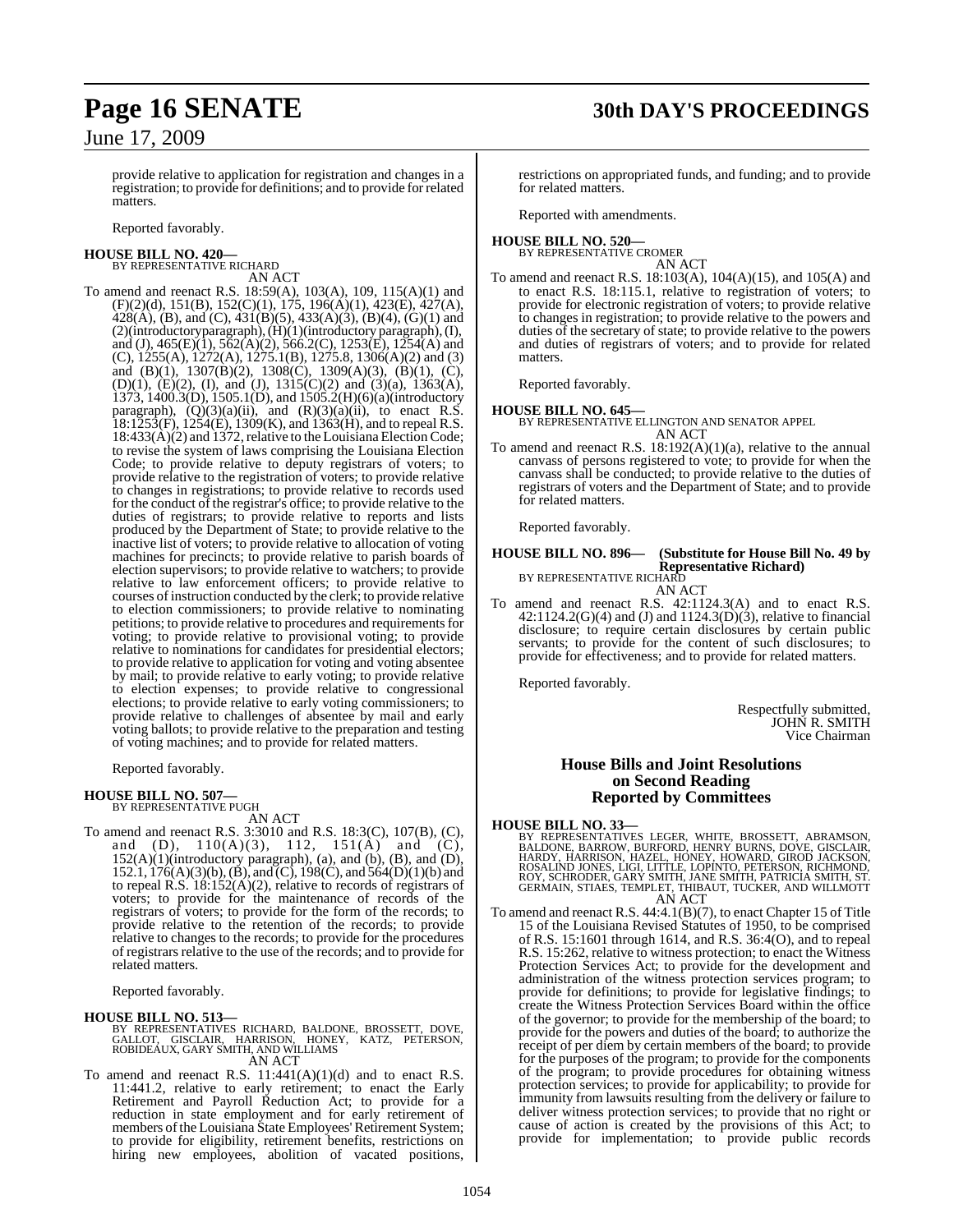## **30th DAY'S PROCEEDINGS Page 17 SENATE**

# June 17, 2009

exceptions; to provide exceptions to the open meetings laws; and to provide for related matters.

Reported favorably by the Committee on Judiciary B. The bill was read by title and referred to the Legislative Bureau.

**HOUSE BILL NO. 34—** BY REPRESENTATIVES FANNIN, CHANDLER, HARDY, ROY, AND SIMON

AN ACT To amend and reenact R.S.  $33:1448(G)$  and to enact R.S.  $33:1448(U)$ , relative to the premium costs of group hospital and health insurance for retired sheriffs and retired deputy sheriffs in Bienville Parish; to provide for eligibility for payment of premium costs; and to provide for related matters.

Reported favorably by the Committee on Finance. The bill was read by title and referred to the Legislative Bureau.

**HOUSE BILL NO. 90—** BY REPRESENTATIVES LIGI AND LEGER AN ACT

To amend and reenact R.S. 14:102.1(A)(1)(h) and (2)(b) and (B)(5) and to enact R.S. 14:102.1(A)(2)(c) and (d) and (3) and (B)(6), relative to the crime of cruelty to animals; to revise certain elements constituting the crime of simple cruelty to animals and revise penalties for violations thereof; to revise certain elements constituting the crime of aggravated cruelty to animals and revise the penalties for violations thereof; and to provide for related matters.

Reported favorably by the Committee on Judiciary C. The bill was read by title and referred to the Legislative Bureau.

## **HOUSE BILL NO. 111—** BY REPRESENTATIVE LAMBERT

AN ACT

To enact R.S. 13:2583.4, relative to the appointment of a deputy constable in Ascension Parish; to authorize a constable of a justice of the peace court in Ascension Parish to appoint a deputy; to provide for compensation; to provide for qualifications of office; to provide for residency requirements; to provide for prohibitions; and to provide for related matters.

Reported favorably by the Committee on Judiciary B. The bill was read by title and referred to the Legislative Bureau.

### **HOUSE BILL NO. 118—** BY REPRESENTATIVE JANE SMITH

AN ACT

To amend and reenact Code of Criminal Procedure Article 682, relative to the appointment of a substitute for a recused district attorney; to remove requirement that the substitute attorney be from the same judicial district as the district attorney who has been recused; and to provide for related matters.

Reported favorably by the Committee on Judiciary B. The bill was read by title and referred to the Legislative Bureau.

### **HOUSE BILL NO. 171—** BY REPRESENTATIVE HILL

AN ACT

To amend and reenact R.S. 15:574.4(H)(4)(r) and Code of Criminal Procedure Article 895(A)(13), relative to persons on probation and parole; to authorize law enforcement officers to conduct searches of convicted sex offenders while on probation or parole; and to provide for related matters.

Reported favorably by the Committee on Judiciary B. The bill was read by title and referred to the Legislative Bureau.

**HOUSE BILL NO. 202—** BY REPRESENTATIVES RICHARDSON, HENRY BURNS, LEGER, AND WHITE AND SENATOR ADLEY AN ACT

To amend and reenact R.S.  $46:1844(W)(1)(a)$  and (3), relative to the basic rights of crime victims; to provide for the confidentiality of crime victims who are minors and victims of sex offenses regardless of the date of the offense; and to provide for related matters.

Reported favorably by the Committee on Judiciary C. The bill was read by title and referred to the Legislative Bureau.

### **HOUSE BILL NO. 244—** BY REPRESENTATIVE ROY

AN ACT

To amend and reenactR.S. 13:5304(B)(3)(f), R.S. 15:574.4.1(B) and Code of Criminal Procedure Article  $900(A)(6)(a)$  and (b) and to enact R.S.  $15:574.4.1(A)(6)$  and (J) and Code of Criminal Procedure Article  $900(A)(6)(c)$ , relative to the drug division probation program; to authorize the court to order that a defendant who has been placed on probation by the drug division probation program, and who has had his probation revoked for a technical violation, be committed to the custody of the Department of Public Safety and Corrections and be required to serve in the intensive incarceration program; to provide for the period of time the defendant may be sentenced to intensive incarceration; to provide that upon successful completion of intensive incarceration the defendant shall return to active, supervised probation with the drug division probation program; to provide for applicability; to provide for resentencing when a defendant is denied entry into the intensive incarceration program; and to provide for related matters.

Reported favorably by the Committee on Judiciary B. The bill was read by title and referred to the Legislative Bureau.

### **HOUSE BILL NO. 523—**

BY REPRESENTATIVE ERNST AN ACT To amend and reenact R.S. 14:95.2.1(A), to enact R.S. 14:95.2.1(D), and to repeal R.S. 40:1379.3(N)(9), relative to illegal carrying of a firearm at a parade; to provide for increased penalties for illegal carrying of a firearm at a parade; to remove element of the crime requiring that the firearm be used in the commission of a crime of violence; to provide for exceptions; to repeal prohibition regarding a concealed weapon being carried at a

Reported with amendments by the Committee on Judiciary B.

parade or demonstration; and to provide for related matters.

### **SENATE COMMITTEE AMENDMENTS**

Amendments proposed by Senate Committee on Judiciary B to Reengrossed House Bill No. 523 by Representative Ernst

### AMENDMENT NO. 1

On page 2, between lines 28 and 29, insert the following:

"(7) Any person lawfully engaged in hunting or a sport shooting activity on any public or private propertywhere such hunting orsport shooting activity is lawfully permitted. For the purposes of this Paragraph, "sport shooting activity" means a competitive or recreational activity that involves the use and discharge of any firearm, including but not limited to trap, skeet and target shooting.

On motion of Senator Martiny, the committee amendment was adopted. The amended bill was read by title and referred to the Legislative Bureau.

### **HOUSE BILL NO. 538—** BY REPRESENTATIVE ANDERS

- AN ACT
- To amend and reenact R.S. 3:263, 265(B), and 266(13) and (19) and to enact R.S. 3:262(D), 266(22), and 283.1 and R.S. 35:410, relative to the Louisiana Agricultural Finance Authority; to revise legislative findings; to expand definitions; to revise the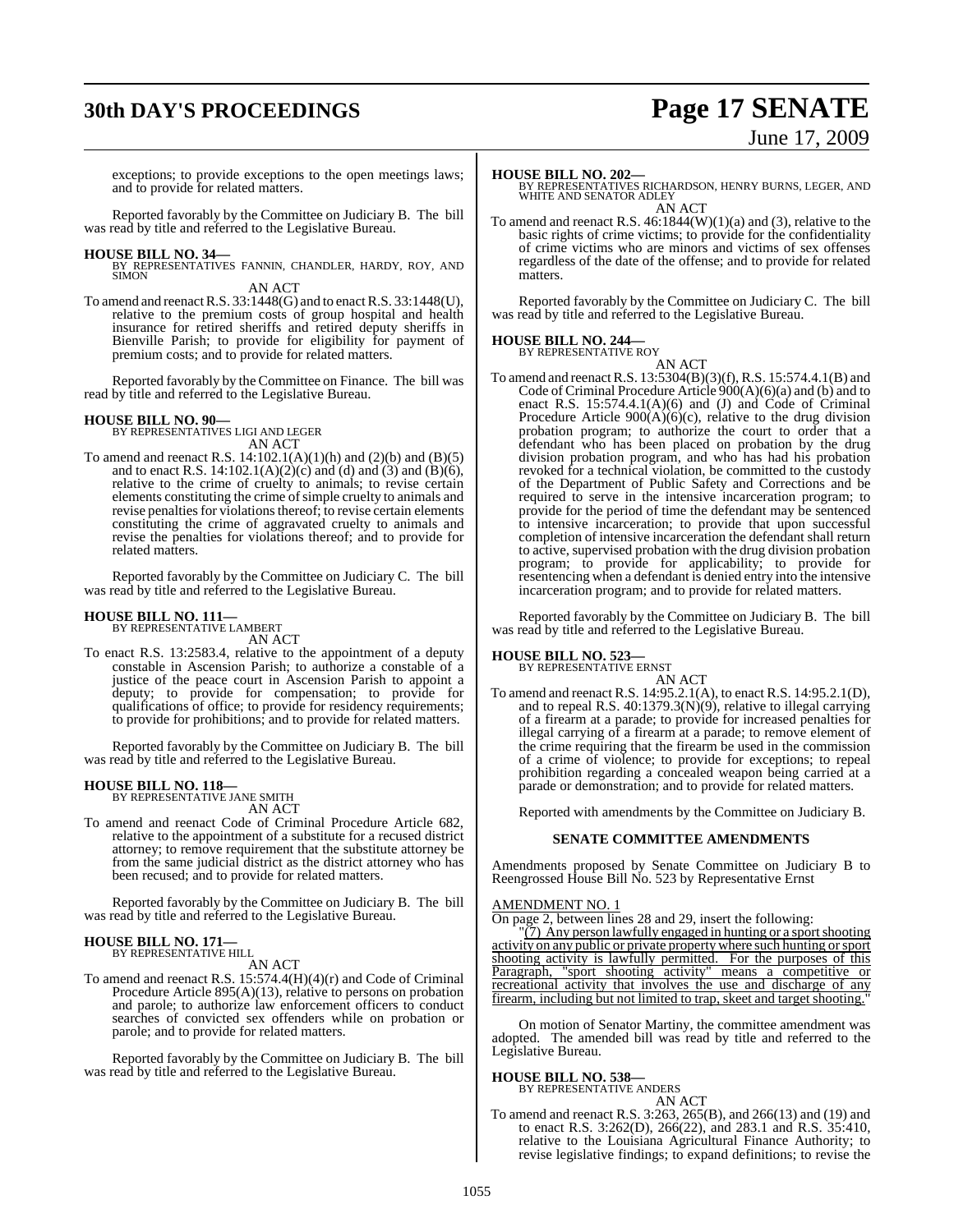## **Page 18 SENATE 30th DAY'S PROCEEDINGS**

### June 17, 2009

powers of authority; to provide for certain loans and guarantees for agricultural plants; to provide for restrictions; to provide for reports; to provide for a special fund; to provide for positions; to provide for administration and implementation; to provide for ex officio notaries public; and to provide for related matters.

Reported favorably by the Committee on Finance. The bill was read by title and referred to the Legislative Bureau.

**HOUSE BILL NO. 574—** BY REPRESENTATIVES RICHMOND AND HARDY AN ACT

To enact R.S. 13:587.4 and 1344, relative to specialized divisions or sections of state district courts; to authorize any district court by vote of the judges to adopt specialized divisions or sections having specified subject matter jurisdiction; to authorize a division orsection to provide for an expedited docket for violent crimes involving a dangerous weapon or homicides; to create a homicide section in the Criminal District Court for the parish of Orleans; to authorize the district attorney's office to request an expedited docket for cases involving crimes of violence committed with a dangerous weapon and homicides; to provide for assignment of a judge to a Homicide Section of the Criminal District Court for the parish of Orleans; to provide for cases to be assigned to a homicide section; to authorize the judges en banc to assign other crimes committed using a firearm to the homicide section; to provide for transfer of cases; to provide for expedited handling of pretrial writs and appeals from the homicide section; and to provide for related matters.

Reported favorably by the Committee on Judiciary B. The bill was read by title and referred to the Legislative Bureau.

**HOUSE BILL NO. 630—** BY REPRESENTATIVES HONEY, RICHMOND, AND LEGER AN ACT

To enact R.S. 15:574.4(A)(4) and R.S. 40:966(H), relative to parole eligibility; to provide with respect to eligibility for parole consideration for certain offenders convicted of certain controlled dangerous substances violations involving heroin; and to provide for related matters.

Reported favorably by the Committee on Judiciary B. The bill was read by title and referred to the Legislative Bureau.

## **HOUSE BILL NO. 712—** BY REPRESENTATIVE GARY SMITH

AN ACT

To enact Code of Criminal Procedure Article 202(E) and R.S. 49:251.4, relative to warrant of arrest; to provide that a justice of the peace shall not have the authority to issue a warrant for arrest unless he has received a certificate of completion for the required training course which has included education on the proper issuance of arrest warrants; to provide for the Attorney General's Arrest Warrants Course for Justices of the Peace; to require the attorney general's training course for justices of the peace to include specified subject matter areas; to provide for implementation; and to provide for related matters.

Reported with amendments by the Committee on Judiciary B.

### **SENATE COMMITTEE AMENDMENTS**

Amendments proposed by Senate Committee on Judiciary B to Reengrossed House Bill No. 712 by Representative Gary Smith

### AMENDMENT NO. 1

On page 2, line 2, delete "Additional justice of the peace training course;

### AMENDMENT NO. 2

On page 2, delete lines 20 and 21

### AMENDMENT NO. 3

On page 2, line 23, after "general, and" delete the remainder of the line and delete lines 24 and 25 and insert the following: "shall be a course of training included in the Justice of the Peace Training Course.

### AMENDMENT NO. 4

On page 3, line 10, after "the Peace." delete the remainder of the line and delete line 11

### AMENDMENT NO. 5

On page 3, line 14, between "every" and "year" insert "other"

### AMENDMENT NO. 6

On page 3, delete lines 22 through 24 in their entirety

### AMENDMENT NO. 7

On page 3, line 25, change "M." to "L."

On motion of Senator Martiny, the committee amendment was adopted. The amended bill was read by title and referred to the Legislative Bureau.

### **HOUSE BILL NO. 864—** BY REPRESENTATIVE RICHMOND

AN ACT

To enact R.S. 46:1816(E) and to repeal Code of Criminal Procedure Article 887(E), relative to additional fees assessed in relation to violations of criminal statutes and local ordinances; to continue the existing fees assessed in specified matters which are used for funding the training of and the providing of other assistance to local law enforcement agencies; to repeal provisions providing for fees to fund local law enforcement agencies; and to provide for related matters.

Reported with amendments by the Committee on Judiciary B.

### **SENATE COMMITTEE AMENDMENTS**

Amendments proposed by Senate Committee on Judiciary B to Reengrossed House Bill No. 864 by Representative Richmond

### **MENDMENT NO. 1**

On page 1, line 2, after "To" and before "enact" insert the following: "amend and reenact R.S. 46:1816(B)(2) to"

### AMENDMENT NO. 2

On page 1, line  $9$ , before "R.S.  $46:1816(E)$ " insert "R.S.  $46:1816(B)(2)$  is hereby amended and reenacted and"

AMENDMENT NO. 3 On page 1, between lines 11 and 12 insert the following: "B. The fund shall be composed of: \* \* \*

(2) All monies paid as a cost levied on criminal actions, as provided by R.S. 46:1816(D) and (E)**. \* \* \***"

On motion of Senator Martiny, the committee amendment was adopted. The amended bill was read by title and referred to the Legislative Bureau.

### **Rules Suspended**

Senator Michot asked for and obtained a suspension of the rules to recall House Bill No. 667 from the Committee on Finance.

#### **HOUSE BILL NO. 667—** BY REPRESENTATIVE FANNIN

AN ACT

To provide for the establishment and reestablishment of agency ancillary funds, to be specifically known as internal service funds, auxiliary accounts, or enterprise funds for certain state institutions, officials, and agencies; to provide for appropriation of funds; and to regulate the administration of said funds.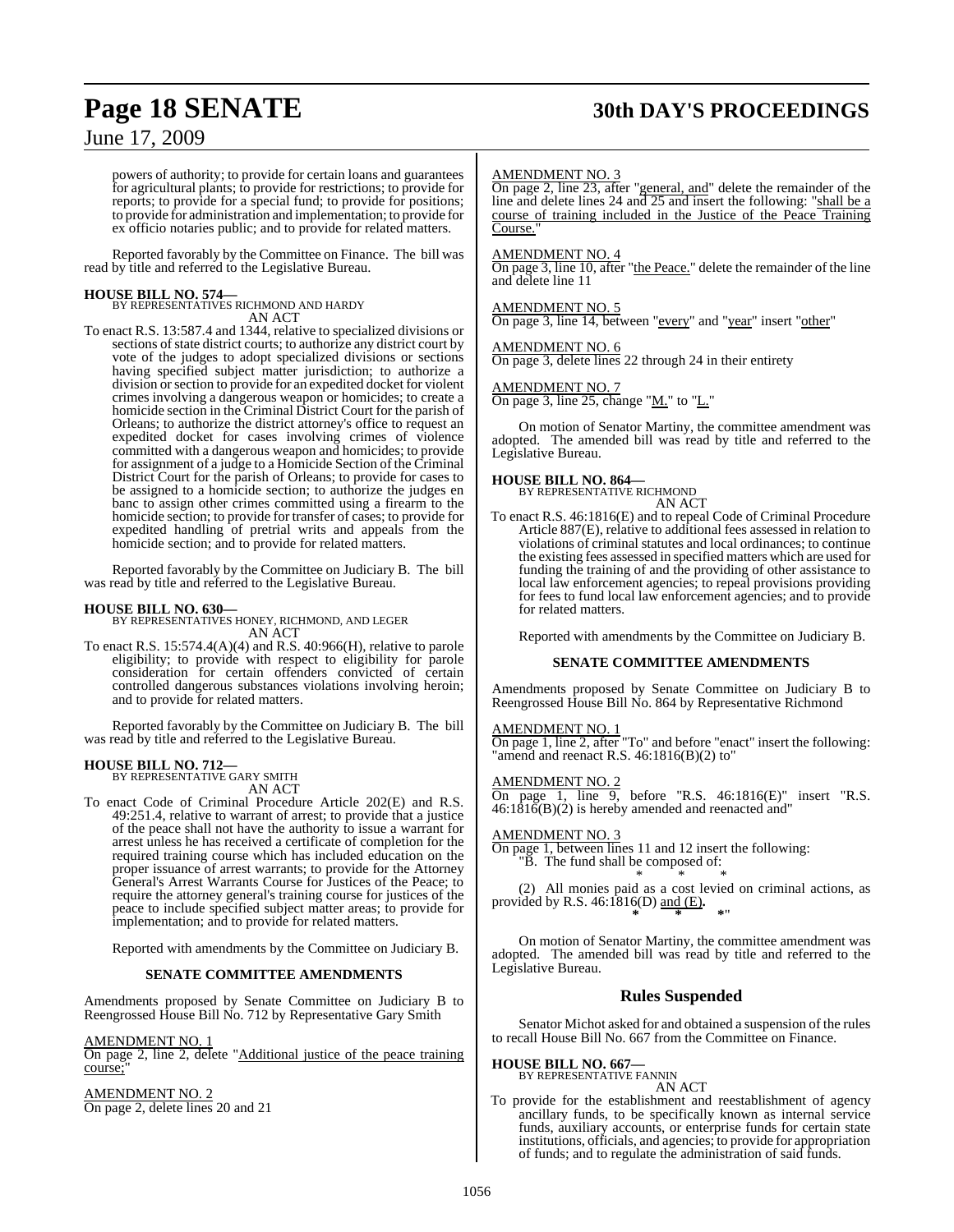## **30th DAY'S PROCEEDINGS Page 19 SENATE** June 17, 2009

On motion of Senator Michot, House Bill No. 667 was read by title and recommitted to the Committee on Finance.

### **Rules Suspended**

Senator Michot asked for and obtained a suspension of the rules to recall House Bill No. 857 from the Committee on Finance.

## **HOUSE BILL NO. 857—** BY REPRESENTATIVE FANNIN

AN ACT

To supplement the General Appropriation Act by appropriating funds from certain sources to be allocated to designated agencies and purposes in specified amounts for the purpose of making appropriations from federal monies received as a result of the American Recovery and Reinvestment Act of 2009 for Fiscal Year 2009-2010; to provide for an effective date; and to provide for related matters.

On motion of Senator Michot, House Bill No. 857 was read by title and recommitted to the Committee on Finance.

### **Rules Suspended**

Senator Michot asked for and obtained a suspension of the rules to recall House Bill No. 863 from the Committee on Finance.

### **HOUSE BILL NO. 863—**

BY REPRESENTATIVES FANNIN AND TUCKER AND SENATORS MICHOT AND CHAISSON

AN ACT

To appropriate funds to defray the expenses of the Louisiana Judiciary, including the Supreme Court, Courts of Appeal, District Courts, Criminal District Court of Orleans Parish, and other courts; and to provide for related matters.

On motion of Senator Michot, House Bill No. 863 was read by title and recommitted to the Committee on Finance.

### **Rules Suspended**

Senator Michot asked for and obtained a suspension of the rules to recall House Bill No. 869 from the Committee on Finance.

#### **HOUSE BILL NO. 869—** BY REPRESENTATIVE TUCKER

AN ACT

To appropriate funds for Fiscal Year 2009-2010 to defray the expenses ofthe Louisiana Legislature, including the expenses of the House of Representatives and the Senate, of legislative service agencies, and of the Louisiana State Law Institute; and otherwise to provide with respect to the appropriations and allocations herein made.

On motion of Senator Michot, House Bill No. 869 was read by title and recommitted to the Committee on Finance.

### **Rules Suspended**

Senator Michot asked for and obtained a suspension of the rules to recall House Bill No. 870 from the Committee on Finance.

#### **HOUSE BILL NO. 870—** BY REPRESENTATIVE FANNIN

AN ACT

To provide with respect to the Revenue Sharing Fund and the allocation and distribution thereof for Fiscal Year 2009-2010; and to provide for related matters.

On motion of Senator Michot, House Bill No. 870 was read by title and recommitted to the Committee on Finance.

### **Rules Suspended**

Senator Michot asked for and obtained a suspension of the rules to recall House Bill No. 878 from the Committee on Finance.

### **HOUSE BILL NO. 878—** BY REPRESENTATIVE TUCKER

AN ACT

To appropriate federal funds from the Community Development Block Grant for Fiscal Year 2009-2010 for paying off debt incurred by governments and infrastructure improvements as a result of hurricanes; to provide for an effective date; and to provide for related matters.

On motion of Senator Michot, House Bill No. 878 was read by title and recommitted to the Committee on Finance.

### **Rules Suspended**

Senator Michot asked for and obtained a suspension of the rules to recall House Bill No. 879 from the Committee on Finance.

**HOUSE BILL NO. 879—** BY REPRESENTATIVES TUCKER, CONNICK, LEGER, AND PETERSON AN ACT

To appropriate funds and to make certain changes in appropriations from certain sources and purposes in specific amounts for the making of supplemental appropriations for Fiscal Year 2008- 2009; to provide for an effective date; and to provide for related matters.

On motion of Senator Michot, House Bill No. 879 was read by title and recommitted to the Committee on Finance.

### **Rules Suspended**

Senator Michot asked for and obtained a suspension of the rules to recall House Bill No. 881 from the Committee on Finance.

**HOUSE BILL NO. 881—** BY REPRESENTATIVE FANNIN

### AN ACT

To appropriate funds and to make certain reductions in appropriations from certain sources to be allocated to designated agencies and purposes in specific amounts for the making of supplemental appropriations and reductions for said agencies and purposes for Fiscal Year 2008-2009; and to provide for related matters.

On motion of Senator Michot, House Bill No. 881 was read by title and recommitted to the Committee on Finance.

### **Reconsideration**

Pursuant to the previous notice given, the vote by which House Bill No. 880 failed to pass on Tuesday, June 16, 2009, was reconsidered.

**HOUSE BILL NO. 880—** BY REPRESENTATIVES TEMPLET, ARMES, AUBERT, HENRY BURNS, GISCLAIR, GUINN, HOWARD, NORTON, AND POPE AN ACT

To amend and reenact R.S. 40:1322(B), relative to convenience fees; to authorize the Department of Public Safety and Corrections to charge a convenience fee when a customer paysfor a transaction in certain ways; and to provide for related matters.

On motion of Senator Heitmeier, the bill was read by title and returned to the Calendar, subject to call.

### **Senate Bills and Joint Resolutions Returned from the House of Representatives with Amendments, Subject to Call**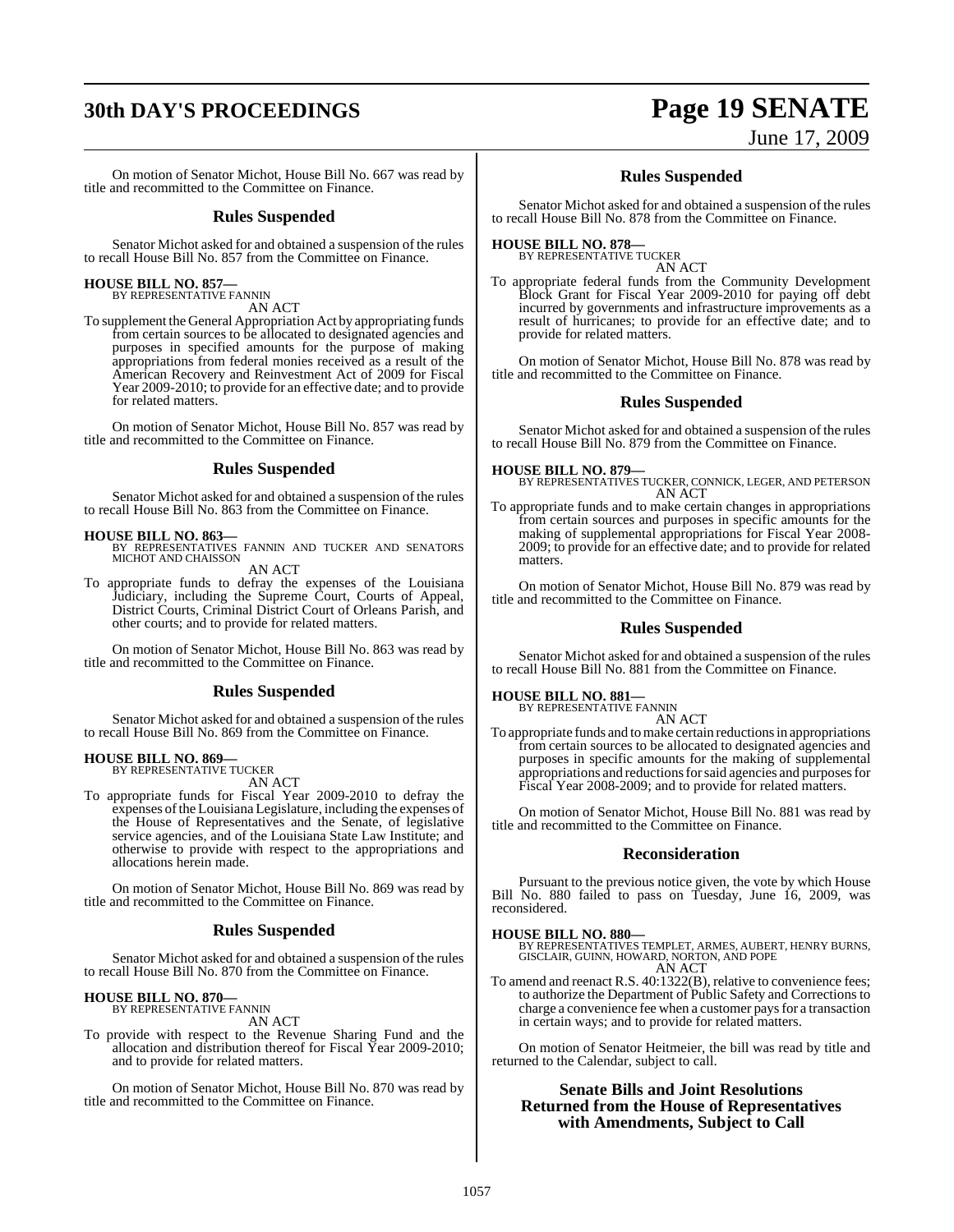### **Called from the Calendar**

Senator Duplessis asked that Senate Bill No. 146 be called from the Calendar.

### **SENATE BILL NO. 146—**

BY SENATORS DUPLESSIS, APPEL, CROWE, MICHOT, SMITH AND<br>WALSWORTH AND REPRESENTATIVES HENRY BURNS,<br>CHAMPAGNE, CORTEZ, FOIL, LITTLE, PUGH, ROBIDEAUX, SIMON,<br>SMILEY, JANE SMITHAND THIBAUT AN ACT

To amend and reenact R.S. 17:3981(4), 3982(A)(1)(a) and (B),  $3983(C)(1)(a)$ , and  $3991(C)(1)(c)(iii)$  and  $(E)$ , relative to charter schools; to provide relative to the review and evaluation of charter school proposals; to provide relative to public school facilities and property made available to charter schools; to provide relative to the vote required to convert an existing public school to a charter school; to provide relative to enrollment preferences; to provide relative to support or affiliation with charter schools by certain religious organizations or institutions; and to provide for related matters.

The bill was read by title. Returned from the House of Representatives with the following amendments:

### **HOUSE COMMITTEE AMENDMENTS**

Amendments proposed by House Committee on Education to Reengrossed Senate Bill No. 146 by Senator Duplessis

### AMENDMENT NO. 1

On page 2, line 29, between "terms." and "If" insert the following: "**In return for the use of the facility and its contents, the chartering group shall pay a share of the local school board's bonded indebtedness to be calculated in the same manner as set forth in R.S. 17:1990(C)(2)(a)(i).** 

### AMENDMENT NO. 2

On page 3, after line 27, insert the following:

"(1) Be supported by or affiliated with any religion or religious organization or institution**; however, a charter school may receive from any such organization or institution support or student services including but not limited to mentoring, volunteering, fund-raising, or tutoring**."

### AMENDMENT NO. 3

On page 4, at the beginning of line 1, change "**(1)**" to "(2)"

AMENDMENT NO. 4 On page 4, at the beginning of line 3, change "**(2)**" to "(3)"

AMENDMENT NO. 5 On page 4, at the beginning of line 4, change "**(3)**" to "(4)"

AMENDMENT NO. 6

On page 4, at the beginning of line 6, change "**(4)**" to "(5)"

### **LEGISLATIVE BUREAU AMENDMENTS**

Amendments proposed by Legislative Bureau to Reengrossed Senate Bill No. 146 by Senator Duplessis

### AMENDMENT NO. 1

On page 4, line 6, following "has" and before "nolo" change "plead" to "pled"

### AMENDMENT NO. 2

On page 4, line 15, following "or" and before "nolo" change "plead" to "pled"

Senator Duplessis moved to concur in the amendments proposed by the House.

### **Page 20 SENATE 30th DAY'S PROCEEDINGS**

### **ROLL CALL**

The roll was called with the following result:

YEAS

| Mr. President<br>Adley<br>Amedee<br>Appel<br><b>Broome</b><br>Cheek<br>Donahue<br>Dorsey<br>Duplessis<br>Dupre | Erdey<br>Gautreaux B<br>Gautreaux N<br><b>Gray Evans</b><br>Guillory<br>Hebert<br>Heitmeier<br>Jackson<br>LaFleur<br>Long | Martiny<br>McPherson<br>Michot<br>Morrish<br>Mount<br>Murray<br><b>Nevers</b><br>Ouinn<br>Shaw<br>Smith |
|----------------------------------------------------------------------------------------------------------------|---------------------------------------------------------------------------------------------------------------------------|---------------------------------------------------------------------------------------------------------|
| Total - 30                                                                                                     | <b>NAYS</b>                                                                                                               |                                                                                                         |
| Claitor<br>Total - 1                                                                                           | ABSENT                                                                                                                    |                                                                                                         |

### ABSENT

| Alario                | Marionneaux | Thompson  |
|-----------------------|-------------|-----------|
| Crowe                 | Morrell     | Walsworth |
| Kostelka<br>Total - 8 | Riser       |           |

The Chair declared the amendments proposed by the House were concurred in. Senator Duplessis moved to reconsider the vote by which the amendments were concurred in and laid the motion on the table.

### **Called from the Calendar**

Senator Hebert asked that Senate Bill No. 177 be called fromthe Calendar.

### **SENATE BILL NO. 177—**

BY SENATOR MARTINY

AN ACT To amend and reenact R.S. 22:14(B), 16, 18(A), 33(A)(introductory paragraph), 35(C), 72(B), 88(E), (I), and (O), 236.4(C) and (E), 255, 259, 264, 267(D), 310, 337(B), 369, 371, 389, 391, 457(C), 584(D)(1)(b), 588(A)(1), 590(B), 595, 613(A)(3), (C)(2), and  $(D)(3)(b)$ ,  $614(A)(9)$  and  $(C)(2)$ ,  $615(A)(5)$ ,  $616(A)(3)$ , 634(A)(3), (C)(2), and (D)(2),  $635(A)(3)$ , (7), and (9) and  $(C)(2)$ ,  $636(A)(3)$  and  $(5)$ ,  $637(A)$ (introductory paragraph) and  $(A)(3)$ , 638(introductory paragraph), 656(B), 661, 674(A)(3) and  $(B)$ , 694 $(D)(1)$ (introductory paragraph), 709 $(A)$ ,  $(B)$ , and  $(C)$ , 731(D), 732(A) and (C), 821(G), 833(C)(3), 855(E)(1), 972(A) and (B), 974, 1071(C)(3)(d), 1141, 1143(A)(introductory paragraph) and (B)(introductory paragraph), 1211(B), 1451(E),  $1453(A)(1)$ ,  $1465(A)(3)(a)$ ,  $(B)$ , and  $(C)$ ,  $1466(A)$ ,  $(B)$ ,  $(D)$ , and (E), 1469(A), 1470(B), 1471(C), 1529(A), 1546(B)(1)(d), 1547(G), 1549(G), 1550(G), 1554(B), (C), and (D), 1559(G), 1571(H), 1627(A)(introductory paragraph), 1671(C), 1672(B) and (C), 1699(B), 1700(C), (D), and (E), 1731(A)(introductory paragraph), 1793(C), 1837(A)(introductory paragraph) and (B)(introductory paragraph), 1860(A)(introductory paragraph) and (B)(introductory paragraph), 1968, 1969, 1970, 1995(B), 2060(B)(2), 2090(B), 2147(A)(2), 2191, 2193, 2194, 2198, 2204, 2205, 2206, 2208, 2242(C)(3), Article VIII(4)(a) of R.S. 22:2381, and R.S. 22:2401, to enact R.S. 22:33(D), 588(C), 694(D)(4), 709(E), 731(F), 833(D), 1143(D), 1211(C), 1453(D), 1471(E), 1472(C), 1529(C), 1549(K), 1550(K), 1837(C), 1860(C), 2060(C), and 2422(C), and to repeal R.S. 22:2192, 2196, and 2199 through 2203, relative to the Department of Insurance; to provide with respect to administrative hearings for that department held by the Division of Administrative Law; to provide for public hearings held by that department; to make certain technical changes; and to provide for related matters.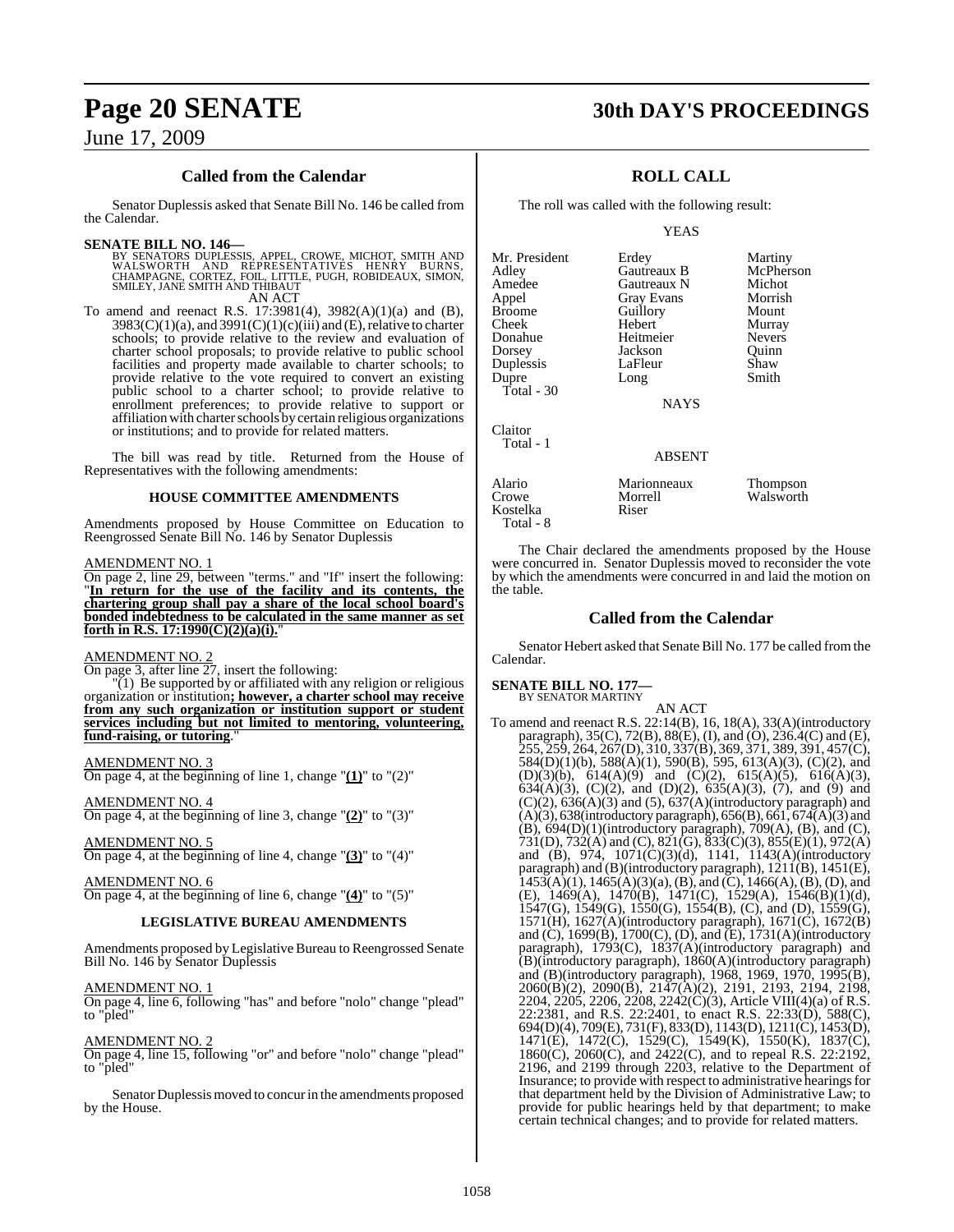## **30th DAY'S PROCEEDINGS Page 21 SENATE**

# June 17, 2009

The bill was read by title. Returned from the House of Representatives with the following amendments:

### **HOUSE COMMITTEE AMENDMENTS**

Amendments proposed by House Committee on Insurance to Reengrossed Senate Bill No. 177 by Senator Martiny

AMENDMENT NO. 1 On page 1, line 8, after "731(D)," change "732(A) and (C)," to "732(C),"

AMENDMENT NO. 2 On page 2, line 16, after "731(D)," change "732(A) and (C)," to "732(C),"

AMENDMENT NO. 3 On page 29, at the end of line 12, delete "**in**" and at the beginning of line 13, delete "accordance and compliance with R.S. 49:961"

AMENDMENT NO. 4

On page 29, delete lines 21 through 25 in their entirety

### **LEGISLATIVE BUREAU AMENDMENTS**

Amendments proposed by Legislative Bureau to Reengrossed Senate Bill No. 177 by Senator Martiny

AMENDMENT NO. 1

On page 1, line 5, following "616 (A)(3)" and before ",(C)(2)" change "634 (A)(3)" to "634 (A)(introductory paragraph) and  $(3)$ "

AMENDMENT NO. 2 On page 1, line 6, following "(D)(2)," and before ",(7)" change "635  $(A)(3)$ " to "635 (A)(introductory paragraph) and  $(3)$ "

AMENDMENT NO. 3 On page 1, line 6, following "(C)(2)" and before "and (5)" change " $63\delta$  (A)(3)" to " $636$  (A)(introductory paragraph) and (3)"

AMENDMENT NO. 4 On page 2, line 13, following "616  $(A)(3)$ " and before ", $(C)(2)$ " change "634 (A)(3)" to "634 ( $\bar{A}$ )(introductory paragraph) and (3)"

AMENDMENT NO. 5 On page 2, line 13, following "(D)(2)," and before ",(7)" change "635  $(A)(3)$ <sup>"</sup> to "635  $(A)(introducing paragram)$  and  $(3)$ "

AMENDMENT NO. 6 On page 2, line 14, following "(C)(2)" and before "and (5)" change "636 (A)(3)" to "636 (A)(introductory paragraph) and (3)'

AMENDMENT NO. 7 On page 3, lines 18-19, change "**Division of Administrative Law**" to "**division of administrative law**"

AMENDMENT NO. 8 On page 4, line 7, change "**Division of Administrative Law**" to "**division of administrative law**"

AMENDMENT NO. 9 On page 7, line 22, change "**Division of Administrative Law**" to "**division of administrative law**"

AMENDMENT NO. 10 On page 9, lines 7, 8, 10 and 25, change "**Division of Administrative Law**" to "**division of administrative law**"

AMENDMENT NO. 11 On page 11, line 3, following "process" and before "Subsection" change "under" to "**provided in**"

AMENDMENT NO. 12 On page 15, line 12, following "relating to" and before "hearing" insert "**a**"

AMENDMENT NO. 13 On page 16, line 10, change "371" to "**370**"

AMENDMENT NO. 14 On page 16, line 20, following "provided in" and before ", have" change "370" to "**369**"

AMENDMENT NO. 15 On page 16, lines 27-28, change "**Division of Administrative Law**" to "**division of administrative law**"

AMENDMENT NO. 16 On page 18, line 11, change "**Division of Administrative Law**" to "**division of administrative law**"

AMENDMENT NO. 17 On page 31, line 4, before "shall issue" insert "the commissioner"

AMENDMENT NO. 18 On page 51, line 2, following "**ten**" change "**days**" to "**days'**"

AMENDMENT NO. 19 On page 52, lines 18-19, following "He" and before "**shall**" change "**Division of Administrative Law**" to "**division of administrative law**"

AMENDMENT NO. 20 On page 52, line 29, change "**Division of Administrative Law**" to "**division of administrative law**"

AMENDMENT NO. 21 On page 53, lines 9, 12, 25 and 27, change "**Division of Administrative Law**" to "**division of administrative law**"

AMENDMENT NO. 22 On page 53, line 21, following "**R.S.**" and before "**:950**" change "**22**" to "**49**"

AMENDMENT NO. 23 On page 54, lines 4, 5, 6, 13 and 14, change "Division of Administrative Law" to "**division of administrative law**"

AMENDMENT NO. 24 On page 57, lines 12, 13 and 16, change "Division of Administrative Law" to "**division of administrative law**"

AMENDMENT NO. 25 On page 58, line 18, change "Division of Administrative Law" to "**division of administrative law**"

### **HOUSE FLOOR AMENDMENTS**

Amendments proposed by Representative Roy to Reengrossed Senate Bill No. 177 by Senator Martiny

AMENDMENT NO. 1 On page 2, line 1, after "2242(C)(3)," delete "Article VIII(4)(a) of R.S. 22:2381,"

AMENDMENT NO. 2 On page 2, line 25, after "2242(C)(3)," delete "Article VIII(4)(a) of R.S. 22:2381,"

AMENDMENT NO. 3 On page 34, line 15, after "notice" delete the remainder of the line and insert "and a **public** hearing prior"

AMENDMENT NO. 4 On page 34, line 16, after the period "." delete the remainder of the line and insert "If, after a **public** hearing, the commissioner"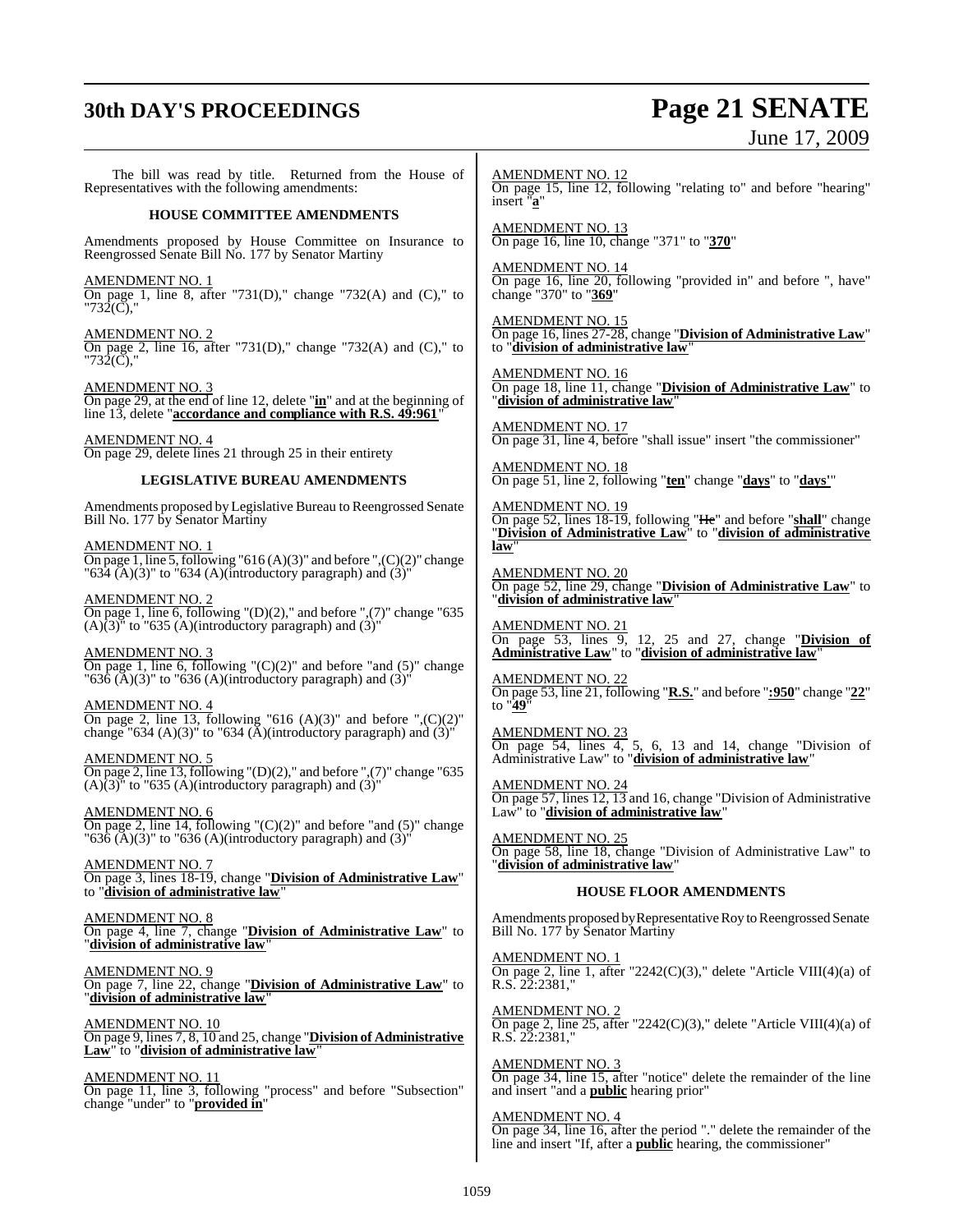### AMENDMENT NO. 5

On page 45, at the end of line 7, insert "after a hearing conducted in accordance with **the Administrative Procedure Act, R.S. 49:950 et seq.,**"

### AMENDMENT NO. 6

On page 59, delete lines 7 through 27 in their entirety

Senator Hebert moved to concurin the amendments proposed by the House.

### **ROLL CALL**

The roll was called with the following result:

### YEAS

| Mr. President<br>Adley<br>Amedee<br>Appel<br><b>Broome</b><br>Cheek<br>Claitor<br>Crowe<br>Donahue<br>Dorsey<br>Duplessis<br>Total $-33$<br>Total - 0 | Dupre<br>Erdey<br>Gautreaux B<br>Gautreaux N<br>Gray Evans<br>Guillory<br>Hebert<br>Heitmeier<br>Jackson<br>LaFleur<br>Long<br><b>NAYS</b> | Martiny<br>McPherson<br>Michot<br>Morrell<br>Morrish<br>Mount<br>Murray<br><b>Nevers</b><br>Ouinn<br>Shaw<br>Smith |
|-------------------------------------------------------------------------------------------------------------------------------------------------------|--------------------------------------------------------------------------------------------------------------------------------------------|--------------------------------------------------------------------------------------------------------------------|
|                                                                                                                                                       | <b>ABSENT</b>                                                                                                                              |                                                                                                                    |
| Alario<br>Kostelka<br>Total - 6                                                                                                                       | Marionneaux<br>Riser                                                                                                                       | Thompson<br>Walsworth                                                                                              |

The Chair declared the amendments proposed by the House were concurred in. Senator Hebert moved to reconsider the vote by which the amendments were concurred in and laid the motion on the table.

### **Senator Mount in the Chair**

### **Senate Concurrent Resolutions on Second Reading Reported by Committees**

### **SENATE CONCURRENT RESOLUTION NO. 90—** BY SENATOR BROOME

A CONCURRENT RESOLUTION

To urge and request the Louisiana Office of Student Financial Assistance to study the benefits of the Go Grant program and to identify the adequacy of current funding sources provided to the program and to the students.

Reported favorably by the Committee on Finance.

### **Floor Amendments Sent Up**

Senator Broome sent up floor amendments.

### **SENATE FLOOR AMENDMENTS**

Amendments proposed by Senator Broome to Original Senate Concurrent Resolution No. 90 by Senator Broome

### AMENDMENT NO. 1

On page 1, line 2, change the second "to" to "and the Board of Regents to jointly"

## **Page 22 SENATE 30th DAY'S PROCEEDINGS**

### AMENDMENT NO. 2

On page 1 between lines 4 and 5, insert the following:

"WHEREAS, the Board of Regents has the constitutional charge to plan, coordinate, and have budgetary responsibility for all public postsecondary education as well as other powers, duties, and responsibilities provided by law; and"

### AMENDMENT NO. 3

On page 2, line 6, change "to" to "and the Board of Regents to jointly

### AMENDMENT NO. 4

On page 2, line 15, change "shall" to "and the Board of Regents shall jointly

On motion of Senator Broome, the amendments were adopted.

The resolution was read by title. Senator Broome moved to adopt the amended Senate Concurrent Resolution.

### **ROLL CALL**

The roll was called with the following result:

### YEAS

| Mr. President<br>Adlev<br>Amedee<br>Appel<br>Broome<br>Cheek<br>Claitor<br>Crowe<br>Donahue<br>Dorsey<br>Duplessis<br>Total - 32 | Erdey<br>Gautreaux B<br>Gautreaux N<br><b>Gray Evans</b><br>Guillory<br>Hebert<br>Heitmeier<br>Jackson<br>LaFleur<br>Long<br>Martiny<br>NAYS | McPherson<br>Michot<br>Morrell<br>Morrish<br>Mount<br>Murray<br><b>Nevers</b><br>Quinn<br>Shaw<br>Smith |
|----------------------------------------------------------------------------------------------------------------------------------|----------------------------------------------------------------------------------------------------------------------------------------------|---------------------------------------------------------------------------------------------------------|
| Total - 0                                                                                                                        | <b>ABSENT</b>                                                                                                                                |                                                                                                         |
| Alario<br>Dupre<br>Kostelka<br>Total - 7                                                                                         | Marionneaux<br>Riser<br>Thompson                                                                                                             | Walsworth                                                                                               |

The Chair declared the Senate had adopted the amended Senate Concurrent Resolution and ordered it engrossed and sent to the House.

### **Senator Broome in the Chair**

### **Senate Bills and Joint Resolutions on Third Reading and Final Passage**

### **SENATE BILL NO. 80—** BY SENATORS CHEEK AND BROOME

AN ACT

To enact Part LXVI of Chapter 5 of Title 40 of the Louisiana Revised Statutes of 1950, to be comprised of R.S. 40:1300.291 through 1300.293, relative to Medicaid reimbursement; to provide for definitions; to provide for Medicaid reimbursement for certain health services providers; and to provide for related matters.

### **Floor Amendments Sent Up**

Senator Marionneaux sent up floor amendments.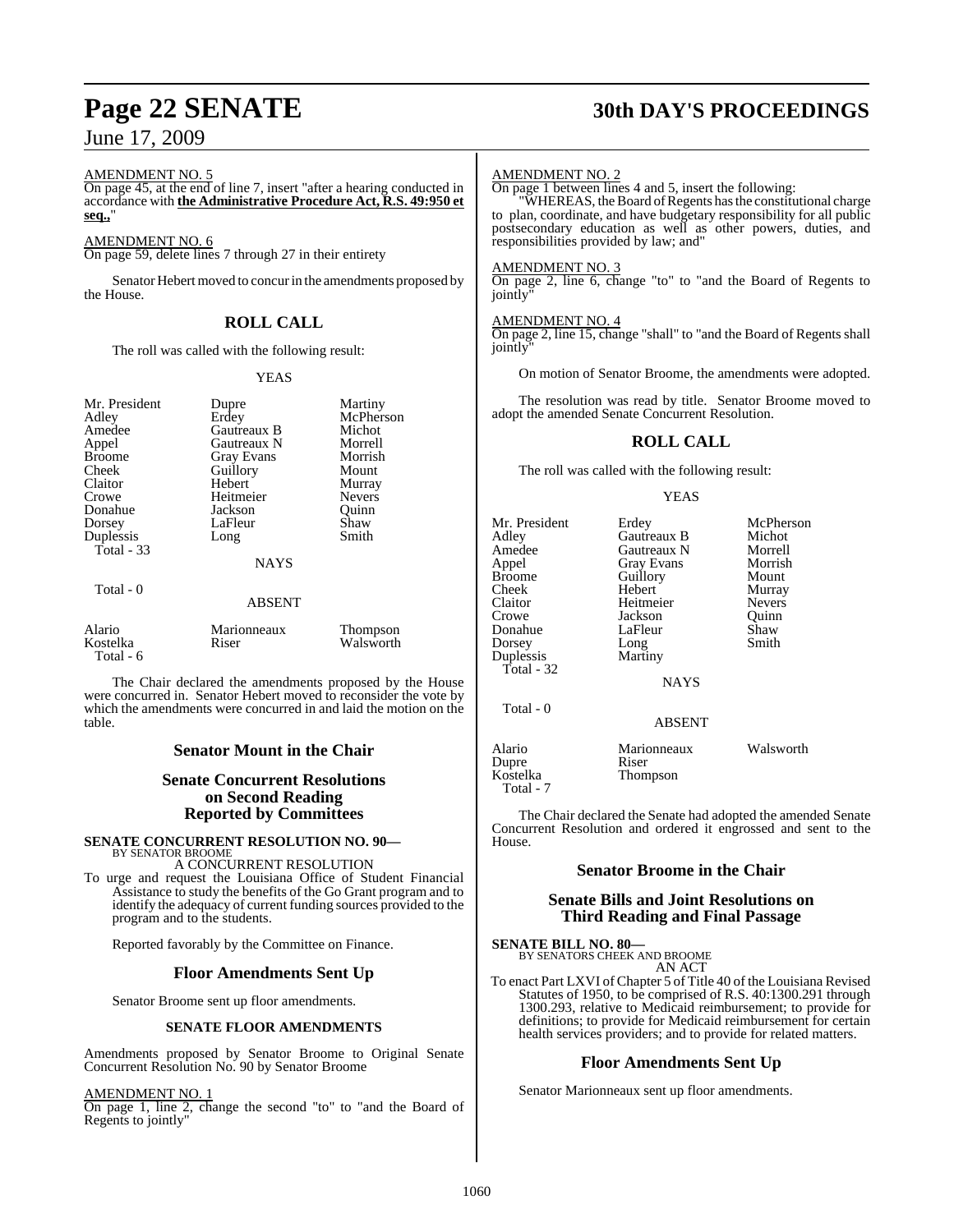## **30th DAY'S PROCEEDINGS Page 23 SENATE**

### **SENATE FLOOR AMENDMENTS**

Amendments proposed by Senator Marionneaux on behalf of the Legislative Bureau to Reengrossed Senate Bill No. 80 by Senator Cheek

AMENDMENT NO. 1 On page 1, line 7, following "Statutes" and before "," insert "of 1950"

AMENDMENT NO. 2 On page 1, line 16, following "**Center**" and before "**on**" change "**solely focused**" to "**focused solely**"

AMENDMENT NO. 3

On page 1, line 16, following "**and**" and before "**is**" insert "**that**"

On motion of Senator Marionneaux, the amendments were adopted.

The bill was read by title. Senator Cheek moved the final passage of the amended bill.

### **ROLL CALL**

The roll was called with the following result:

### YEAS

| Mr. President | Erdey         | McPherson |
|---------------|---------------|-----------|
| Amedee        | Gautreaux B   | Michot    |
| Appel         | Gautreaux N   | Morrell   |
| <b>Broome</b> | Gray Evans    | Morrish   |
| Cheek         | Guillory      | Mount     |
| Claitor       | Hebert        | Murray    |
| Crowe         | Heitmeier     | Nevers    |
| Donahue       | Jackson       | Ouinn     |
| Dorsey        | LaFleur       | Shaw      |
| Duplessis     | Long          | Smith     |
| Dupre         | Martiny       |           |
| Total $-32$   |               |           |
|               | <b>NAYS</b>   |           |
| Total - 0     |               |           |
|               | <b>ABSENT</b> |           |
| Adley         | Marionneaux   | Walsworth |
| Alario        | Riser         |           |
| Kostelka      | Thompson      |           |

The Chair declared the amended bill was passed, ordered rereengrossed and sent to the House. Senator Cheek moved to reconsider the vote by which the bill was passed and laid the motion on the table.

### **SENATE BILL NO. 266—**<br>BY SENATOR THOMPSON

Total - 7

### AN ACT

To amend and reenact R.S. 3:4411(A), relative to the timber severance tax; to increase the portion of the timber severance tax allocated to the state which is dedicated to the Forestry Productivity Fund; and to provide for related matters.

On motion of Senator B. Gautreaux, the bill was read by title and returned to the Calendar, subject to call.

### **Message from the House**

### **DISAGREEMENT TO HOUSE BILL**

### June 17, 2009

To the Honorable President and Members of the Senate:

# June 17, 2009

I am directed to inform your honorable body that the House of Representatives has refused to concur in the proposed Senate Amendment(s) to House Bill No. 119 by Representative H. Burns, and ask the President to appoint on the part of the Senate a committee to confer with a like committee from the House on the disagreement.

> Respectfully submitted, ALFRED W. SPEER Clerk of the House of Representatives

### **Message from the House**

### **DISAGREEMENT TO HOUSE BILL**

June 17, 2009

To the Honorable President and Members of the Senate:

I am directed to inform your honorable body that the House of Representatives has refused to concur in the proposed Senate Amendment(s) to House Bill No. 629 by Representative Landry, and ask the President to appoint on the part of the Senate a committee to confer with a like committee from the House on the disagreement.

> Respectfully submitted, ALFRED W. SPEER Clerk of the House of Representatives

### **Message from the House**

### **DISAGREEMENT TO HOUSE BILL**

June 17, 2009

To the Honorable President and Members of the Senate:

I am directed to inform your honorable body that the House of Representatives has refused to concur in the proposed Senate Amendment(s) to House Bill No. 729 by Representative Billiot, and ask the President to appoint on the part of the Senate a committee to confer with a like committee from the House on the disagreement.

> Respectfully submitted, ALFRED W. SPEER Clerk of the House of Representatives

### **House Concurrent Resolutions on Second Reading Reported by Committees**

**HOUSE CONCURRENT RESOLUTION NO. 76—** BY REPRESENTATIVE HARRISON A CONCURRENT RESOLUTION

To urge and request the attorney general to study the training requirements for justices of the peace who have attained the age of seventy and consider a reduction or elimination of such training requirements.

Reported favorably by the Committee on Judiciary B.

The resolution was read by title. Senator B. Gautreaux moved to concur in the House Concurrent Resolution.

### **ROLL CALL**

The roll was called with the following result:

### YEAS

Solent Erdey McPherson<br>
Gautreaux B Michot **Gautreaux B** Michot<br> **Gautreaux N** Morrell **Gautreaux N** Morrell<br> **Grav Evans Morrish** Gray Evans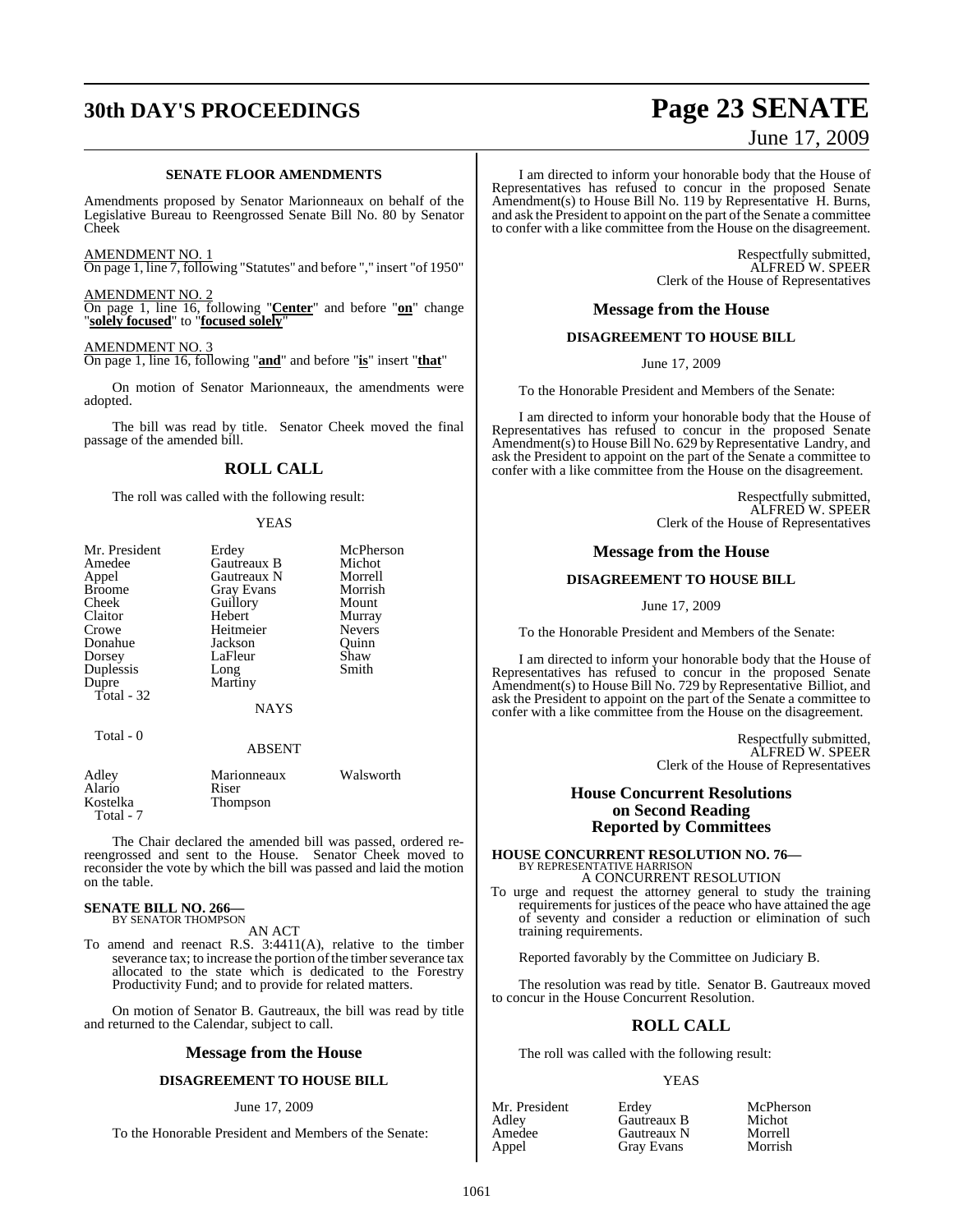| <b>Broome</b> | Guillory      | Mount     |
|---------------|---------------|-----------|
| Cheek         | Hebert        | Murray    |
| Crowe         | Heitmeier     | Nevers    |
| Donahue       | Jackson       | Ouinn     |
| Dorsey        | LaFleur       | Shaw      |
| Duplessis     | Long          | Smith     |
| Dupre         | Martiny       |           |
| Total - 32    |               |           |
|               | <b>NAYS</b>   |           |
| Total - 0     |               |           |
|               | <b>ABSENT</b> |           |
| Alario        | Marionneaux   | Walsworth |
| Claitor       | Riser         |           |
| Kostelka      | Thompson      |           |
| Total - 7     |               |           |

The Chair declared the Senate had concurred in the House Concurrent Resolution and ordered it returned to the House.

## **HOUSE CONCURRENT RESOLUTION NO. 115—**

BY REPRESENTATIVES ROSALIND JONES AND BALDONE A CONCURRENT RESOLUTION

To authorize and direct the Louisiana State Law Institute to study all aspects of the laws regarding discovery in criminal cases, and report its findings and make specific recommendations for legislation to the House of Representatives prior to the convening of the 2011 Regular Session of the Legislature of Louisiana.

Reported favorably by the Committee on Judiciary B.

The resolution was read by title. Senator Jackson moved to concur in the House Concurrent Resolution.

### **ROLL CALL**

The roll was called with the following result:

#### YEAS

| Mr. President<br>Adley<br>Amedee<br>Appel<br><b>Broome</b><br>Cheek<br>Crowe<br>Donahue<br>Dorsey<br>Duplessis<br>Dupre<br>Total - 32 | Erdey<br>Gautreaux B<br>Gautreaux N<br>Gray Evans<br>Guillory<br>Hebert<br>Heitmeier<br>Jackson<br>LaFleur<br>Long<br>Martiny | McPherson<br>Michot<br>Morrell<br>Morrish<br>Mount<br>Murray<br><b>Nevers</b><br>Ouinn<br>Shaw<br>Smith |
|---------------------------------------------------------------------------------------------------------------------------------------|-------------------------------------------------------------------------------------------------------------------------------|---------------------------------------------------------------------------------------------------------|
|                                                                                                                                       | <b>NAYS</b>                                                                                                                   |                                                                                                         |
| Total - 0                                                                                                                             | $\lambda$ DCD $\lambda$ IT                                                                                                    |                                                                                                         |

#### ABSENT

| Alario<br><b>Claitor</b> | Marionneaux<br>Riser | Walsworth |
|--------------------------|----------------------|-----------|
| Kostelka<br>Total - 7    | Thompson             |           |

The Chair declared the Senate had concurred in the House Concurrent Resolution and ordered it returned to the House.

### **House Bills and Joint Resolutions on Third Reading and Final Passage**

## **Page 24 SENATE 30th DAY'S PROCEEDINGS**

**HOUSE BILL NO. 689—** BY REPRESENTATIVES PETERSON, HARRISON, LEGER, AND WILLIAMS AND SENATOR LAFLEUR AN ACT

To enact Subpart Q of Part II-A of Chapter 1 of Subtitle I of Title 39 of the Louisiana Revised Statutes of 1950, to be comprised of R.S. 39:100.121, relative to state funds; to create the Louisiana Statewide Educational Facilities Fund as a special fund in the state treasury; to provide for the deposit, use, and investment of monies in the fund; to provide for an effective date; and to provide for related matters.

### **Floor Amendments Sent Up**

Senator Chaisson sent up floor amendments.

#### **SENATE FLOOR AMENDMENTS**

Amendments proposed by Senator Chaisson to Engrossed House Bill No. 689 by Representative Peterson

### AMENDMENT NO. 1

On page 1, line 2, after "To" delete the remainder of the line, and on line 3 change "Revised Statutes of 1950, to be comprised of R.S. 39:100.121," to "authorize and provide"

### AMENDMENT NO. 2

On page 1, line 4, change "Louisiana Statewide Educational Facilities" to "Higher Education Restoration"

### AMENDMENT NO. 3

On page 1, line 8, after "Section 1." delete the remainder of the line, and delete lines 9 through 18, and on page 2, delete lines 1 through 8, and insert the following:

"A. There is hereby established in the state treasury a special fund to be known as the "Higher Education Restoration Fund", hereinafter referred to as the "fund".

B. Out of the monies remaining in the Bond Security and Redemption Fund after a sufficient amount is allocated from that fund to pay all obligations secured by the full faith and credit of the state that become due and payable, the treasurer in each fiscal year shall pay into the fund an amount equal to the total amount of additional revenue received by the state through Section 2 of this Act.

C. The monies in the fund shall be appropriated by the legislature solely for the purpose of providing funding for higher education.

D. All unexpended and unencumbered monies in the fund at the end of a fiscal year shall remain in the fund and be available for appropriation in the next fiscal year in the same manner as allocated herein. Monies in the fund shall be invested in the same manner as the monies in the state general fund, and all interest earned on the investment of the monies in the fund shall be deposited into the state general fund.

Section 2. Section 2 of Act No. 399 of the 2007 Regular Session of the Legislature of Louisiana is hereby amended and reenacted to read as follow:

"Section 2. The provisions of R.S.  $47:293(2)(c)$  as enacted in this Act, regardless of any subsequent redesignation and any contrary provision in this Act, shall become effective for all taxable periods beginning on or after January 1, 2012 and the remaining provisions of this Act shall become effective for all taxable periods beginning or on after January 1, 2007."

Section 3. This Act shall become effective upon signature by the governor or, if notsigned by the governor, upon expiration of the time for bills to become law without signature by the governor, as provided by Article III, Section 18 of the Constitution of Louisiana. If vetoed by the governor and subsequently approved by the legislature, this Act shall become effective on the day following such approval.

On motion of Senator Chaisson, the amendments were adopted.

The bill was read by title. Senator Chaisson moved the final passage of the amended bill.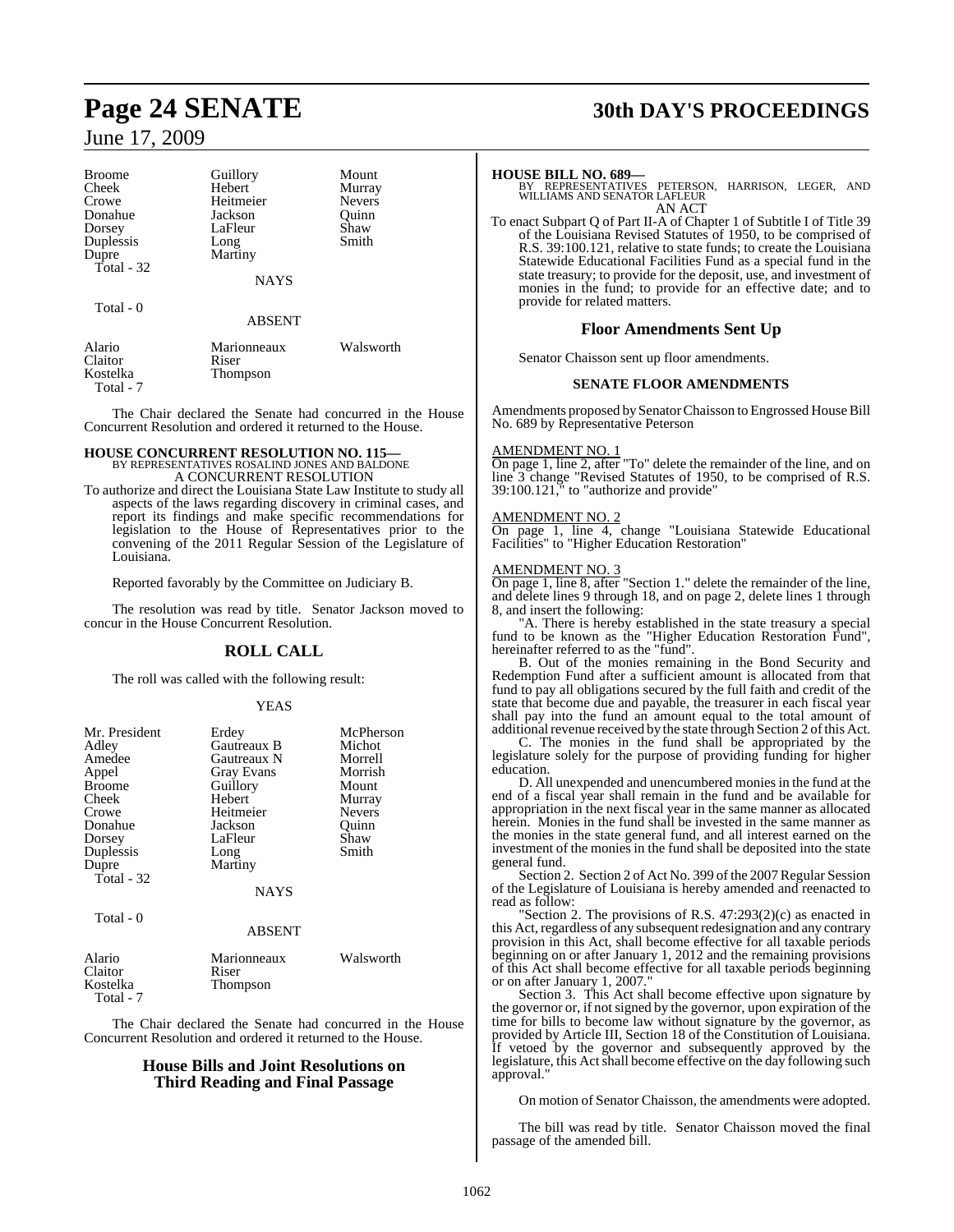## **30th DAY'S PROCEEDINGS Page 25 SENATE**

### **ROLL CALL**

The roll was called with the following result:

### YEAS

| Mr. President<br>Adley<br>Amedee<br><b>Broome</b><br>Cheek<br>Claitor<br>Dorsey<br>Duplessis<br>Dupre<br>Erdey<br>Total - 29 | Gautreaux B<br>Gray Evans<br>Guillory<br>Hebert<br>Heitmeier<br>Jackson<br>Kostelka<br>LaFleur<br>Long<br>Martiny<br><b>NAYS</b> | McPherson<br>Michot<br>Morrell<br>Morrish<br>Mount<br>Murray<br><b>Nevers</b><br>Ouinn<br>Thompson |
|------------------------------------------------------------------------------------------------------------------------------|----------------------------------------------------------------------------------------------------------------------------------|----------------------------------------------------------------------------------------------------|
| Appel<br>Crowe<br>Total - 6                                                                                                  | Gautreaux N<br>Riser                                                                                                             | Shaw<br>Walsworth                                                                                  |
|                                                                                                                              | <b>ABSENT</b>                                                                                                                    |                                                                                                    |
| Alario                                                                                                                       | Marionneaux                                                                                                                      |                                                                                                    |

 Total - 4 The Chair declared the amended bill was passed and ordered it returned to the House. Senator Chaisson moved to reconsider the vote by which the bill was passed and laid the motion on the table.

### **Notice Regarding Vote**

Senator Donahue stated he appeared as absent on the vote on House Bill No. 689. He had intended to vote nay on the bill. He asked that the Official Journal so state.

### **Notice Regarding Vote**

Senator Smith stated he appeared as absent on the vote on House Bill No. 689. He had intended to vote nay on the bill. He asked that the Official Journal so state.

### **Mr. President in the Chair**

### **HOUSE BILL NO. 802—** BY REPRESENTATIVE FANNIN

Donahue Smith

AN ACT

To repeal R.S. 22:2371, relative to state funds; to abolish the Insure Louisiana Incentive Program Fund; to provide for the transfer, dedication, use, and appropriation as specified of certain treasury funds; to provide for effective dates; and to provide for related matters.

### **Floor Amendments Sent Up**

Senator Michot sent up floor amendments.

#### **SENATE FLOOR AMENDMENTS**

Amendments proposed by Senator Michot to Engrossed House Bill No. 802 by Representative Fannin

### AMENDMENT NO. 1

In Senate Committee Amendment No. 2, proposed by the Senate Committee on Finance and adopted by the Senate on June 16, 2009, on page 1, line 5, change "Section 8." to "Section 7."

### AMENDMENT NO. 2

In Senate Committee Amendment No. 2, proposed by the Senate Committee on Finance and adopted by the Senate on June 16, 2009, on page 1, line 9, change "Section 9." to "Section 8."

# June 17, 2009

### AMENDMENT NO. 3

In Senate Committee Amendment No. 2, proposed by the Senate Committee on Finance and adopted by the Senate on June 16, 2009, on page 3, line 35, change "Section 10." to "Section 9."

#### AMENDMENT NO. 4

In Senate Committee Amendment No. 2, proposed by the Senate Committee on Finance and adopted by the Senate on June 16, 2009, on page 3, line 45, change "Section 11." to "Section 10."

### AMENDMENT NO. 5

In Senate Committee Amendment No. 2, proposed by the Senate Committee on Finance and adopted by the Senate on June 16, 2009, on page 3, after line 48, insert the following:

"Section 11.A. There is hereby established in the state treasury a special fund to be known as the "Higher Education Restoration Fund", hereinafter referred to as the "fund".

B. Out of the monies remaining in the Bond Security and Redemption Fund after a sufficient amount is allocated from that fund to pay all obligations secured by the full faith and credit of the state that become due and payable, the treasurer in each fiscal year shall pay into the fund an amount equal to the total amount of additional revenue received by the state through the proceeds generated as a result of the passage of the Act which originated as House Bill No. 689 of the 2009 Regular Session of the Legislature.

C. The monies in the fund shall be appropriated by the legislature solely for the purpose of providing funding for higher education.

D. All unexpended and unencumbered moniesin the fund at the end of a fiscal year shall remain in the fund and be available for appropriation in the next fiscal year in the same manner as allocated herein. Monies in the fund shall be invested in the same manner as the monies in the state general fund, and all interest earned on the investment of the monies in the fund shall be deposited into the state general fund.

Section 12. Notwithstanding the provisions of the Act which originated as Senate Bill No. 193 of the 2009 Regular Session of the Legislature, R.S. 22:2364, or R.S. 22:2371, the Insure Louisiana Incentive Program Fund shall not be abolished by the passage of the Act which originated as Senate Bill No. 193 or any other Act of the 2009 Regular Session of the Legislature and the unexpended and unencumbered balance in the Insure Louisiana Incentive Program Fund shall remain in the fund. The provisions of this Act shall supersede the provisions of that Act which originated as Senate Bill No. 193 of the 2009 Regular Session or any other Act enacted at the 2009 Regular Session concerning the Insure Louisiana Incentive Program.

Section 13. The state treasurer is hereby authorized and directed to transfer from the state general fund for fiscal year 2008-2009 receipts of One Hundred Eighteen Million Dollars to be deposited in and credited to the Higher Education Restoration Fund."

### AMENDMENT NO. 6

Delete Senate Committee Amendments No. 3 and 4, proposed by the Senate Committee on Finance and adopted by the Senate on June 16, 2009

#### AMENDMENT NO. 7

On page 1, line 2, delete "repeal R.S. 22:2371," and insert "amend and reenact R.S. 39:94(C)(4),"

### AMENDMENT NO. 8

On page 1, line 2, and change "abolish the Insure Louisiana Incentive" to "create the Rainy Day Fund;"

### AMENDMENT NO. 9

On page 1, line 3, change "Program Fund;" to "to create the Higher Education Restoration Fund; to provide for the deposit, use, and investment of monies in the funds;

### AMENDMENT NO. 10

On page 1, delete lines 7 through 12, and insert the following: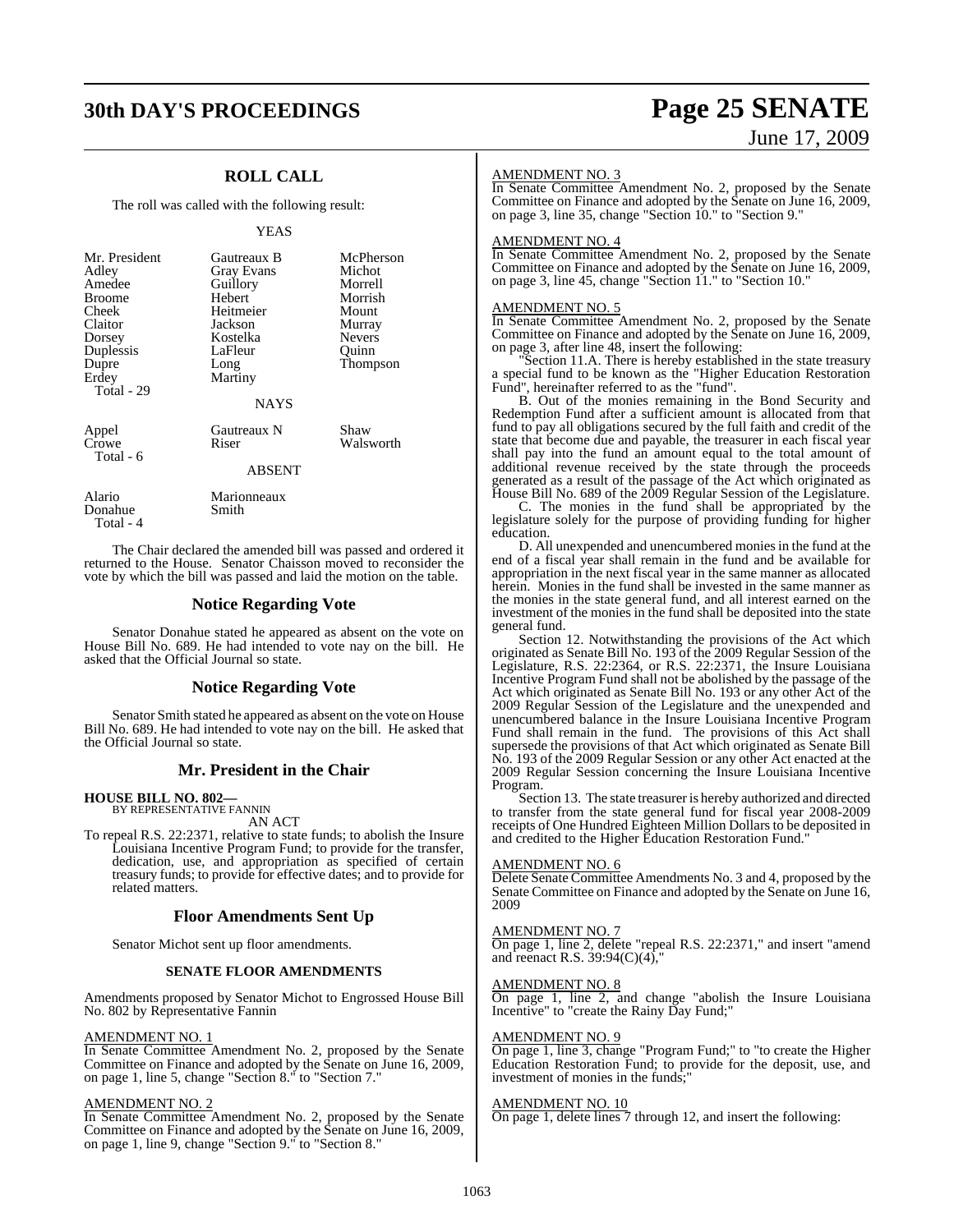### **Page 26 SENATE 30th DAY'S PROCEEDINGS**

### June 17, 2009

"Section 1. A. There is hereby established in the state treasury a special fund to be known as the "Rainy Day Fund", hereinafter referred to as the "fund".

B. Upon consent by two-thirds of the elected members of each house of the legislature authorizing the Revenue Estimating Conference to incorporate a portion, not to exceed one-third of the balance of the Budget Stabilization Fund, into the official forecast, the treasurer shall transfer into the fund the difference between the amount authorized to be appropriated, used, or withdrawn from the Budget Stabilization Fund and the amount actually appropriated from the Budget Stabilization Fund for fiscal year 2009-2010. The monies transferred to the fund shall be available for appropriation in a subsequent fiscal year.

C. All unexpended and unencumbered monies in the fund at the end of a fiscal year shall remain in the fund and be available for appropriation in a subsequent fiscal year. Moniesin the fund shall be invested in the same manner as the monies in the state general fund, and all interest earned on the investment of the monies in the fund shall be deposited into the state general fund.

Section 2. R.S. 39:94(C)(4) is hereby amended and reenacted as follows:

§94. Budget Stabilization Fund

\* \* \* C. The money in the fund shall not be available for appropriation except under the following conditions:

\* \* \*  $(4)(a)$  No appropriation or deposit to the fund shall be made if such appropriation or deposit would cause the balance in the fund to exceed four percent of total state revenue receipts for the previous fiscal year. For the purposes of this Section, total state revenue receipts shall not include any monies received by the state from the Federal Emergency Management Administration or other federal sources providing disaster relief assistance.

(b) Notwithstanding any provision of this Section to the contrary, no appropriation or deposit to the fund shall be made in the same fiscal year as an appropriation, use or withdrawal is made from the fund or until such time as the official forecast exceeds the actual collections of state general fund (direct) revenue for fiscal year 2008."

### AMENDMENT NO. 11

On page 6, delete lines 27 through 30

### AMENDMENT NO. 12

On page 7, line 1, change "Section 7." to "Section 6."

### AMENDMENT NO. 13

On page 7, line 9, change "Section 8. Sections 4, 5, and 6" to "Section 14. Sections 1, 2, 4, 5, 7, 8, 9, 10, 11, 12, 13, 14, and 15"

### AMENDMENT NO. 14

On page 7, line 13, change "Sections 4, 5, and 6" to "Sections 1, 2, 4, 5, 7, 8, 9, 10, 11, 12, 13, 14, and 15"

#### AMENDMENT NO. 15

On page 7, line 15, change "Section 9. Sections 1, 2, 3, and 7" to "Section 15. Sections 3 and 6"

#### AMENDMENT NO. 16

On page 7, line 16, change "Sections 1, 2, 3, and" to "Sections 3 and 6"

### AMENDMENT NO. 17

On page 7, at the beginning of line 17, delete "7"

On motion of Senator Michot, the amendments were adopted.

The bill was read by title. Senator Michot moved the final passage of the amended bill.

### **ROLL CALL**

The roll was called with the following result:

#### YEAS

| Mr. President     | Gautreaux B | Morrell       |
|-------------------|-------------|---------------|
| Adley             | Gautreaux N | Morrish       |
| Amedee            | Gray Evans  | Mount         |
| Appel             | Guillory    | Murray        |
| Broome            | Hebert      | <b>Nevers</b> |
| Cheek             | Heitmeier   | Ouinn         |
| Claitor           | Jackson     | Riser         |
| Crowe             | Kostelka    | Shaw          |
| Donahue           | LaFleur     | Smith         |
| Dorsey            | Long        | Thompson      |
| Duplessis         | Martiny     | Walsworth     |
| Dupre             | McPherson   |               |
| Erdey             | Michot      |               |
| <b>Total - 37</b> |             |               |
|                   | <b>NAYS</b> |               |
| Total - 0         |             |               |
|                   | ABSENT      |               |

Alario Marionneaux

Total - 2

The Chair declared the amended bill was passed and ordered it returned to the House. Senator Michot moved to reconsider the vote by which the bill was passed and laid the motion on the table.

### **HOUSE BILL NO. 813—** BY REPRESENTATIVE CONNICK

AN ACT

To amend and reenact R.S. 45:200.4, relative to motor vehicle liability policies; to increase the minimal automobile insurance policy limits for public carrier vehicles; and to provide for related matters.

The bill was read by title. Senator Hebert moved the final passage of the bill.

### **ROLL CALL**

The roll was called with the following result:

### YEAS

| Mr. President<br>Adley<br>Amedee<br>Appel<br><b>Broome</b><br>Cheek<br>Claitor<br>Crowe<br>Dorsey<br>Duplessis<br>Dupre<br>Erdey<br><b>Total - 35</b> | Gautreaux B<br>Gray Evans<br>Guillory<br>Hebert<br>Heitmeier<br>Jackson<br>Kostelka<br>LaFleur<br>Long<br>Martiny<br>McPherson<br>Michot<br><b>NAYS</b> | Morrell<br>Morrish<br>Mount<br>Murray<br><b>Nevers</b><br>Ouinn<br>Riser<br>Shaw<br>Smith<br>Thompson<br>Walsworth |
|-------------------------------------------------------------------------------------------------------------------------------------------------------|---------------------------------------------------------------------------------------------------------------------------------------------------------|--------------------------------------------------------------------------------------------------------------------|
| Donahue<br>Total - 2                                                                                                                                  | Gautreaux N<br><b>ABSENT</b>                                                                                                                            |                                                                                                                    |
| Alario<br>Total - 2                                                                                                                                   | Marionneaux                                                                                                                                             |                                                                                                                    |

The Chair declared the bill was passed and ordered it returned to the House. Senator Hebert moved to reconsider the vote by which the bill was passed and laid the motion on the table.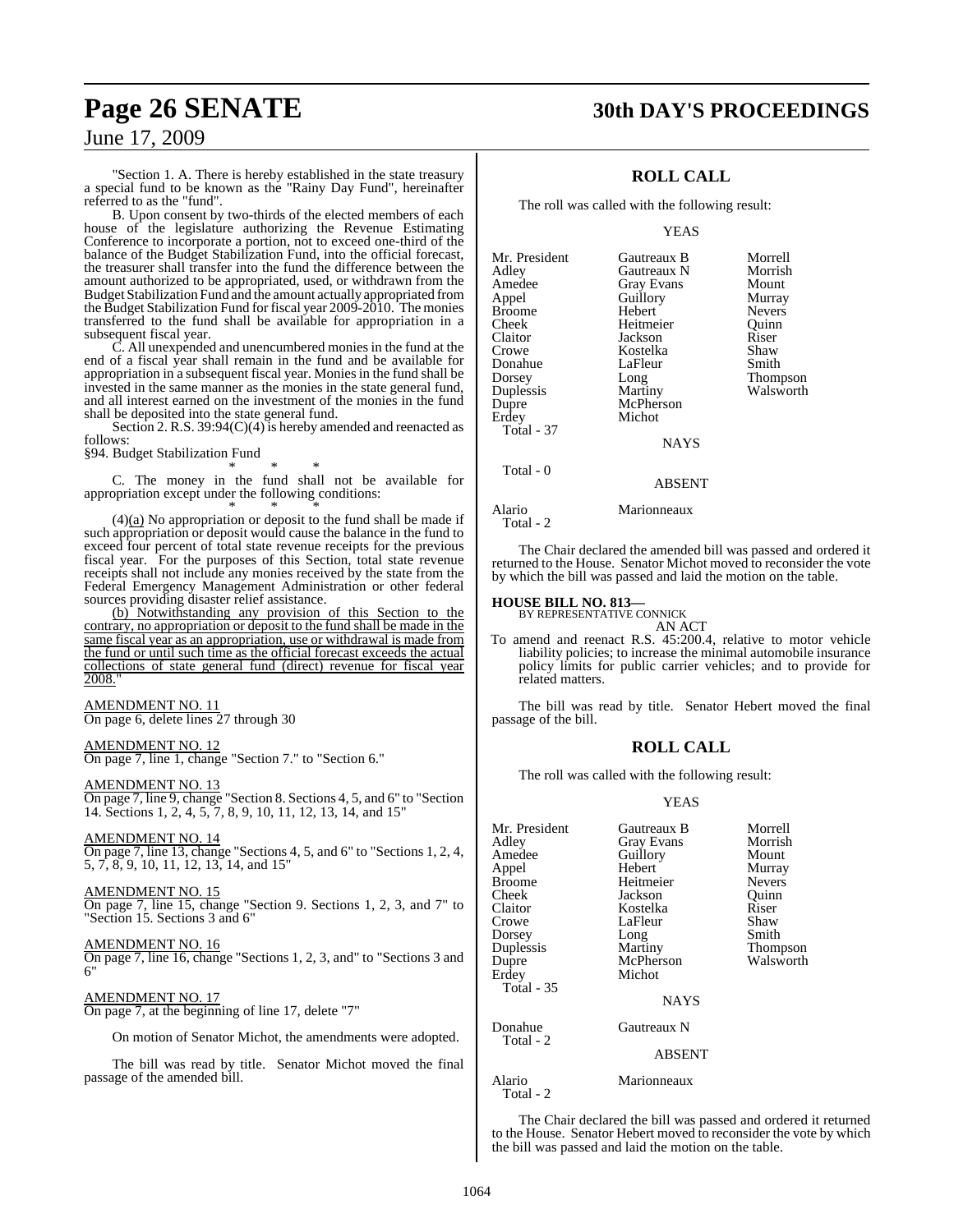## **30th DAY'S PROCEEDINGS Page 27 SENATE**

### **Rules Suspended**

Senator Gray Evans asked for and obtained a suspension of the rules to revert to the order of:

> **Senate Bills and Joint Resolutions on Third Reading and Final Passage, Subject to Call**

### **Called from the Calendar**

Senator Gray Evans asked that Senate Bill No. 90 be called from the Calendar.

**SENATE BILL NO. 90—** BY SENATORS GRAY EVANS AND LAFLEUR AN ACT

To enact Part XII of Chapter 1 of Title 17 of the Louisiana Revised Statutes of 1950, to be comprised of R.S. 17:409.1 through  $409.7$ , and to enact R.S.  $36:65\overline{1}$  (BB), relative to school facilities; to create and provide for the Louisiana Statewide Education Facilities Authority in the Department of Education; to provide for a board of commissioners and an advisory council and for their membership, powers, duties, and functions; to provide for rules; to provide relative to program participation; to provide relative to ownership and control of public school facilities funded through the authority; to provide relative to implementation and funding; and to provide for related matters.

### **Floor Amendments Sent Up**

Senator Marionneaux sent up floor amendments.

### **SENATE FLOOR AMENDMENTS**

Amendments proposed by Senator Marionneaux on behalf of the Legislative Bureau to Reengrossed Senate Bill No. 90 by Senator Gray Evans

AMENDMENT NO. 1 On page 3, line 23, following "**necessary**" and before "**the**" change "**to**" to "**for**"

AMENDMENT NO. 2 On page 4, line 29, following "**funds that**" change "**must**" to "**shall**"

AMENDMENT NO. 3 On page 5, line 5, before "**of this Section**" change "**(B)(5)**" to "**(B)(4)**"

On motion of Senator Marionneaux, the amendments were adopted.

### **Floor Amendments Sent Up**

Senator Gray Evans sent up floor amendments.

### **SENATE FLOOR AMENDMENTS**

Amendments proposed bySenator GrayEvans to Reengrossed Senate Bill No. 90 by Senator Gray Evans

### AMENDMENT NO. 1

On page 3, between lines 8 and 9, insert the following: "**(3) Appointing authoritiesshall ensure thatthe membership of the board is balanced geographically and that the membership is diverse.**"

On motion of Senator Gray Evans, the amendments were adopted.

# June 17, 2009

**Floor Amendments Sent Up**

Senator Gray Evans sent up floor amendments.

### **SENATE FLOOR AMENDMENTS**

Amendments proposed by Senator Gray Evans to Engrossed Senate Bill No. 90 by Senator Gray Evans

AMENDMENT NO. 1 On page 3, delete lines 18 through 27

AMENDMENT NO. 2

On page 3, line 28, change "**I.**" to "**G.**" and after "**organize**" delete the remainder of the line and place in lieu thereof the following: "**no** later than October 16, 2009.

AMENDMENT NO. 3 On page 3, delete line 29

AMENDMENT NO. 4 On page 4, delete lines 1 through 3

AMENDMENT NO. 5 On page 4, delete lines 6 through 8

AMENDMENT NO. 6 On page 4, line 9, change "**(2)**" to "**(1)**"

AMENDMENT NO. 7 On page 4, delete lines 12 through 13

### AMENDMENT NO. 8

On page 4, line 14, change "**(4)**" to " **(2)**", after "**Council**" delete the remainder of the line and insert "**to develop a formula mechanism through which to assess and prioritize applications for funding for local projectssubmitted by city, parish, and other local public school boards based on best practices. Such formula shall, at a minimum, include the following:**"

AMENDMENT NO. 9 On page 4, delete lines 15 through 20

AMENDMENT NO. 10 On page 4, line 26, delete "**proportionally**"

AMENDMENT NO. 11 On page 4, line 28, after "**Centers**" insert "**, proportional to public school populations within each region**"

AMENDMENT NO. 12 On page 5, line 4, after "**except**" delete the remainder of the line and insert in lieu thereof the following: "**on an emergency basis to repair school facilities damaged by fire, flood, wind, storm, earthquake, hurricane, or any other natural occurrence.**"

AMENDMENT NO. 13 On page 5, delete line  $\overline{5}$  in its entirety

AMENDMENT NO. 14 On page 5, delete lines 6 through 10

AMENDMENT NO. 15

On page 5, between lines 10 and 11, insert the following:

"**(3) Establish design specifications for school facility repair, renovation, and construction projects approved for funding by the board including, but not limited to, energy efficiency and construction materials.**

**(4) Review and evaluate existing funding mechanisms to support the construction and or rehabilitation of schools in the state of Louisiana.**

**(5) Issue a report of its findings to the Louisiana legislature by December 2010.**"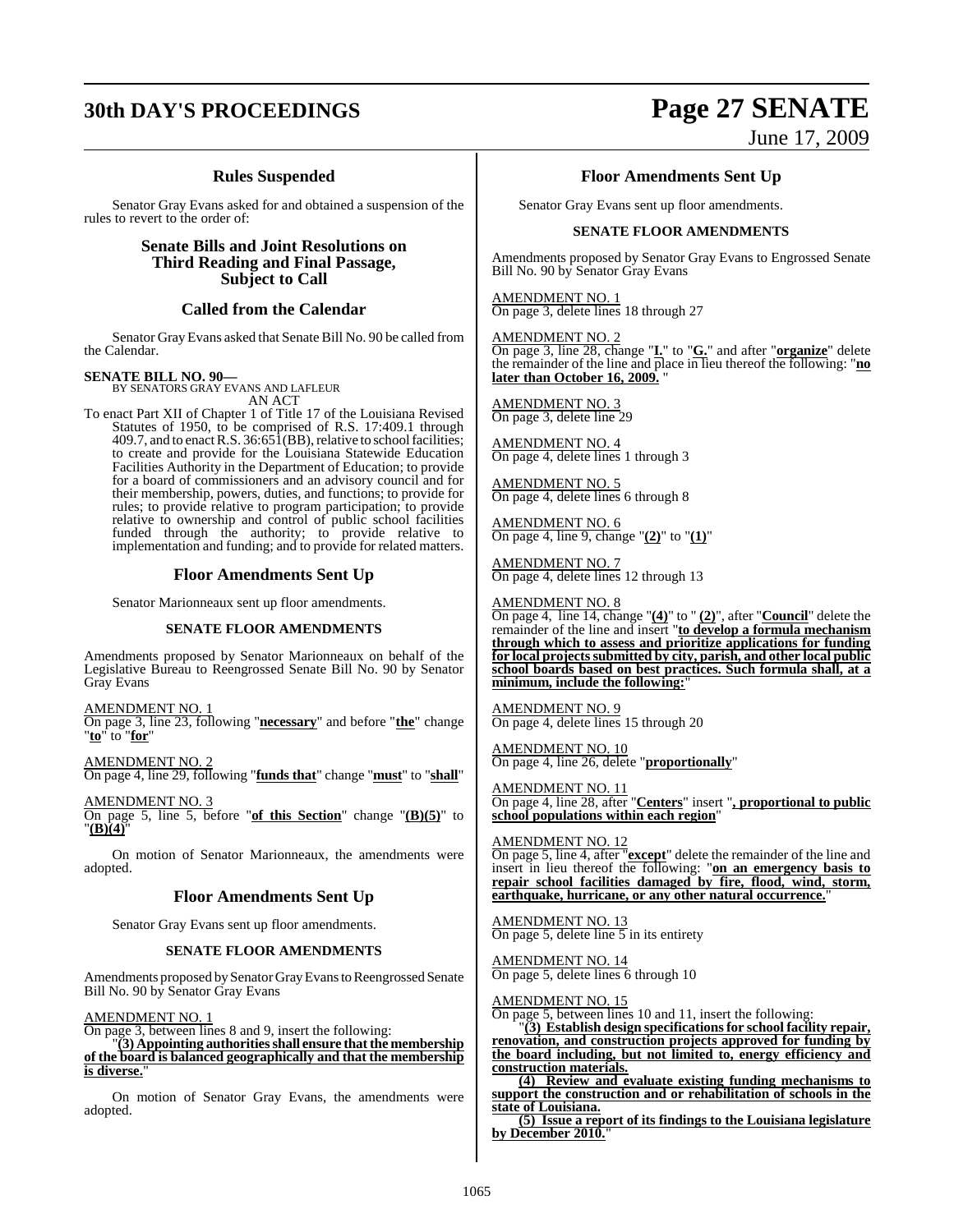AMENDMENT NO. 16

On page 5, line 11, after "**B.**" insert "**If the appropriate funds are available,**" and change "**The**" to "**the**"

AMENDMENT NO. 17

On page 5, delete lines 12 and 13, and insert the following in lieu thereof:

"**(1) Conduct a statewide assessment of public schools facilities to assess and evaluate the quality and condition of existing public school facilities and compile a school-by-school inventory of facility deficiencies and needs.**"

### AMENDMENT NO. 18

On page 5, delete lines 14 through 29

### AMENDMENT NO. 19

On page 6, delete lines 1 through 5 and insert the following:

"**(2) Review applications from city, parish, and other local public school boards for funding for school facility repairs, renovations, and construction.**

 **(3) Employ a qualified executive director who shall have a background in construction, architecture, or finance to administer the functions, responsibilities, and policies of the authority and whose dutiesshall include, but not be limited to the following:**

**(a) Manage and administer the daily functions of the authority and perform all other functions necessary to the effective operation of the authority.**

**(b)Employ necessary staff to carry out the duties and functions of the authority. Such staff may include a financial director, a chief of architecturalservices, a liaison for localschool systems, and any other necessary support staff.**

**(4) Submit to the Joint Legislative Committee on the Budget the formula mechanism through which to assess and prioritize applications for funding for local projects submitted by city, parish, and other local public school boards based on best practices**.

**(5) Issue an annual report to the Louisiana legislature of the <u>authority's activity in the previous budget year.</u>** 

### AMENDMENT NO. 20

On page 7, line 16, delete "**A.** ", and after "**funds**" and before "**provided**" insert "**that may be**"

AMENDMENT NO. 21 On page 7, delete lines 21 and 22

On motion of Senator Gray Evans, the amendments were adopted.

The bill was read by title. Senator Gray Evans moved the final passage of the amended bill.

### **ROLL CALL**

The roll was called with the following result:

### YEAS

| Mr. President           | Dupre                  | Michot          |
|-------------------------|------------------------|-----------------|
| Amedee                  | Erdey                  | Morrell         |
| Appel                   | Gautreaux B            | Morrish         |
| <b>Broome</b>           | Gray Evans             | Mount           |
| Cheek                   | Hebert                 | Murray          |
| Claitor                 | Heitmeier              | <b>Nevers</b>   |
| Dorsey                  | Jackson                | Ouinn           |
| Duplessis<br>Total - 24 | LaFleur<br><b>NAYS</b> | <b>Thompson</b> |
| Crowe                   | Riser                  | Smith           |
| Kostelka                | Shaw                   | Walsworth       |

Total - 6

### ABSENT

Total - 9

Adley Gautreaux N Marionneaux<br>Alario Guillory Martiny Alario Guillory<br>Donahue Long

McPherson

The Chair declared the amended bill was passed, ordered rereengrossed and sent to the House. Senator Gray Evans moved to reconsider the vote by which the bill was passed and laid the motion on the table.

### **Rules Suspended**

Senator Mount asked for and obtained a suspension of the rules to revert to the Morning Hour.

### **Message from the House**

### **PASSED SENATE BILLS AND JOINT RESOLUTIONS**

### June 17, 2009

To the Honorable President and Members of the Senate:

I am directed to inform your honorable body that the House of Representatives has finally passed the following Senate Bills and Joint Resolutions:

#### **SENATE BILL NO. 43—** BY SENATOR MURRAY

AN ACT

To amend and reenact R.S. 33:9108(E) and to enact R.S. 33:9106.2(D), relative to the Orleans Parish Communication District; to provide for an extension of the special fixed rate emergency telephone service charge; to provide relative to reestablishing the original charge; and to provide for related matters.

Reported without amendments.

#### **SENATE BILL NO. 49—** BY SENATOR ERDEY

AN ACT

To enact R.S. 13:2575.3, relative to administrative adjudication for code and ordinance violations; to provide for procedures for Livingston Parish; and to provide for related matters.

Reported without amendments.

**SENATE BILL NO. 117—** BY SENATOR ERDEY

### AN ACT

To enact R.S. 33:3887.3, relative to sewerage districts; to authorize an increase in per diem payable to board members of the Livingston Parish Sewer District No. 2; and to provide for related matters.

Reported without amendments.

**SENATE BILL NO. 118—** BY SENATOR ERDEY

### AN ACT

To enact R.S. 33:3887.3, relative to sewerage districts; to authorize an increase in per diem payable to board members of the Livingston Parish Sewer District No. 1; and to provide for related matters.

Reported without amendments.

## **Page 28 SENATE 30th DAY'S PROCEEDINGS**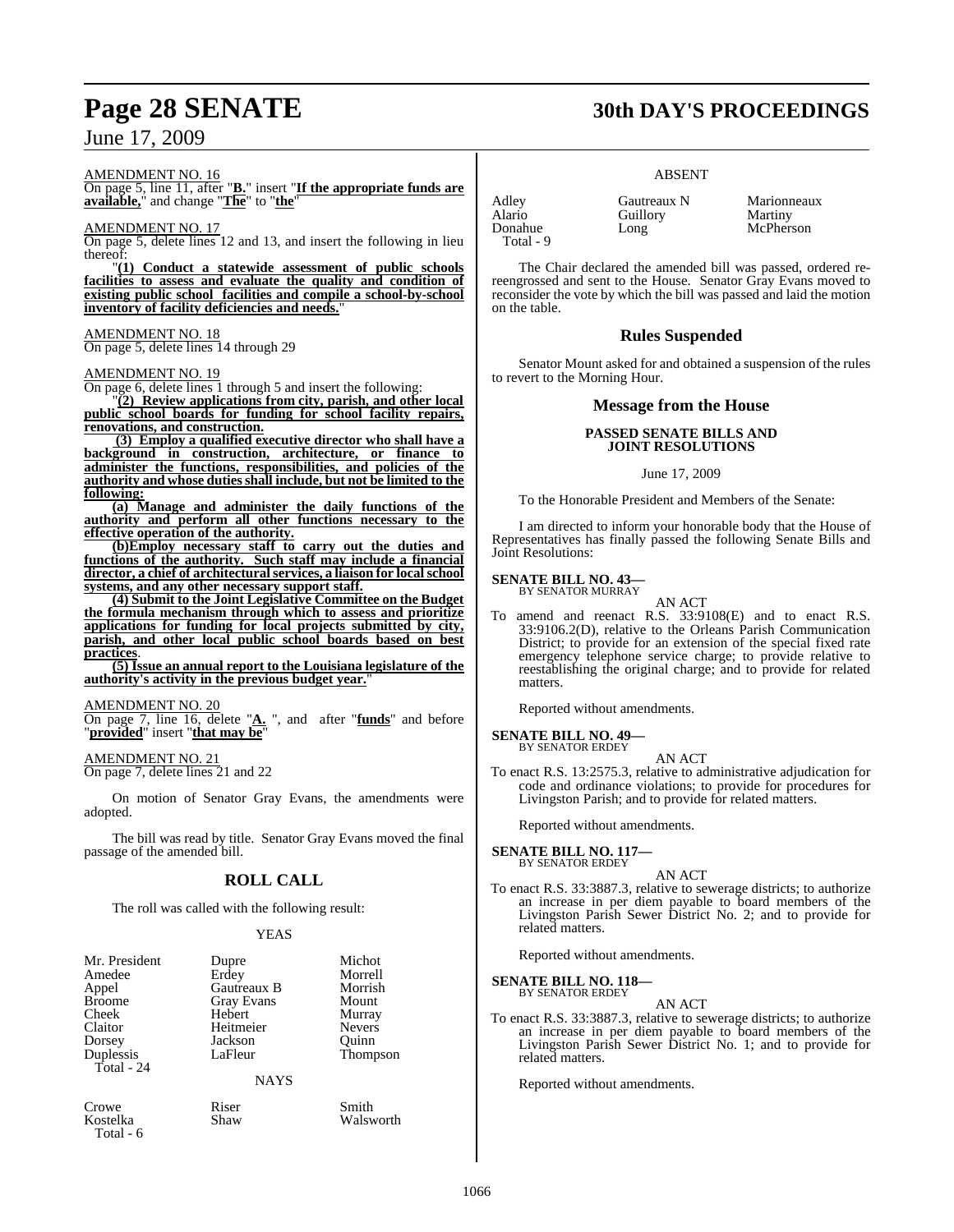## **30th DAY'S PROCEEDINGS Page 29 SENATE**

#### **SENATE BILL NO. 121—** BY SENATOR LONG

AN ACT

To enact R.S. 11:609, relative to retired peace officers; to allow officers to purchase their firearms upon retirement; to provide for criteria; and to provide for related matters.

Reported without amendments.

#### **SENATE BILL NO. 124—** BY SENATOR JACKSON

### AN ACT

To amend and reenact R.S. 11:3719(A) and 3720, and to repeal R.S. 11:3731(E), relative to the police pension fund for the city of Shreveport; to provide for authority of the board of trustees; to provide relative to the board's authority to invest the pension fund's assets; to allow the board to award benefit increases under certain circumstances; to repeal the requirement that the city use excess proceeds for expenses other than payment of pension fund liabilities; to provide for an effective date; and to provide for related matters.

Reported without amendments.

#### **SENATE BILL NO. 217—** BY SENATOR MORRISH

AN ACT

To amend and reenact R.S. 33:4067(B), relative to the Cameron Parish Water and Wastewater Board for District No.1; to decrease the membership of the board of commissioners; and to provide for related matters.

Reported without amendments.

### **SENATE BILL NO. 264—**

BY SENATORS KOSTELKA, ADLEY, ALARIO, AMEDEE, APPEL,<br>BROOME, CHEEK, DORSEY, DUPLESSIS, DUPRE, ERDEY, B.<br>GAUTREAUX,N. GAUTREAUX,GRAY EVANS,GUILLORY,HEBERT,<br>HEITMEIER, JACKSON, LONG, MARIONNEAUX, MARTINY,<br>MCPHERSON, MICHOT,MO AN ACT

To enact R.S. 11:2175.1, relative to the authority of the board of trustees of the Sheriffs' Pension and Relief Fund; relative to employer contributions; to establish a funding deposit account; to provide for an effective date; and to provide for related matters.

Reported without amendments.

### **SENATE BILL NO. 119—**

BY SENATOR ERDEY

### AN ACT

To enact R.S. 33:4564.7, relative to the Livingston Parish Recreation District No. 3; to increase the per diem of the board of commissioners; and to provide for related matters.

Reported with amendments.

## **SENATE BILL NO. 240—** BY SENATOR MOUNT

AN ACT

To enact R.S. 33:3811.2 and 3812(H), relative to Calcasieu Parish; to provide for the creation of waterworks districts and subdistricts; to provide for the expansion of the board of waterworks districts and subdistricts; and to provide for related matters.

Reported with amendments.

Respectfully submitted, ALFRED W. SPEER Clerk of the House of Representatives

June 17, 2009

### **Introduction of Senate Concurrent Resolutions**

Senator Duplessis asked for and obtained a suspension of the rules to read Senate Concurrent Resolutions a first and second time.

# **SENATE CONCURRENT RESOLUTION NO. 136—**<br>BY SENATORS DUPLESSIS, MURRAY AND MORRELL<br>A CONCURRENT RESOLUTION

To recognize the fortieth anniversary of the first lunar landing and to mark this occasion by recalling Louisiana's role in that mission.

The resolution was read by title. Senator Duplessis moved to adopt the Senate Concurrent Resolution.

### **ROLL CALL**

The roll was called with the following result:

#### **YEAS**

| Mr. President | Gautreaux B   | Michot          |
|---------------|---------------|-----------------|
| Adley         | Gautreaux N   | Morrell         |
| Amedee        | Gray Evans    | Morrish         |
| Appel         | Guillory      | Mount           |
| Broome        | Hebert        | Murray          |
| Cheek         | Heitmeier     | <b>Nevers</b>   |
| Crowe         | Jackson       | Ouinn           |
| Donahue       | Kostelka      | Riser           |
| Dorsey        | LaFleur       | Shaw            |
| Duplessis     | Long          | Smith           |
| Dupre         | Martiny       | <b>Thompson</b> |
| Erdey         | McPherson     | Walsworth       |
| Total - 36    |               |                 |
|               | <b>NAYS</b>   |                 |
| Total - 0     |               |                 |
|               | <b>ABSENT</b> |                 |
|               |               |                 |

Alario Claitor Marionneaux Total - 3

The Chair declared the Senate adopted the Senate Concurrent Resolution and ordered it sent to the House.

### **Supplemental Reports of Committees**

The following reports of committees were received and read:

### **REPORT OF COMMITTEE ON**

### **SENATE AND GOVERNMENTAL AFFAIRS**

Senator Robert W. Kostelka, Chairman on behalf of the Committee on Senate and Governmental Affairs, submitted the following report:

### June 17, 2009

To the President and Members of the Senate:

I am directed by your Committee on Senate and Governmental Affairs to submit the following report:

### **HOUSE BILL NO. 827—**

BY REPRESENTATIVE SIMON

AN ACT To amend and reenact R.S. 18:101(B), 102.1, 106(B) and (C), 114(F)(2), 115(F)(2)(a), 152(C)(4), 425(B)(1), 531(B), 533(A)(1), 564(A), (B)(5), (D), and (E), 1303(F) and (I), 1306(E)(2), 1307(G), 1310(B)(2), 1333, 1334(A)(introductory paragraph) and (1) and (D), to enact R.S. 18:106.1, 1307(H), 1309.3, 1310(C), and 1461(A)(24), and to repeal R.S.

18:1309(E)(5), 1321, 1331, 1332, and 1335, relative to the